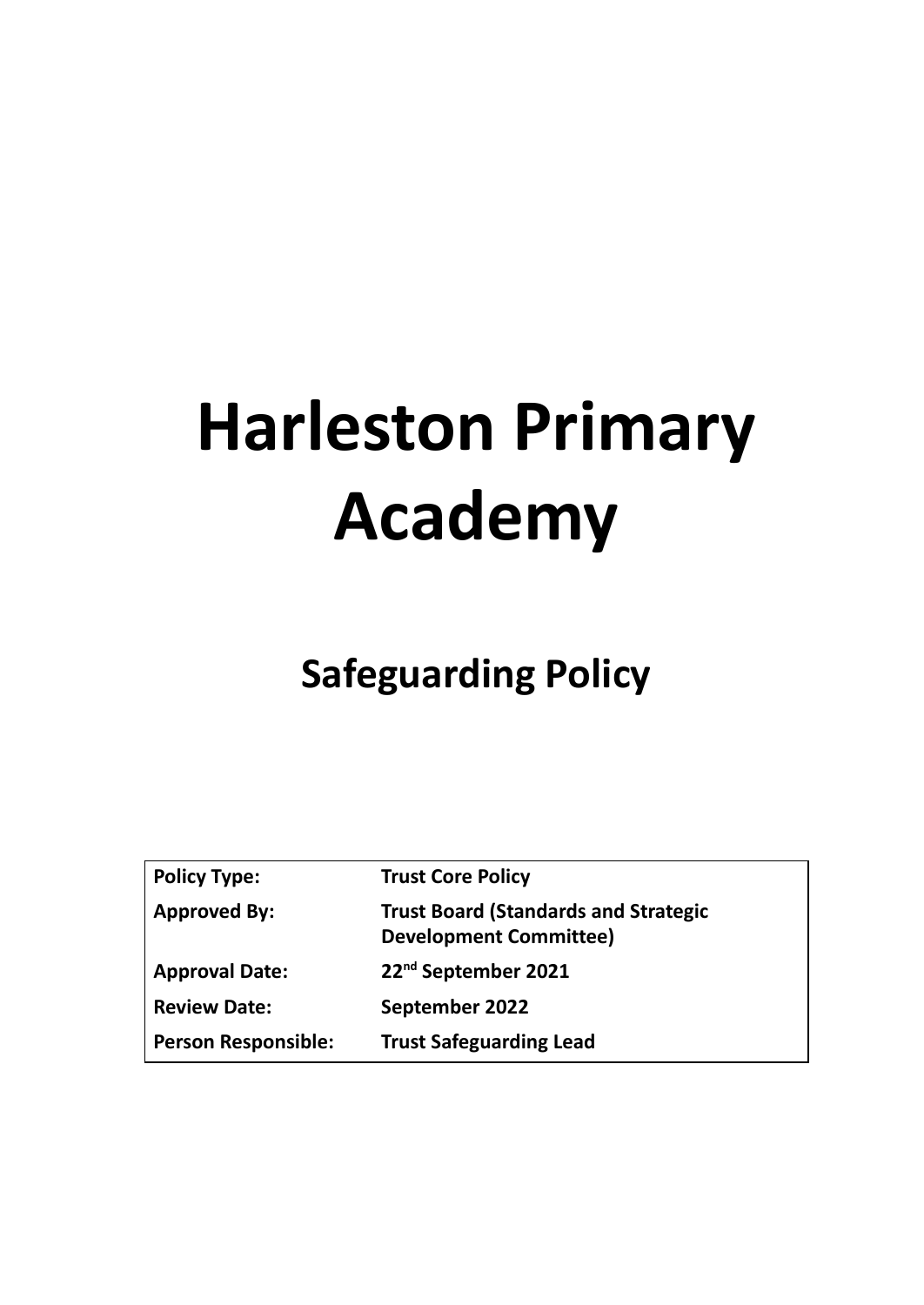#### **Summary of Changes**

The model policy has been revised in August 2021 to reflect these changes to the local information and statutory guidance as outlined below.

| Page | <b>Section</b> | <b>Amendment</b>                                                                                             | Date of Change |
|------|----------------|--------------------------------------------------------------------------------------------------------------|----------------|
|      | Throughout     | All references to 'Keeping Children Safe in Education'                                                       | Aug 2021       |
|      |                | (2020) have been removed and replaced with                                                                   |                |
|      |                | reference to 'Keeping Children Safe in Education'                                                            |                |
|      |                | (2021).                                                                                                      |                |
|      |                |                                                                                                              |                |
| 9    | 2.3            | Amendment to reinforce the fact that child protection                                                        | Aug 2021       |
|      |                | should be at the forefront of practice.                                                                      |                |
| 9    | 2.4            | Added to incorporate the importance of wishes and                                                            | Aug 2021       |
|      |                | feelings and hearing the child's voice.                                                                      |                |
| 9    | 2.6            | Subsequent numbering altered                                                                                 |                |
|      |                | Paragraph amended and information strengthened in                                                            | Aug 2021       |
|      |                | terms of the curriculum for Relationships Education,<br>Relationships and Sex Education and Health Education |                |
| 9    | 2.8            | Additional concerns included regarding the early help                                                        | Aug 2021       |
|      |                | offered when additional needs of children are                                                                |                |
|      |                | identified                                                                                                   |                |
| 10   | Section 3      | Named mental health lead added to the table on                                                               | Aug 2021       |
|      |                | roles and responsibilities                                                                                   |                |
| 12   | 3.6            | Amended the Annex of KCSIE 2021 from B to C                                                                  | Aug 2021       |
| 12   | 3.13 & 3.14    | Add details of DSLs working with school staff to                                                             | Aug 2021       |
|      |                | promote the educational outcomes for children who                                                            |                |
|      |                | have or have had a social worker to reach their                                                              |                |
|      |                | potential                                                                                                    |                |
|      |                | Subsequent numbering altered                                                                                 |                |
| 13   | 4,1            | Wording amended to add in details of training on                                                             | Aug 2021       |
|      |                | Trust Approved electronic reporting systems                                                                  |                |
| 13   | 4.2            | Information added regarding victims being reassured,                                                         | Aug 2021       |
|      |                | taken seriously and kept safe.                                                                               |                |
| 17   | 6.5            | Added in information regarding the fact that children                                                        | Aug 2021       |
|      |                | may not realise they are being exploited                                                                     |                |
| 18   | 6.7            | More details added in terms of CCE and the fact that                                                         | Aug 2021       |
|      |                | children may not understand they are being criminally<br>exploited                                           |                |
|      |                | Subsequent numbering altered                                                                                 |                |
| 19   | 6.15           | Information added to include the fact that abuse can                                                         | Aug 2021       |
|      |                | take place in intimate relationships between peers                                                           |                |
|      |                | and details about consensual and non-consensual                                                              |                |
|      |                | sharing of nudes and semi-nudes and/or videos                                                                |                |
| 19   | 6.16           | Amended to include the fact that even if no reports of                                                       | Aug 2021       |
|      |                | sexual violence and sexual harassment are being                                                              |                |
|      |                | made it does not mean it is not happening                                                                    |                |
|      |                | Reinforcing the importance of not accepting peer on                                                          |                |
|      |                | peer abuse is "normal"                                                                                       |                |
| 20   | 6.17           | Amendment is made to reinforce the fact that victims                                                         | Aug 2021       |
|      |                | will be taken seriously and kept safe.                                                                       |                |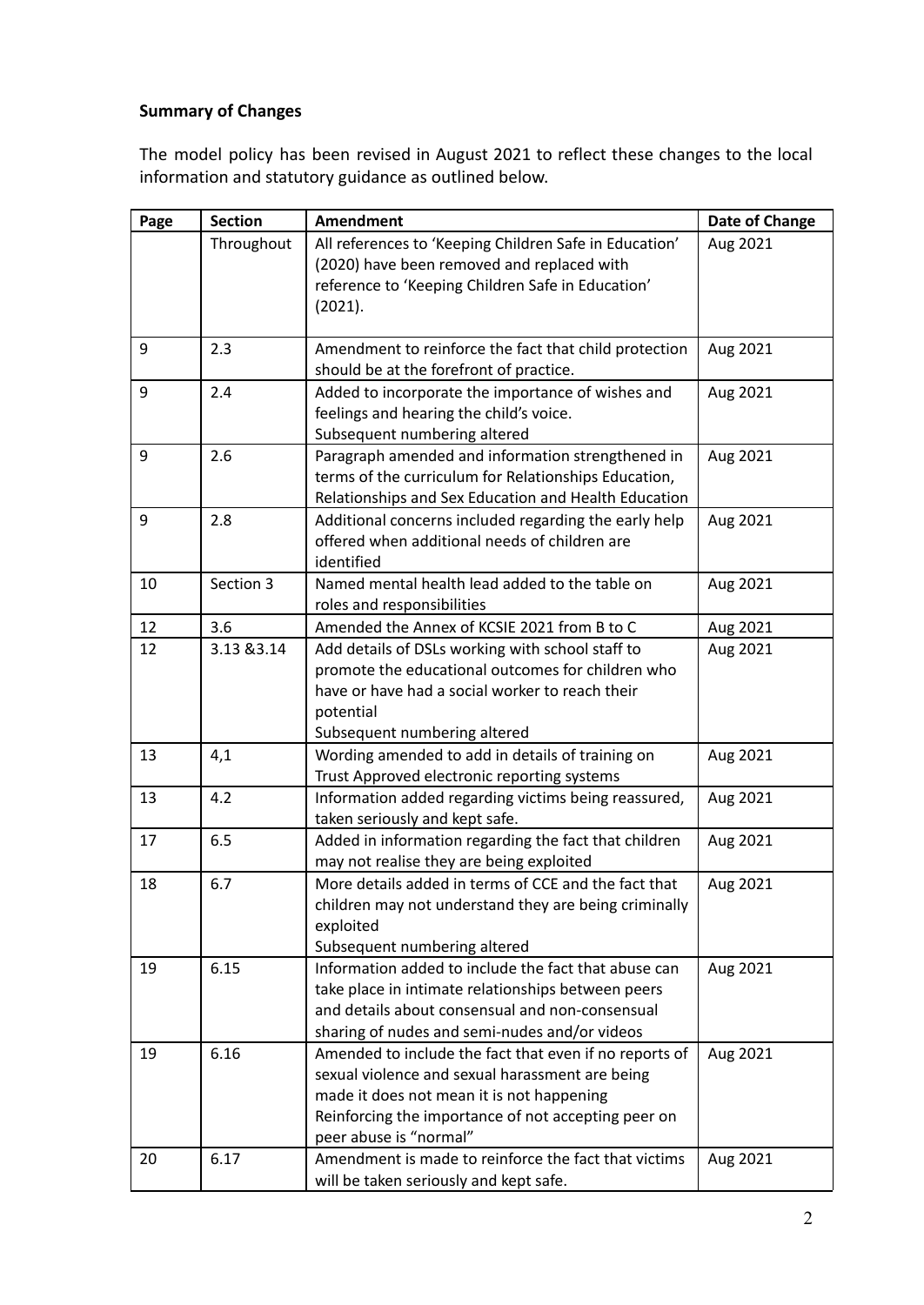| 20 | 6.20                       | Information on Modern Slavery added.                                                  | Aug 2021             |
|----|----------------------------|---------------------------------------------------------------------------------------|----------------------|
| 21 | 6.25                       | Wording amended to reflect the fact that the setting<br>Aug 2021                      |                      |
|    |                            | should have a Mental Health Lead                                                      |                      |
| 22 | $6.27 - 6.30$              | Information added related to Online Safety                                            | Aug 2021             |
| 22 | 6.31-6.32                  | Information added on Cybercrime                                                       | Aug 2021             |
| 22 | 6.33-6.35                  | Information added about the additional safeguarding                                   | Aug 2021             |
|    |                            | challenges related to children with SEND and the                                      |                      |
|    |                            | vulnerabilities of children who attend Alternative                                    |                      |
|    |                            | Provision.                                                                            |                      |
| 23 | 7.1/7.3                    | Information added to demonstrate how concerns                                         | Aug 2021             |
|    |                            | should be logged/Trust policy on electronic reporting                                 |                      |
| 23 | 7.4                        | Details added in light of timescales for transferring                                 | Aug 2021             |
|    |                            | information                                                                           |                      |
|    |                            | Subsequent numbering altered                                                          |                      |
| 24 | 7.6                        | Information added about the importance of sharing                                     | Aug 2021             |
|    |                            | information with the receiving setting in advance of                                  |                      |
|    |                            | the pupil referring                                                                   |                      |
| 26 | 10.2                       | Information amended to reflect unsuitable people                                      | Aug 2021             |
|    |                            | being appointed or securing volunteering                                              |                      |
|    |                            | opportunities                                                                         |                      |
| 26 | 10.3                       | Information added in relation to employment history                                   | Aug 2021             |
|    |                            | and self declaration of criminal records                                              |                      |
| 27 | Section 12                 | Split into 2 parts -                                                                  |                      |
|    |                            | 1. Allegations that may meet the harm                                                 | Aug 2021             |
|    |                            | threshold                                                                             |                      |
|    |                            | Concerns that do not meet the harm<br>2.                                              |                      |
|    |                            | threshold                                                                             |                      |
| 28 | 12.2                       | Thresholds of harm added                                                              | Aug 2021             |
| 28 | 12.3                       | Added to clarify the action to take if an allegation is                               | Aug 2021             |
|    |                            | made by an adult who is in a position of trust but not                                |                      |
|    |                            | employed by the school                                                                |                      |
| 29 | 12.9                       | Clarification regarding who makes referrals to DBS or                                 | Aug 2021             |
|    |                            | the TRA                                                                               |                      |
| 29 | 12.11-12.14                | Information about concerns that do not meet the                                       | Aug 2021             |
|    |                            | harm threshold                                                                        |                      |
| 29 | 12.11-12.13                | Further minor amendments made to paragraphs                                           | Dec 2021             |
|    |                            | 12.11 to 12.13 to clarify the procedure in Norfolk for                                |                      |
|    |                            | recording and reporting low level concerns                                            |                      |
| 30 | <b>13 (NEW</b><br>SECTION) | Use of premises for non-school/college activities<br>Subsequent sections re- numbered | Aug 2021             |
| 30 |                            |                                                                                       |                      |
| 31 | 14<br>15                   | Added in need for Low - Level concern policy<br>Added links to                        | Aug 2021<br>Aug 2021 |
|    |                            |                                                                                       |                      |
|    |                            | Promoting the education of children with<br>$\bullet$                                 |                      |
|    |                            | a social worker (June 2021)                                                           |                      |
|    |                            | Preventing youth violence and gang                                                    |                      |
|    |                            | involvement                                                                           |                      |
|    |                            | Criminal exploitation of children and                                                 |                      |
|    |                            | vulnerable adults: county lines                                                       |                      |
|    |                            | Relationships Education, Relationships and Sex                                        |                      |
|    |                            | <b>Education (RSE) and Health Education</b>                                           |                      |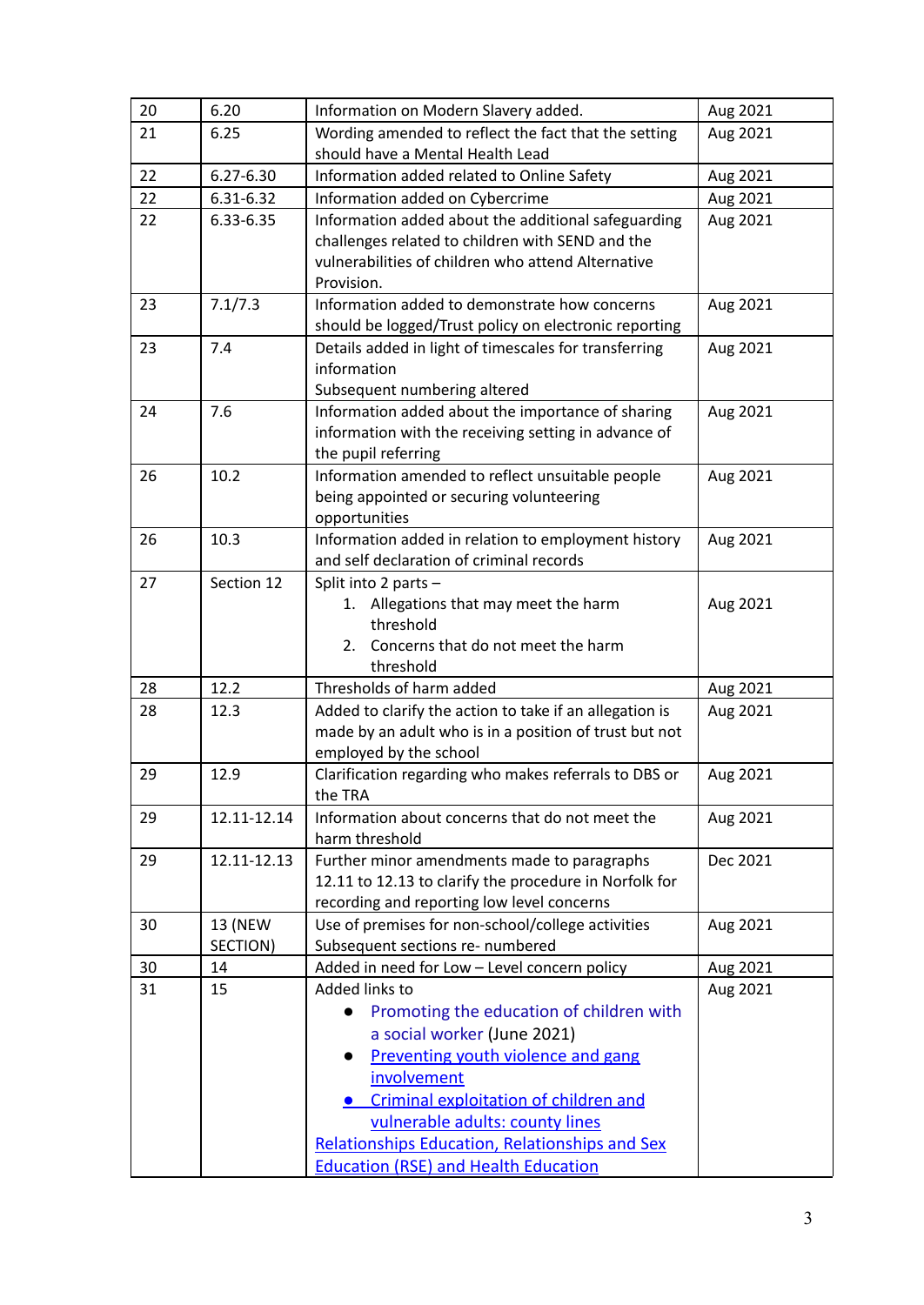#### **Keeping Children Safe in Education DfE (2020)**

The model policy was revised in August 2021 to reflect the minor changes in national guidance as a consequence of the publication of revisions to *'Keeping Children Safe in Education'* This guidance will become statutory from 1 September 2021 and all academies, schools and colleges must have regard to it when carrying out their duties to safeguard and promote the welfare of children.

The guidance uses the terms "must" and "and "should" which is reflected in the policy. The term "must" is used when the person is question is legally required to do something and "should" when the advice set out should be followed unless there is good reason not to.

In accordance with the guidance, governing bodies must ensure that the academy's safeguarding policy is:

- publicly available via the academy website or by other means;
- provided to all staff (including temporary staff) at induction along with a staff code of conduct, behaviour policy and the safeguarding response to children who go missing from education

Academy leaders must ensure that mechanisms are in place to assist staff to understand and discharge their role and responsibilities as set out in Part One of *'Keeping Children Safe in Education'*. (Reference to both Norfolk and Suffolk Safeguarding Children's Partnership and information are provided therefore delete as applicable depending on locality of the academy)

Sharon Money Trust Designated Safeguarding Lead Email: [sharon.money@donesc.org](mailto:sharon.money@dneat.org) Direct: dial: 01603 882329 Mobile: 07471 033539 August 2021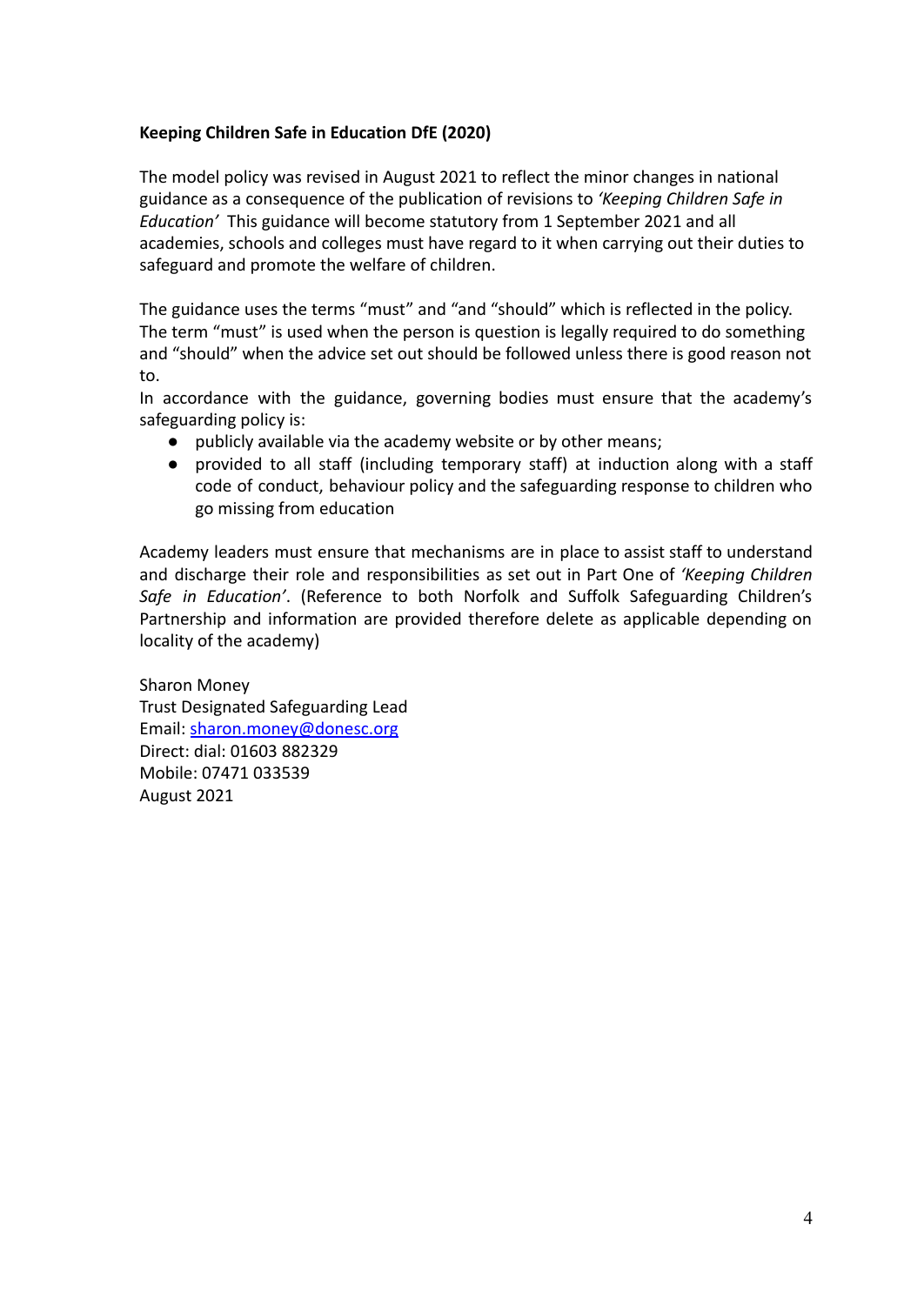## **WHOLE SCHOOL POLICY FOR SAFEGUARDING INCORPORATING CHILD PROTECTION**

## Harleston Primary Academy (Thereafter referred to as The Academy)

#### **Policy Consultation & Review**

This policy is available on our academy website and is available on request from the academy office. We also inform parents and carers about this policy when their children join our academy and through our academy newsletter.

We recognise the expertise our staff build by undertaking safeguarding training and managing safeguarding concerns on a daily basis and we therefore invite staff to contribute to and shape this policy and associated safeguarding arrangements.

The policy is provided to all staff (including temporary staff and volunteers) at induction alongside our Staff Code of Conduct, behaviour policy and the safeguarding response to those pupils who are missing from education. In addition, all staff are provided with Part One of the statutory guidance *['Keeping Children Safe](https://assets.publishing.service.gov.uk/government/uploads/system/uploads/attachment_data/file/1007260/Keeping_children_safe_in_education_2021.pdf) in Education'*, DfE (2021).

This policy will be reviewed in full by the Local Governing Body on an annual basis. This policy was last reviewed and agreed by the Local Governing Body on 22<sup>nd</sup> September 2021. It is due for review in September 2022.

| Signature $M$ $\ell$                       | Head of School | Date: 22/9/21 |
|--------------------------------------------|----------------|---------------|
| Signature Chulson-Toman Chair of Governors |                | Date: 22/9/21 |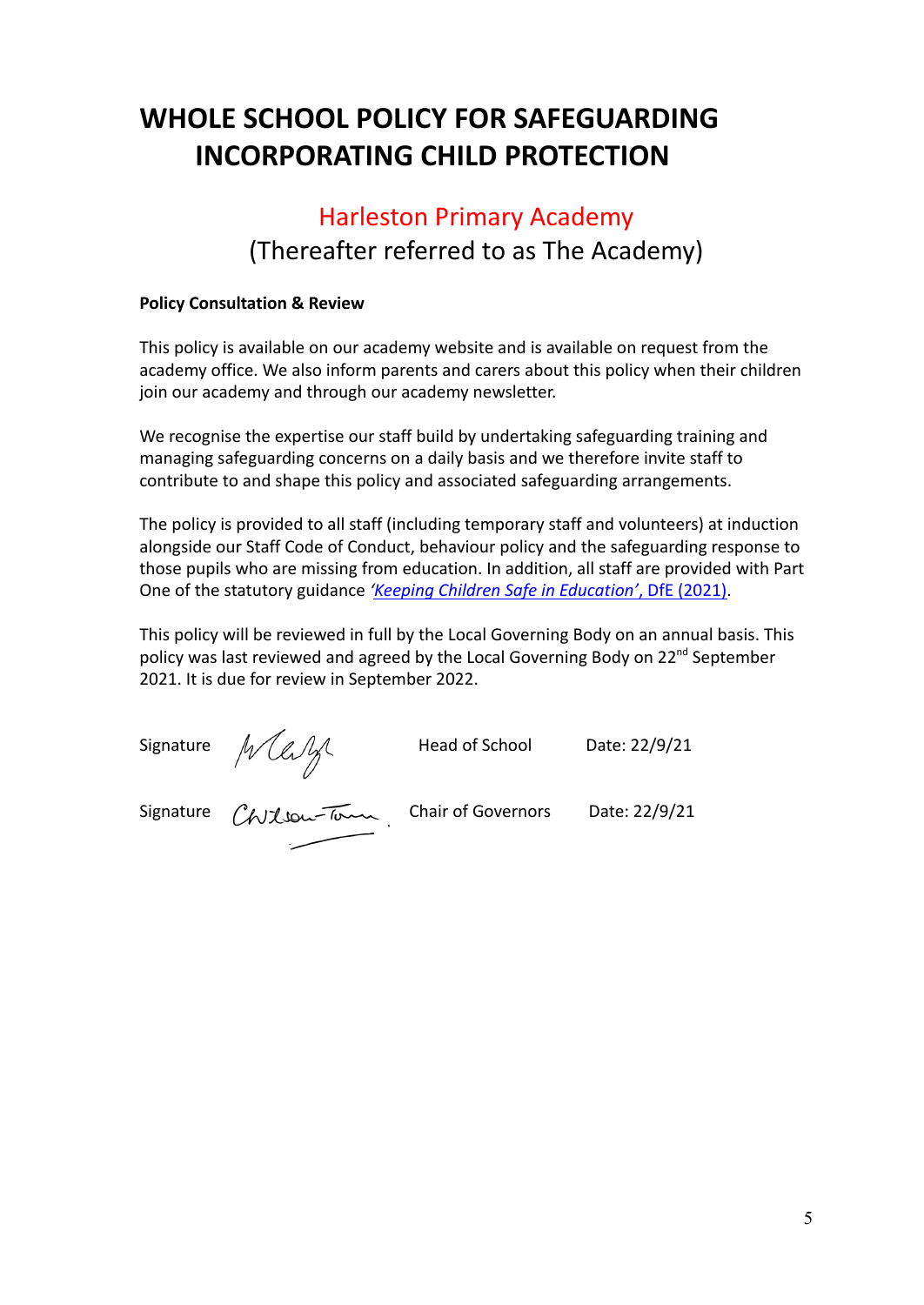The Diocese of Norwich Education and Academies Trust/St Benet's Trust is accountable for all policies across its Academies. All policies whether relating to an individual academy or the whole Trust will be written and implemented in line with our ethos and values as articulated in our prospectus. We are committed to the provision of high-quality education in the context of the Christian values of service, thankfulness and humility where individuals are valued, aspirations are high, hope is nurtured, and talents released.

A Scheme of Delegation for each academy sets out the responsibilities of the Local Governing Body and Principal / Head Teacher. The Principal / Head Teacher of each academy is responsible for the implementation of all policies of the Academy Trust.

All employees of the Academy Trust are subject to the Trust's policies.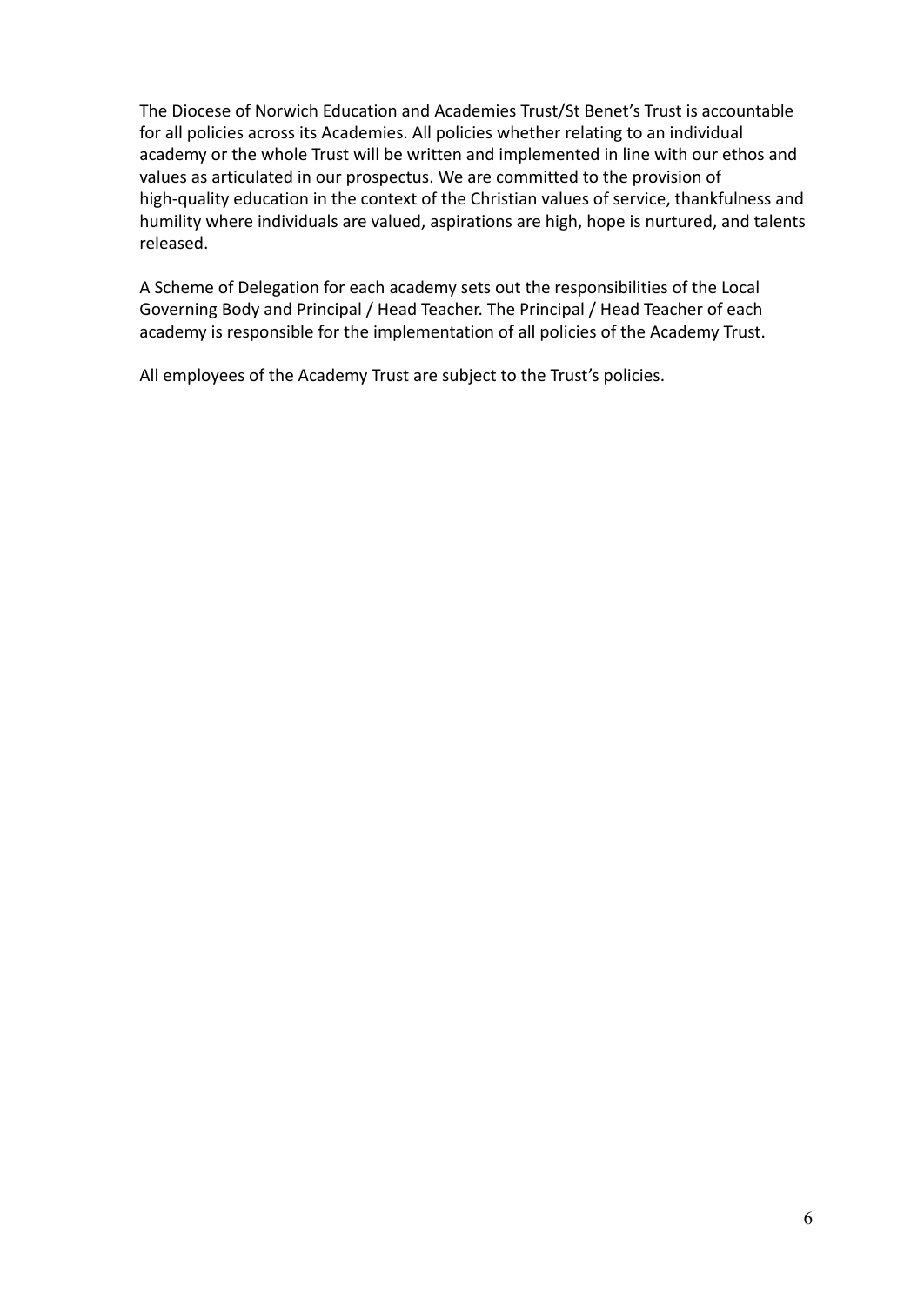### **Contents**

| 1. PURPOSE & AIMS                                                                        | 8  |
|------------------------------------------------------------------------------------------|----|
| 2. OUR ETHOS                                                                             | 8  |
| 3. ROLES AND RESPONSIBILITIES                                                            | 10 |
| 4. TRAINING & INDUCTION                                                                  | 13 |
| 5. PROCEDURES FOR MANAGING CONCERNS                                                      | 15 |
| 6. SPECIFIC SAFEGUARDING ISSUES                                                          | 16 |
| 7. RECORDS AND INFORMATION SHARING                                                       | 23 |
| 8. WORKING WITH PARENTS & CARERS                                                         | 24 |
| 9. CHILD PROTECTION CONFERENCES                                                          | 25 |
| <b>10. SAFER RECRUITMENT</b>                                                             | 26 |
| <b>11. SAFER WORKING PRACTICE</b>                                                        | 27 |
| 12. MANAGING ALLEGATIONS AGAINST STAFF & VOLUNTEERS                                      | 27 |
| 13 USE OF PREMISES FOR NON ACADEMY                                                       |    |
| 14<br>RFLFVANT<br>. 30                                                                   |    |
| <b>15. STATUTORY FRAMEWORK</b>                                                           | 31 |
| Appendix 1 Flowchart for raising safeguarding concerns about a child                     | 32 |
| Appendix 2: Safeguarding Induction Sheet for new or supply staff and regular visitors or |    |
| Appendix 3 Local Safeguarding                                                            |    |
| Appendix 4 Investigating complaints submitted through Ofsted protocol                    | 39 |
| Appendix 5 Designated Safeguarding Lead Monthly Calendar                                 | 40 |
| Appendix 6 Job description and responsibilities of the Designated Safeguarding Lead      | 41 |
| Appendix 7 Risk Assessment for Volunteers                                                | 43 |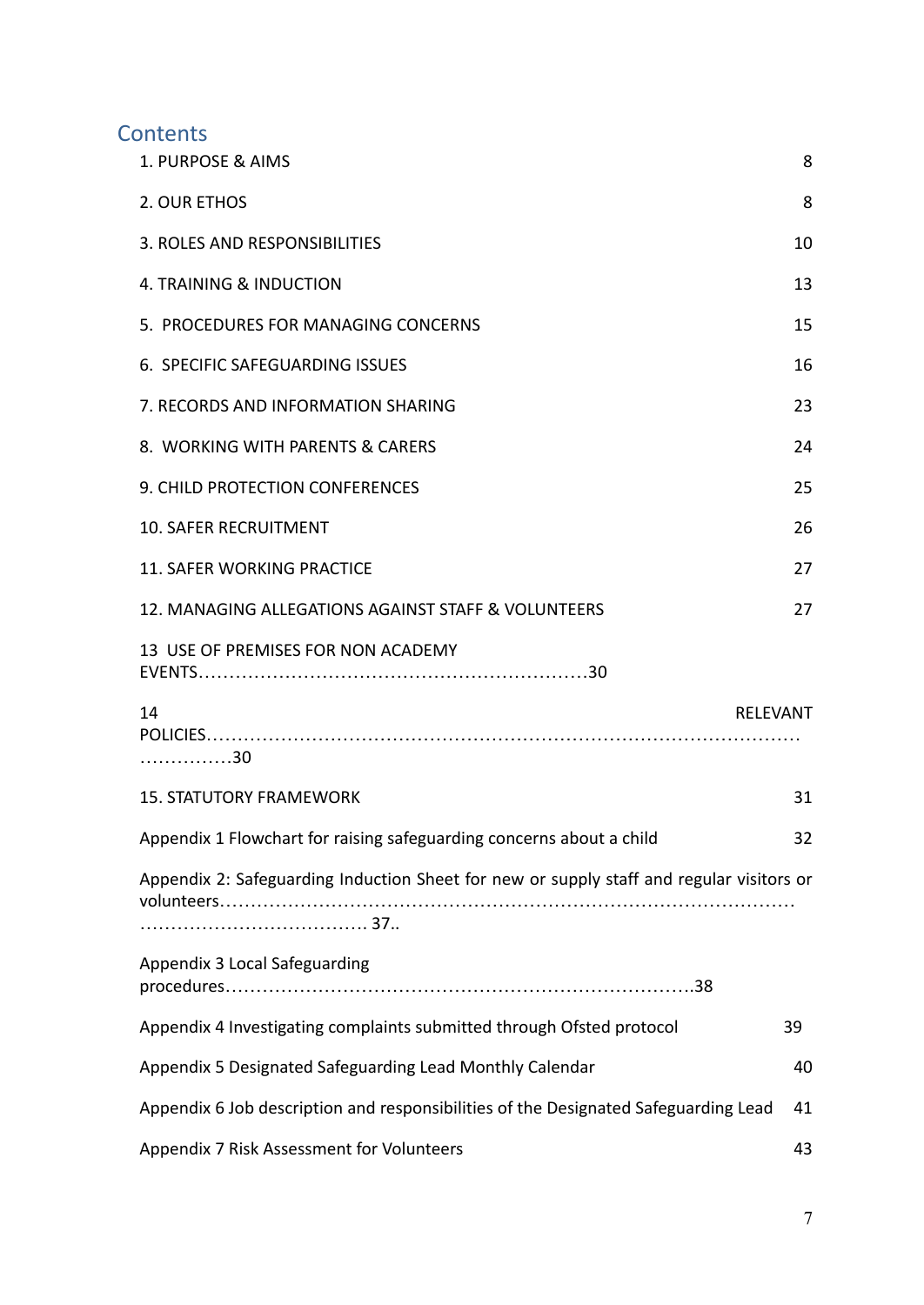Appendix 8: Advice for schools, colleges and [alternative](#page-45-0) education providers where there [are concerns about an adult who works within the setting.](#page-45-0) 46

| Appendix 9 Covid 19 |
|---------------------|
|                     |
|                     |

#### <span id="page-7-0"></span>**3. PURPOSE & AIMS**

- 3.8 The purpose of the Academy safeguarding policy is to ensure every child who is a registered pupil/student at our academy is safe and protected from harm. This means we will always work to:
	- Protect children and young people at our academy from maltreatment;
	- Prevent impairment of our children's and young people's mental and physical health or development;
	- Ensure that children and young people at our academy grow up in circumstances consistent with the provision of safe and effective care;
	- Undertake that role so as to enable children and young people at our academy to have the best outcomes.

1.2 This policy will give clear direction to staff, Trustees, volunteers, visitors and parents about expected behaviour and our legal responsibility to safeguard and promote the welfare of all children at our academy.

1.3 Our academy fully recognises the contribution it can make to protect children from harm and supporting and promoting the welfare of all children who are registered pupils at our academy. The elements of our policy are prevention, protection and support.

1.4 We recognise that our safeguarding responsibilities are clearly linked to our responsibilities for ensuring that appropriate safeguarding responses are in place for children who are absent from the academy or who go missing from education particularly on repeat occasions. The Attendance Lead will regularly liaise with the Designated Safeguarding Lead to discuss all persistently absent pupils/students and those who go missing, to identify the risk of abuse and neglect including sexual abuse or exploitation and to ensure that appropriate safeguarding responses have been put in place to reduce the risk of future harm.

1.5 This policy applies to all pupils, staff, parents, governors, Trustees, volunteers and visitors.

#### <span id="page-7-1"></span>**2. OUR ETHOS**

2.1 The child's welfare is of paramount importance. Our academy will establish and maintain an ethos where pupils feel secure, are encouraged to talk, are listened to and are safe.

Children at our academy will be able to talk freely to any member of staff at our academy if they are worried or concerned about something.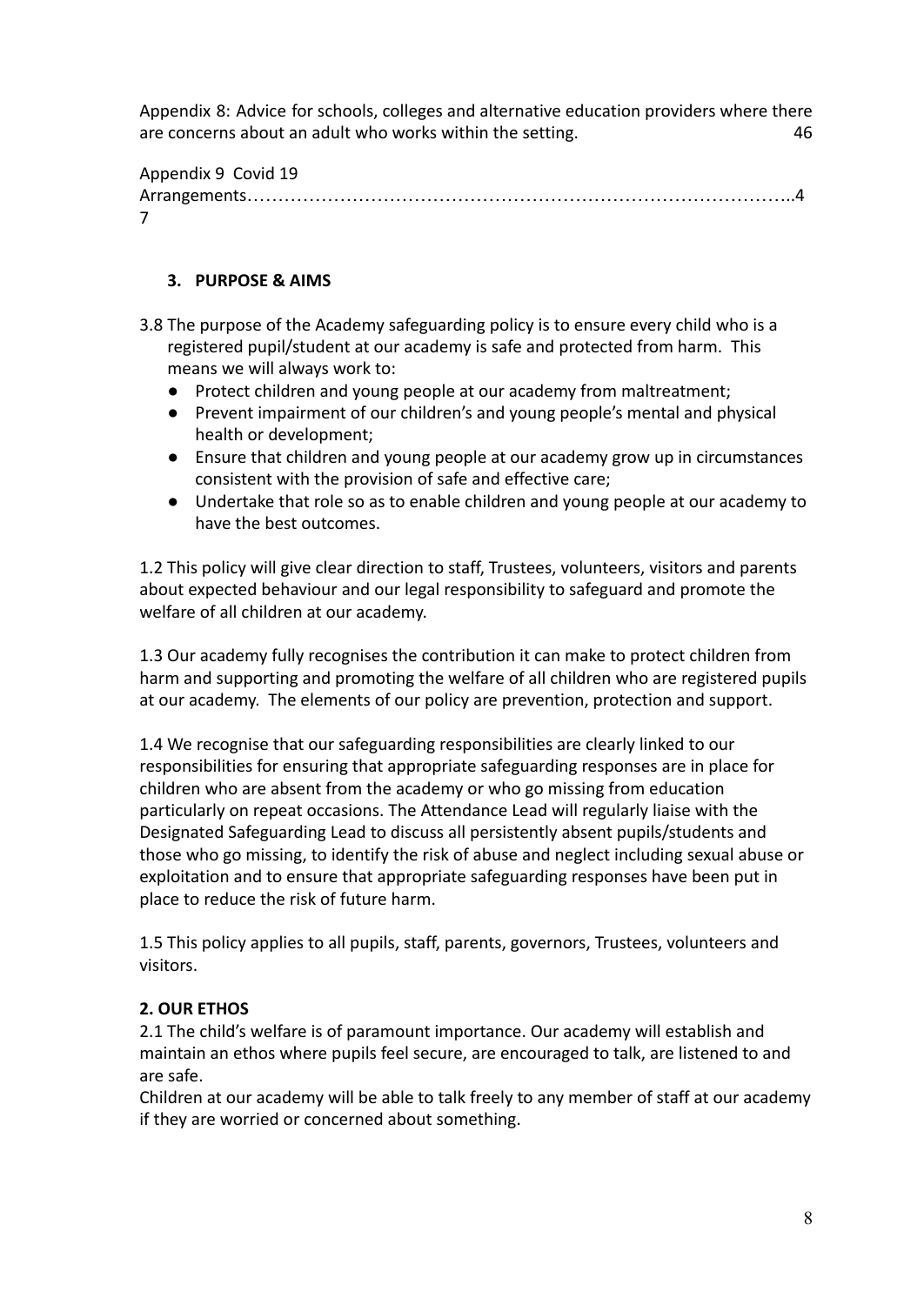2.2 Everyone who comes into contact with children and their families has a role to play in safeguarding children. We recognise that staff at our academy plays a particularly important role as they are in a position to identify concerns early and provide help for children to prevent concerns from escalating. **All staff are advised to maintain an attitude of '***it could happen here***' where safeguarding is concerned.** When concerned about the welfare of a child, staff members must always act in the **best interests** of the child.

2.3 At the Academy we ensure that safeguarding and child protection is at the forefront and underpin all relevant aspects of process and policy development. We operate with the best interests of the child at their heart.

2.4 Where there is a safeguarding concern, the child's wishes and feelings are taken into account when determining what action to take and what services to provide. The systems we have in place are well promoted, easily understood and easily accessible for children to confidently report abuse, knowing their concerns will be treated seriously, and knowing they can safely express their views and give feedback.

2.5 All staff and regular visitors will, through training and induction, know how to recognise indicators of concern, how to respond to a disclosure from a child and how to record and report this information. We will not make promises to any child and we will not keep secrets. Every child will know what the adult will have to do with any information they have chosen to disclose.

2.6 Throughout our broad and balanced curriculum, we will provide activities and opportunities for children to develop the knowledge, values and skills they need to identify risks, including knowing when and how to ask for help for themselves and others to stay safe (this includes online). The Relationship Education, Relationships and Sex Education and Health Education will cover relevant topics in an age and stage appropriate way, through a planned, developmental curriculum enabling pupils to learn about their rights and responsibilities to behave and stay safe in a variety of contexts on and offline. This will provide further reinforcement to help children identify risks, know when to seek support and develop the skills to ask for help from trustworthy, reliable sources. Further information can be found in the DfE guidance "[Teaching online safety in](https://assets.publishing.service.gov.uk/government/uploads/system/uploads/attachment_data/file/811796/Teaching_online_safety_in_school.pdf) [school](https://assets.publishing.service.gov.uk/government/uploads/system/uploads/attachment_data/file/811796/Teaching_online_safety_in_school.pdf)" and " Relationships, Education, Relationships and Sex Education and Health [Education".](https://assets.publishing.service.gov.uk/government/uploads/system/uploads/attachment_data/file/908013/Relationships_Education__Relationships_and_Sex_Education__RSE__and_Health_Education.pdf) Online safety is taught in a cross-curricular way including in computing and RSHE. Children are taught to evaluate what they see online, how to recognise techniques used for persuasion, how to behave online, identify online risks and how to seek support.

2.7 At all times we will work in partnership and endeavour to establish effective working relationships with parents, carers and colleagues from other agencies in line with [Working Together to Safeguard Children 2018](https://www.gov.uk/government/publications/working-together-to-safeguard-children--2) and [Norfolk](https://www.norfolklscb.org/about/policies-procedures/policies-and-procedures/)/[Suffolk](https://suffolksp.org.uk/) Safeguarding Children Partnership arrangements.

2.8 As part of our responsibilities for safeguarding and promoting the welfare of children, we will provide a co-ordinated offer of early help when additional needs of children are identified. These may include if a child:

- Is disabled and has specific additional needs,
- Has special educational needs (whether or not they have a statutory education, health and care plan),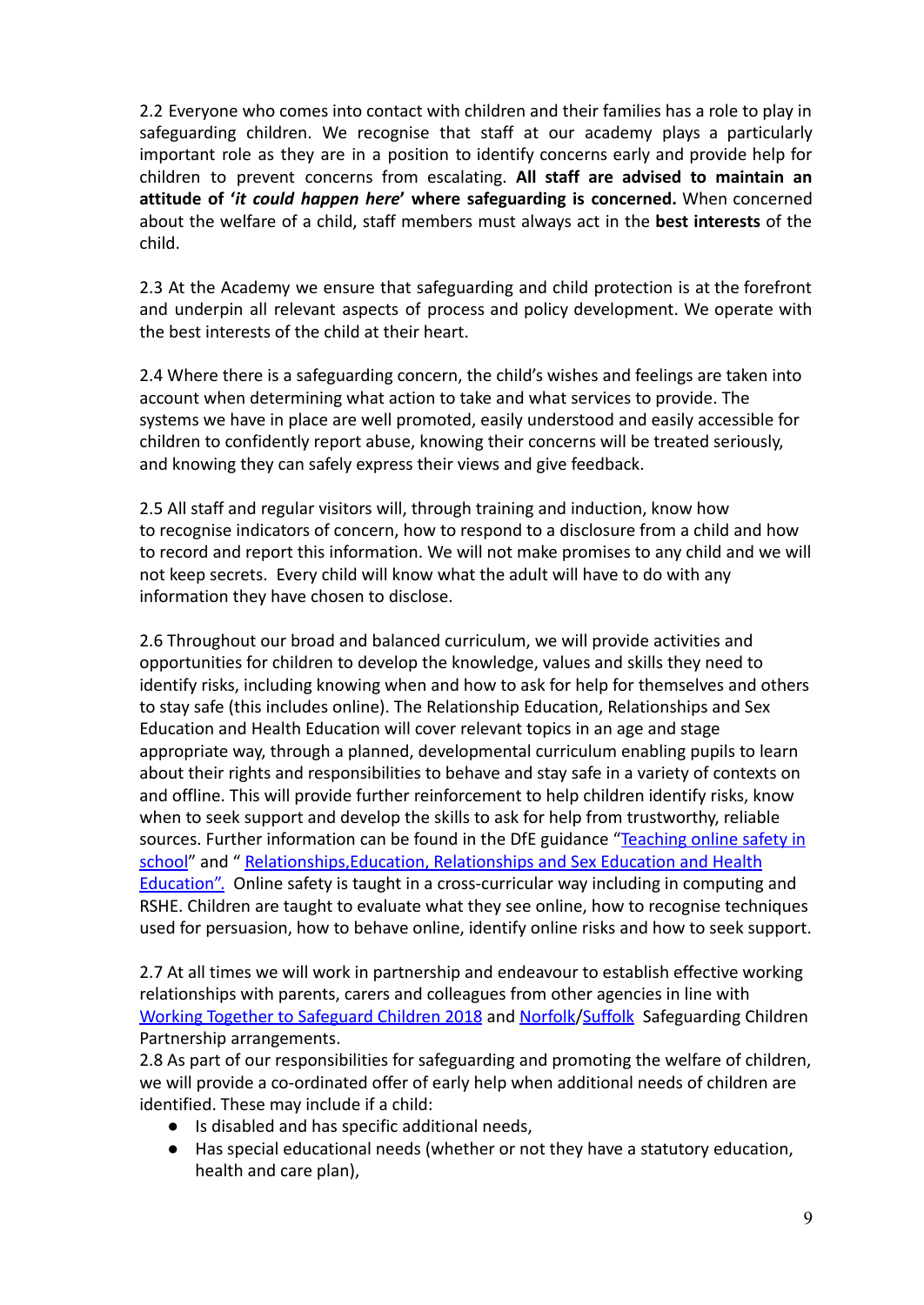- Has a mental health need,
- Is a young carer,
- Is showing signs of being drawn into anti-social or criminal behaviour, including gang involvement and association with organised crime groups,
- Is frequently missing/goes missing from care or from home,
- Is misusing drugs or alcohol themselves,
- Is at risk of modern slavery trafficking or exploitation,
- Is in a family circumstance presenting challenges for the child, such as substance abuse, adult mental health problems or domestic abuse,
- Has returned home to their family from care,
- Is showing early signs of abuse and/or neglect,
- Is at risk of being radicalised or exploited,
- Is a privately fostered child,
- Is at risk of "honour"-based abuse such as Female Genitalia Mutilation or Forced Marriage,
- Has a family member in prison, or is affected by parental offending,
- Is persistently absent from education, including persistent absences for part of the school day.

| <b>Role</b>                    | <b>Name</b>               | <b>Contact details</b>           |
|--------------------------------|---------------------------|----------------------------------|
| <b>Designated</b>              | <b>Mark Carlyle</b>       | mcarlyle@harleston.stbenets.org  |
| <b>Safeguarding Lead (DSL)</b> |                           | 01379 853211                     |
| <b>Deputy DSL</b>              | <b>Jane Price</b>         | jprice@harleston.stbenets.org    |
|                                |                           | 01379 853211                     |
|                                | Dan Stagg                 | dstagg@harleston.setbenets.org   |
|                                |                           | 01379 853211                     |
|                                | <b>Jason Mullen</b>       | jmullen@harleston.stbenets.org   |
|                                |                           | 01379 853211                     |
|                                |                           |                                  |
|                                | Laura Botwright           | lbotwright@harleston.stbenets.or |
|                                |                           | g 01379 853211                   |
|                                | <b>Ava Barber</b>         | abarber@harleston.stbenets.org   |
|                                |                           | 01379 853211                     |
| <b>Mental Health Lead</b>      | <b>Jason Mullen</b>       | jmullen@harleston.stbenets.org   |
|                                |                           | 01379 853211                     |
| Headteacher/Principal          | <b>Rob Connelly</b>       | rconnelly@ashs.stbenets.org      |
|                                | (Executive                |                                  |
|                                | Headteacher)              |                                  |
|                                | <b>Mark Carlyle (Head</b> | mcarlyle@harleston.stbenets.org  |
|                                | of School)                |                                  |
|                                |                           |                                  |
|                                |                           |                                  |
| <b>Named Safeguarding</b>      | <b>Chris Wilson-Town</b>  | chris.wilsontown@donesc.org      |
| Governor                       |                           |                                  |
| <b>Chair of Governors</b>      | <b>Chris Wilson-Town</b>  | chris.wilsontown@donesc.org      |

#### <span id="page-9-0"></span>**3. ROLES AND RESPONSIBILITIES**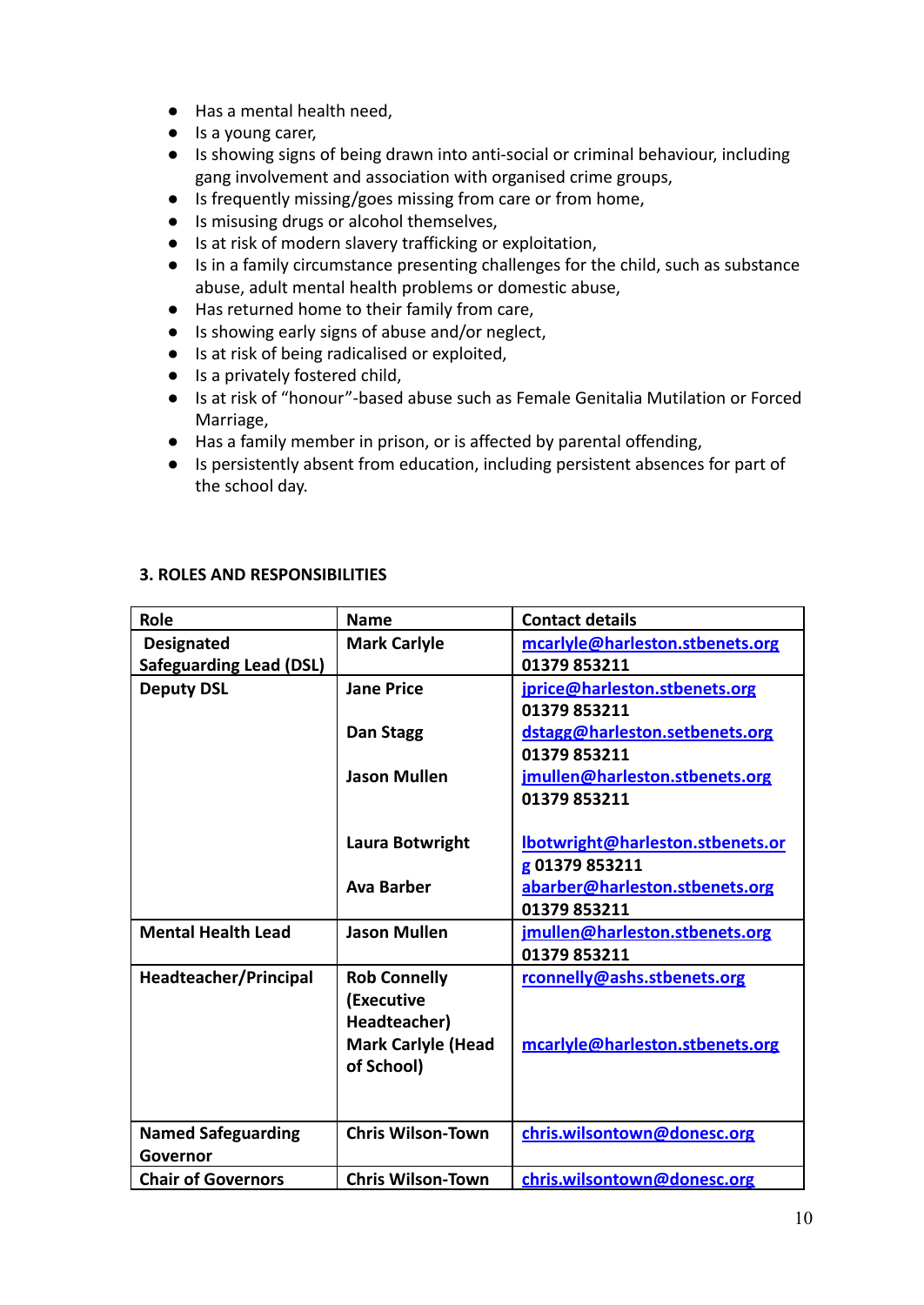| Trust Safeguarding Lead   Sharon Money | sharon.money@donesc.org |
|----------------------------------------|-------------------------|
| and Mental Health Lead                 | Tel:01603 882329        |
|                                        | Mobile: 07471 033539    |

3.1 It is the responsibility of *every* member of staff, volunteer and regular visitor to our academy to ensure that they carry out the requirements of this policy and, at all times, work in a way that will safeguard and promote the welfare of all of the pupils/students at this academy. This includes the responsibility to provide a safe environment in which children can learn.

#### **The Local Governing Body**

3.2 The Local Governing Body of the Academy is accountable for ensuring the effectiveness of this policy and our compliance with it. Although our Local Governing Body takes collective responsibility to safeguard and promote the welfare of our pupils, we also have a named governor who champions safeguarding within the academy – Chris Wilson-Town.

3.3 The Local Governing Body will ensure that:

- The safeguarding policy is in place and is reviewed annually, is available publicly via our academy website and has been written in line with The Trust/Local Authority guidance and the requirements of the Norfolk/Suffolk Safeguarding Children Partnership policies and procedures;
- The academy contributes to inter-agency working in line with Working Together to Safeguard Children (2018);
- A member of the senior leadership team is designated to take the lead responsibility for safeguarding and child protection and that there is at least one deputy DSL(s) who is an appropriately trained member of staff identified to deal with any issues in the absence of the Designated Safeguarding Lead (DSL). There will always be cover for this role and the role will be evidenced explicitly in the role holders job description.
- All staff receive a safeguarding induction and are provided with a copy of this policy, the Trust Code of Conduct for Adults, the behaviour policy and the academy's safeguarding response for those pupils/students who go missing from education as detailed in Section 6 of this policy.
- All staff undertake appropriate child protection training that is updated annually (with regular updates as necessary) and on-line safety training;
- Procedures are in place for dealing with allegations against members of staff and volunteers in line with statutory guidance;
- *●* Safer recruitment practices are followed in accordance with the requirements of *['Keeping Children Safe in Education' DfE \(2021\);](https://assets.publishing.service.gov.uk/government/uploads/system/uploads/attachment_data/file/1007260/Keeping_children_safe_in_education_2021.pdf)*
- They remedy without delay any weakness in regard to our safeguarding arrangements that are brought to their attention.
- They undertake regular monitoring of the Single Central Record (SCR) including enhanced checks for governors, and an annual self-assessment review of safeguarding across the academy

3.4 The governing body will receive a safeguarding report at each meeting that will record the training that has taken place, the number of staff attending and any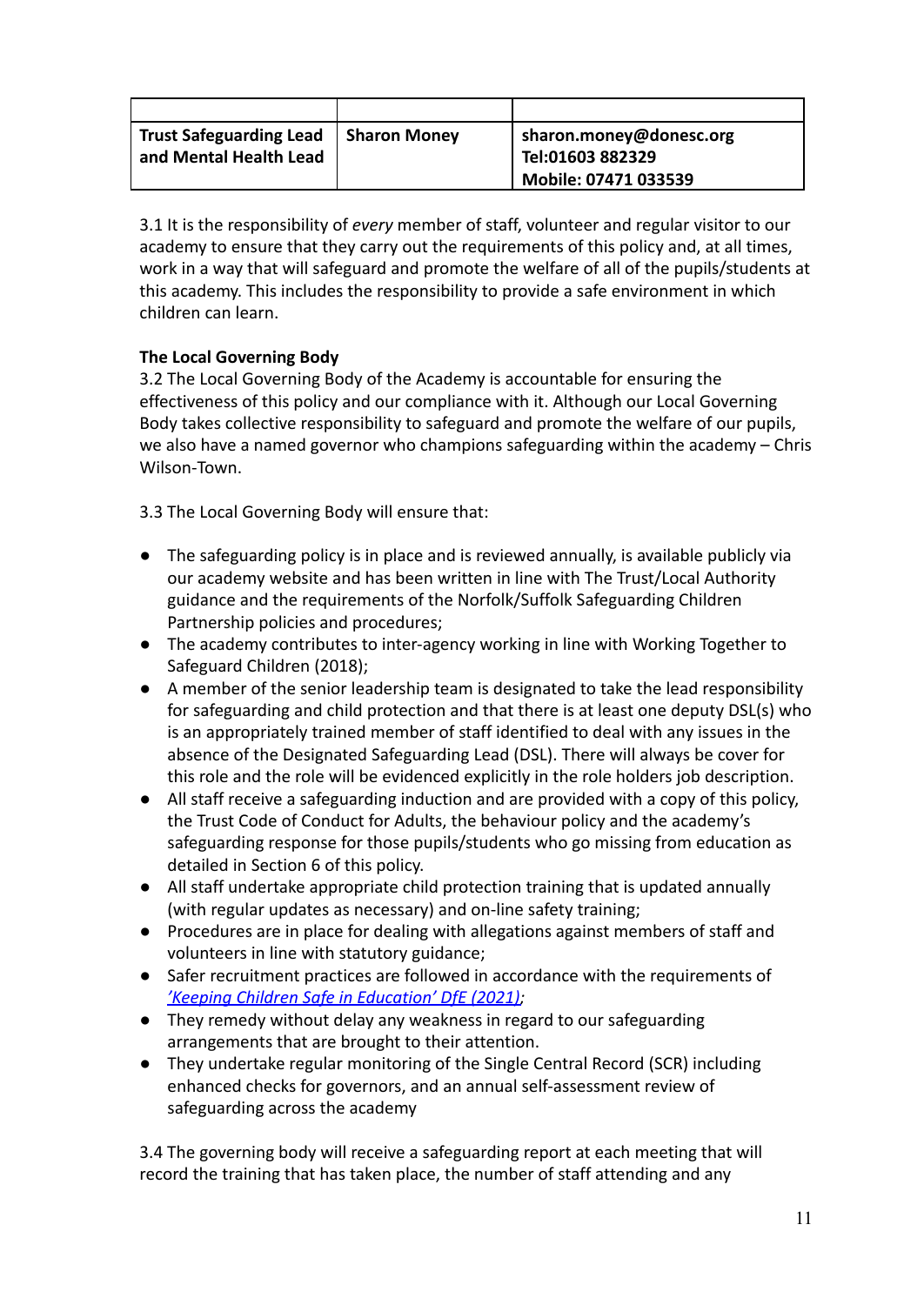outstanding training requirements for the academy. It will also record all safeguarding activity that has taken place, for example, meetings attended, reports written, annual self-assessment review, training or induction given. It will not identify individual pupils.

#### **The Headteacher/Principal**

3.5 At the Academy the Headteacher/Principal is responsible for:

- Identifying a member of the senior leadership team to be the Designated Safeguarding Lead for safeguarding (DSL) and provide an up to date job description – see Appendix 6 (this may be the Headteacher but does not have to be);
- Identifying an alternate member of staff to act as the Designated Safeguarding Lead for safeguarding (Deputy DSL) in his/her absence to ensure there is always cover for the role;
- Ensuring that the policies and procedures adopted by the governing body, particularly concerning referrals of cases of suspected abuse and neglect, are followed by all staff;
- Ensuring that all staff and volunteers feel able to raise concerns about poor or unsafe practice and such concerns are addressed sensitively in accordance with agreed whistle-blowing procedures including raising awareness of NSPCC Whistle-blowing helpline 0800 028 0285;
- Liaise with the LADO and the Trust in the event of an allegation of abuse being made against a member of staff or volunteer.

#### **The Designated Safeguarding Lead (DSL)**

3.6 The Designated Safeguarding Lead(s) (DSL)is a senior member of staff from the leadership team who takes lead responsibility for safeguarding and child protection within our academy. The DSL will carry out their role in accordance with the responsibilities outlined in Annex C of *'Keeping Children [Safe in Education 2021'.](https://assets.publishing.service.gov.uk/government/uploads/system/uploads/attachment_data/file/1007260/Keeping_children_safe_in_education_2021.pdf)*

3.7 The DSL will provide advice and support to other staff on child welfare and child protection matters. Any concern for a child's safety or welfare will be recorded in writing and given to the DSL.

3.8 During term time the DSL or a deputy will always be available (during academy hours) for staff in the academy to discuss any safeguarding concerns. If in exceptional circumstances a DSL is not available on the academy site in person, the academy must inform Sharon Money Trust Safeguarding Lead, and also ensure the DSL is available via telephone and/or any other relevant media.

3.9 The DSL at the Academy will represent our academy at child protection conferences and core group meetings. Through appropriate training, knowledge and experience our DSL will liaise with Children's Services and other agencies where necessary and make referrals of suspected abuse to Children's Services, take part in strategy discussions and other interagency meetings and contribute to the assessment of children.

3.10 The DSL will maintain records and child protection files ensuring that they are kept confidential and stored securely.(See Section 7 for more information).

3.11 The DSL is responsible for ensuring that all staff members and volunteers are aware of our policy and the procedure they need to follow. They will ensure that all staff,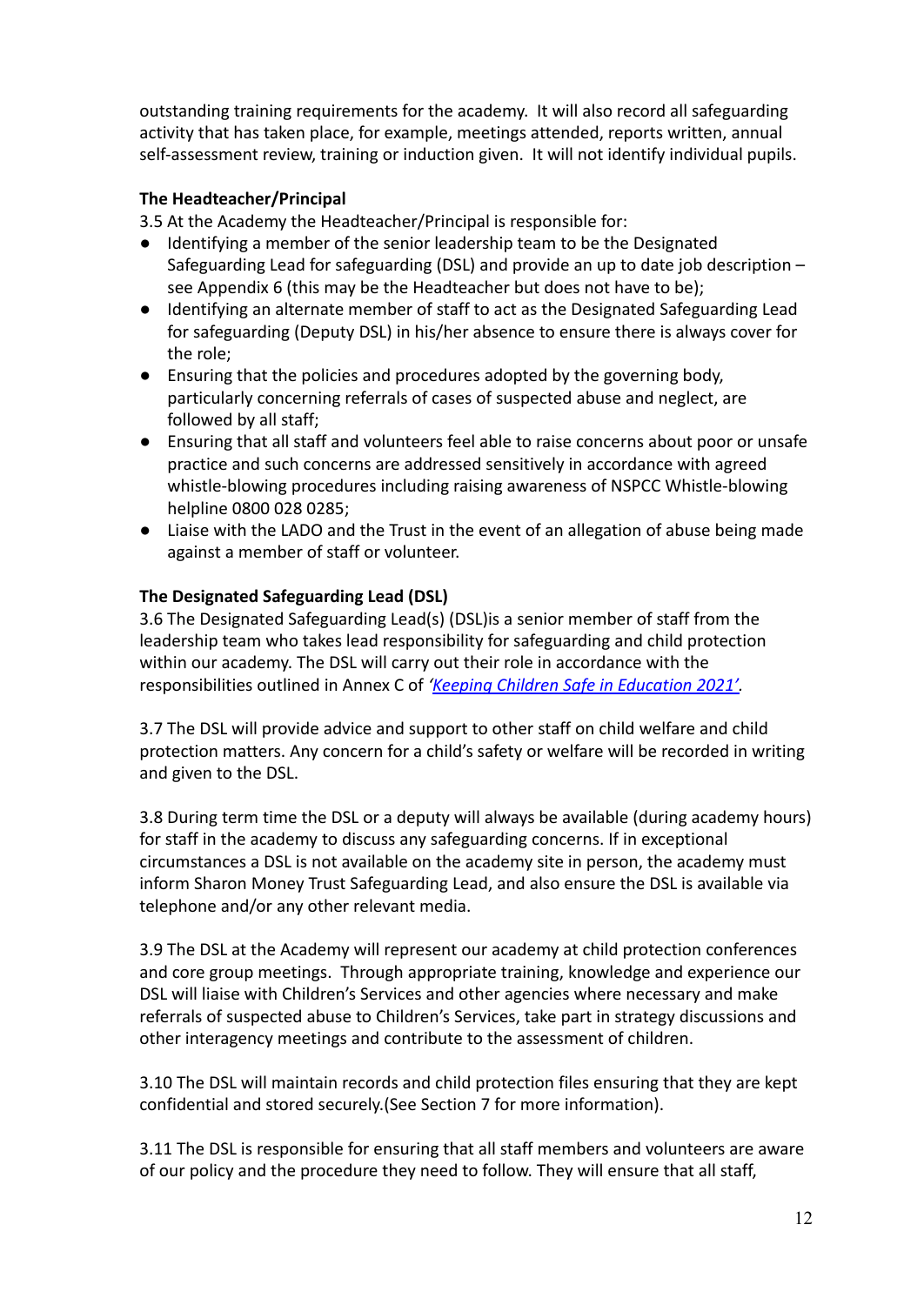volunteers and regular visitors have received appropriate child protection information during induction and have been [trained](http://www.schools.norfolk.gov.uk/Behaviour-and-safety/Safeguarding/Training/index.htm) within the academy to the agreed academy's [safeguarding training pack](http://www.schools.norfolk.gov.uk/behaviour-and-safety/safeguarding/training/ncc096606) provided by Children's Services/The Trust.

3.12 The DSL will obtain details of the Local Authority Personal Advisor appointed to guide and support a child who is a care leaver.

3.13 The DSL(s) will work with the headteacher and senior leaders, taking lead responsibility for promoting educational outcomes by knowing the welfare, safeguarding and child protection issues that children in need are experiencing, or have experienced, and identifying the impact that these issues might be having on children's attendance, engagement and achievement.

3.14 This will include understanding their academic process and attainment and maintaining a culture of high aspirations for this cohort and supporting teaching staff to provide additional academic support or reasonable adjustments to help children who have or have had a social work reach their potential.

3.15 We recognise that a child's experiences of adversity and trauma can leave them vulnerable to further harm, as well as educationally disadvantaged in facing barriers to attendance, learning, behaviour and mental health. The DSL will use the information that they hold about children with a social worker to make decisions in the best interests of the child's safety, welfare and help promote educational outcomes. The DSL wil ensure that staff, know who these children are, understand their academic progress and attainment and maintain a culture of high aspirations for this cohort, supporting teaching staff to identify the challenges that children in this group might face and the additional academic support and adjustments that they could make to best support these children.

#### <span id="page-12-0"></span>**4. TRAINING & INDUCTION**

4.1 When new staff join our academy they will be informed of the safeguarding arrangements in place. They will be given a copy of our academy's safeguarding policy along with the Trust Code of conduct for Adults, Part One and Annex A of *"Keeping Children Safe in Education"* and told who our Designated Safeguarding Lead (DSL), Deputy DSL and the Trust Safeguarding Lead is. They will also receive a copy of the behaviour policy and the academy's response to children who go missing from education, this information is provided in Section 6 of this policy. All staff are expected to read these key documents. They will be provided with information about how to record and report safeguarding concerns using the Trust approved electronic recording system. New staff are given training on CURA by trained staff from within the federation or via the school liaison from CURA. There are regular CURA updates as part of ongoing safeguarding CPD.

4.2 Every new member of staff or volunteer will receive safeguarding training during their induction within the first week of joining the academy. This programme will include information relating to signs and symptoms of abuse, how to manage a disclosure from a child,(including reassuring victims that they are being taken seriously) and that they will be supported and kept safe, how to record, the processes for referral to Children's Services and the statutory assessments under Section 17 and Section 47 as well as the remit of the role of the Designated Safeguarding Lead (DSL) and issues of confidentiality.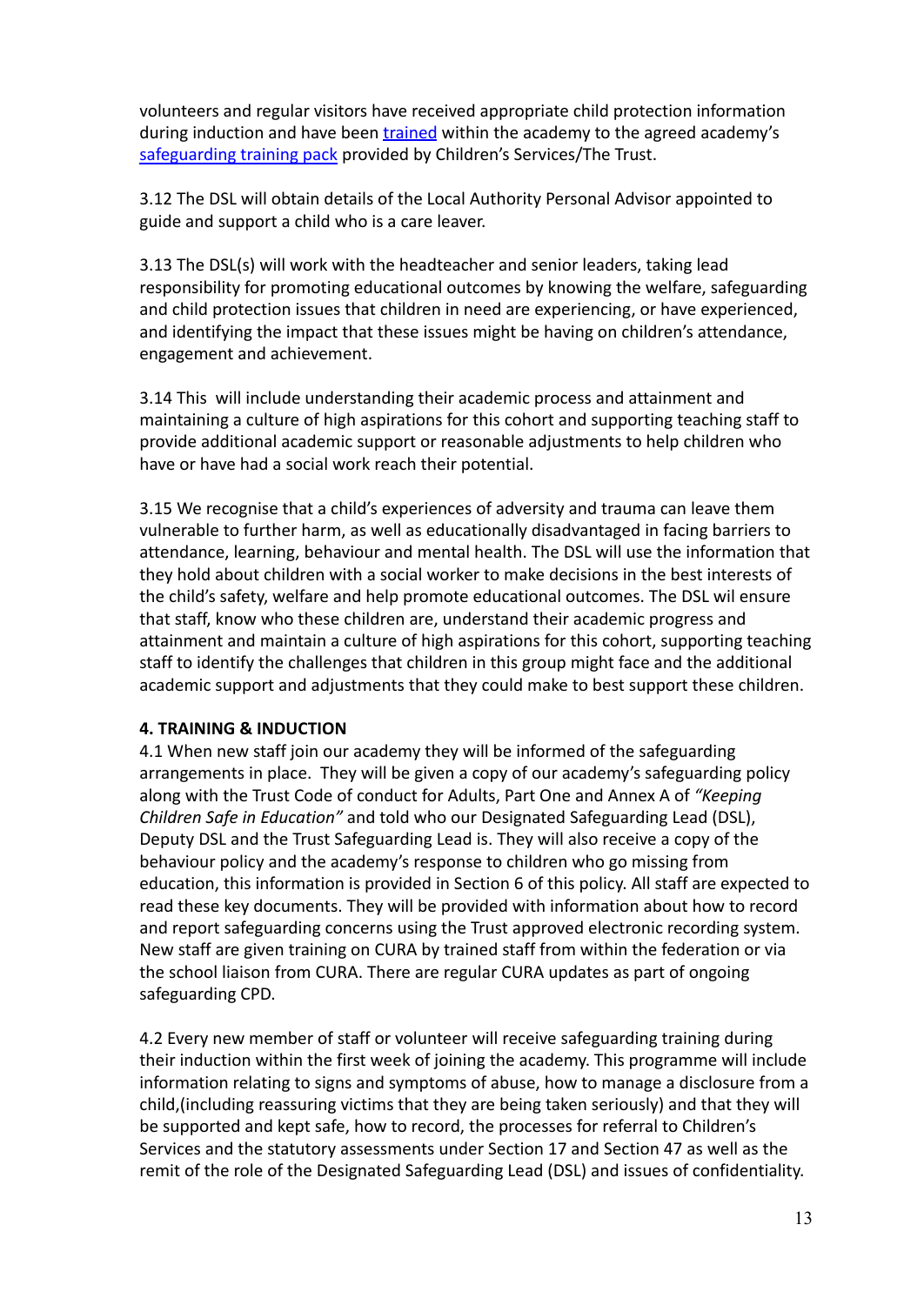The training will also include information about whistle blowing in respect of concerns about another adult's behaviour and suitability to work with children. Staff will also receive on-line safety training as this is part of the overarching safeguarding approach of our academy.

4.3 In addition to the safeguarding induction, we will ensure that the mechanisms are in place to assist staff to understand and discharge their role and responsibilities as set out in Part One of "*Keeping Children Safe in Education"* .

In order to achieve this we will ensure that

- all members of staff will undertake appropriate safeguarding training on an annual basis and we will evaluate the impact of this training.
- all staff members receive regular safeguarding and child protection updates (for example via email, Trust e-comms, staff meetings), as required but at least annually to provide them with relevant skills and knowledge to safeguard children effectively.
- Weekly safeguarding updates as part of on-going staff CPD

4.4 All visitors, temporary staff and volunteers to our academy will be given a set of our safeguarding procedures; they will be informed of whom our DSL and alternate staff members are and what the recording and reporting system is. (See Appendix 2)

4.5 The DSL, the alternate designated member(s) of staff and any other senior member of staff who may be in a position of making referrals or attending child protection conferences or core groups will attend one of the multi-agency training courses organised by Norfolk Safeguarding Children's Partnership (Suffolk academies should book onto this training as well unless alterative is provided by the Suffolk SCB) at least once every three years. The DSL and alternate will attend Designated Safeguarding Lead (DSL) training provided by the Local Authority every two years. In addition to formal training the DSL will ensure that they update their knowledge and skills at regular intervals and demonstrate this [Continual Professional Development](http://www.schools.norfolk.gov.uk/Behaviour-and-safety/Safeguarding/Training/index.htm) annually to keep up with developments relevant to their role. CPD files with records of attendance, cluster meetings, Local Safeguarding Children's Groups, personal development, e- courier and the Trust e-comms updates should be kept in a CPD file available for inspection during the Trust Safeguarding Audit/LA safeguarding audits/Safeguarding Governors check.

4.6 Our local governing body will also undertake appropriate training to ensure they are able to carry out their duty to safeguard all of the children at our school. Governors should attend training provided by their academy (INSET training at the beginning of the new academic year) or attend training provided by the Trust Designated Safeguarding lead.

4.7 We actively encourage all of our staff to keep up to date with the most recent local and national safeguarding advice and guidance. Annex A of '*Keeping Children Safe in Education*' (2021) provides links to guidance on specific safeguarding issues such as Child Sexual Exploitation and Female Genital Mutilation (FGM) (See *[Keeping Children Safe in](https://assets.publishing.service.gov.uk/government/uploads/system/uploads/attachment_data/file/1007260/Keeping_children_safe_in_education_2021.pdf) [Education Annex A\)](https://assets.publishing.service.gov.uk/government/uploads/system/uploads/attachment_data/file/1007260/Keeping_children_safe_in_education_2021.pdf)* In addition, local guidance can be accessed via [Norfolk Safeguarding](https://www.norfolklscb.org/) Children Partnership and [Suffolk Safeguarding](https://suffolksp.org.uk/) Partnership and also within the [Safeguarding Section](https://www.schools.norfolk.gov.uk/pupil-safety-and-behaviour/safeguarding) of the Norfolk Schools website.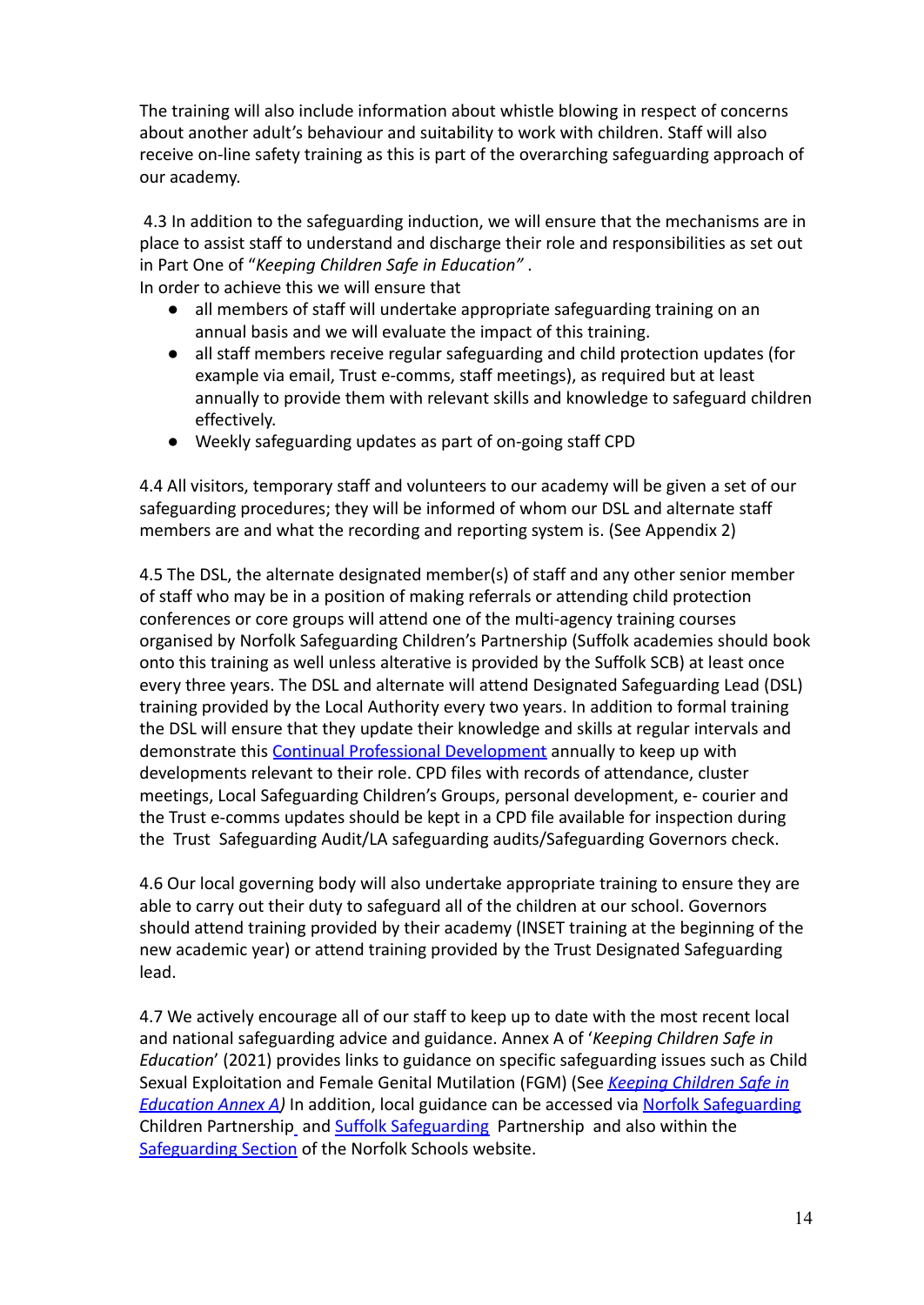#### <span id="page-14-0"></span>**5. PROCEDURES FOR MANAGING CONCERNS**

5.1 The Academy adheres to child protection procedures that have been agreed locally through the Norfolk Children's Safeguarding Partnership (NSCB). Where we identify children and families in need of support we will carry out our responsibilities in accordance with Norfolk [Local Assessment Protocol](https://www.norfolklscb.org/about/policies-procedures/3-3-norfolk-local-assessment-protocol/)/Suffolk [Guidance and Protocols](https://suffolksp.org.uk/) and the [NSCB Threshold Guidance](https://www.norfolklscb.org/people-working-with-children/threshold-guide/)/[SSCB Threshold Guidance](https://suffolksp.org.uk/safeguarding-topics/childrens-topics/threshold-document-and-guidance/)

5.2 Every member of staff including volunteers working with children at our academy is advised to maintain an attitude of '*it could happen here'* where safeguarding is concerned. When concerned about the welfare of a child, staff members should always act in the interests of the child and have a responsibility to take action as outlined in this policy.

5.3 All staff are encouraged to report any concerns that they have and not see these as insignificant. On occasions, a referral is justified by a single incident such as an injury or disclosure of abuse. More often however, concerns accumulate over a period of time and are evidenced by building up a picture of harm over time; this is particularly true in cases of emotional abuse and neglect. In these circumstances, it is crucial that staff record and pass on concerns in accordance with this policy to allow the DSL to build up a picture and access support for the child at the earliest opportunity. A reliance on memory without accurate and contemporaneous records of concern could lead to a failure to protect.

5.4 It is *not* the responsibility of academy staff to investigate welfare concerns or determine the truth of any disclosure or allegation. All staff, however, have a duty to recognise concerns and pass the information on in accordance with the procedures outlined in this policy.

5.5 The Designated Safeguarding Lead (DSL) should be used as a first point of contact for concerns and queries regarding any safeguarding concern in our academy. Any member of staff or visitor to the academy who receives a disclosure of abuse or suspects that a child is at risk of harm must report it immediately to the DSL or, if unavailable, to the alternate designated person. In the absence of either of the above, the matter should be brought to the attention of the most senior member of staff.

5.6. All concerns about a child or young person should be reported without delay and recorded using the appropriate online reporting system. Records should include a clear and comprehensive summary of the concern, details of how the concern was followed up and resolved and a note of any action taken, decisions reached and the outcome.

5.7 Following receipt of any information raising concern, the DSL will consider what action to take and seek advice from the Norfolk Children's Advice and Duty Service CADS/Suffolk MASH team as required. All information and actions taken, including the reasons for any decisions made, will be fully documented.

5.8 All referrals will be made in line with Norfolk CADS procedures as outlined in Appendix 3.

5.9 If, at any point, there is a risk of immediate serious harm to a child a referral should be made to CADS/Suffolk MASH immediately. Anybody can make a referral in these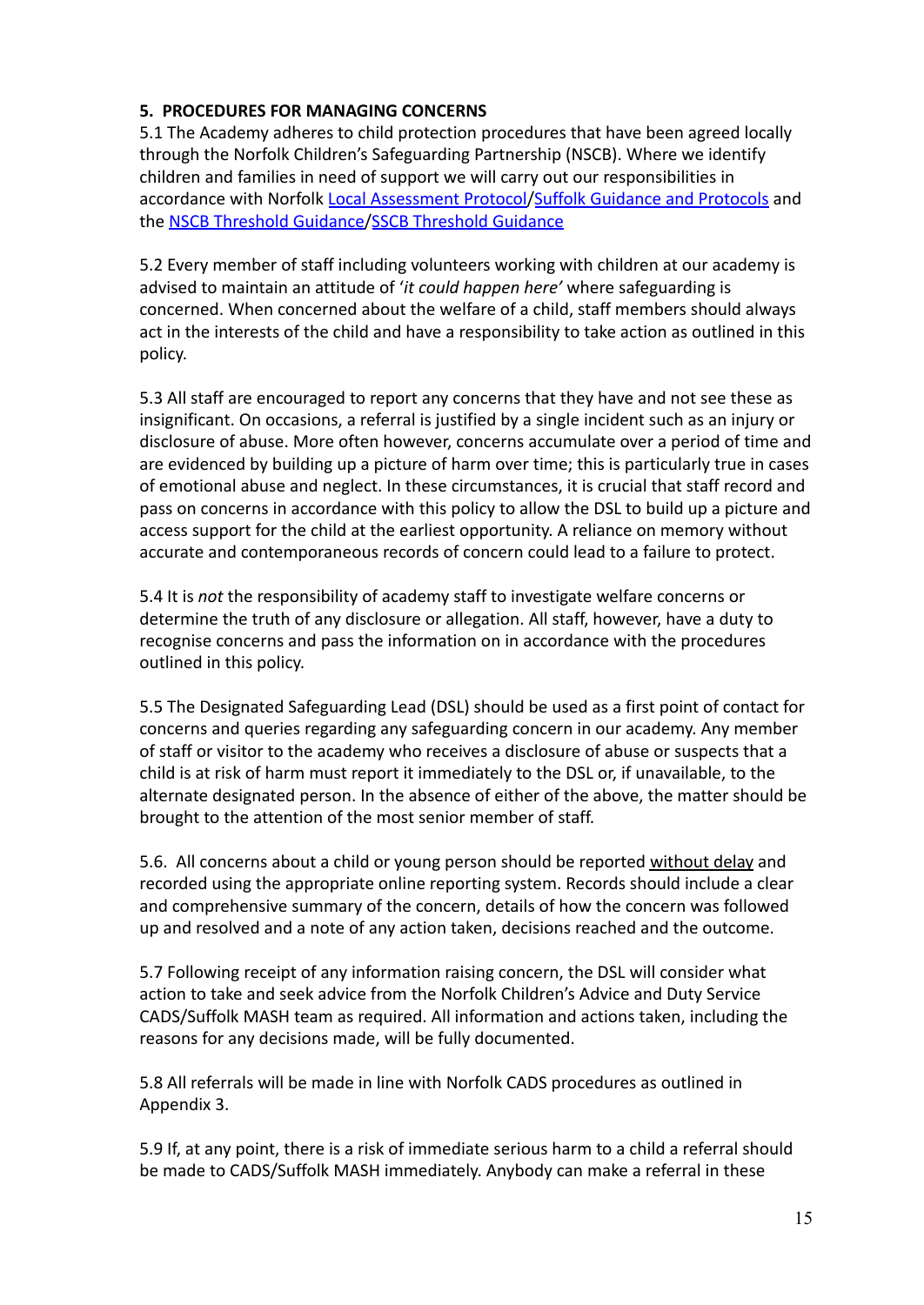circumstances. If the child's situation does not appear to be improving the staff member with concerns should press for re-consideration by raising concerns again with the DSL and/or the Headteacher. Concerns should always lead to help for the child at some point.

5.10 Staff should always follow the reporting procedures outlined in this policy in the first instance. However, they may also share information directly with CADS, the Trust Safeguarding Lead or the police if:

- the situation is an emergency and the designated senior person, their alternate and the Headteacher are all unavailable.
- they are convinced that a direct report is the only way to ensure the pupil's safety.
- the concern relates to the headteacher of the academy. This should be raised with the DSL (unless the DSL is the headteacher, in which case contact must be made with the LADO and the Trust Safeguarding Lead).
- 5.11 Any member of staff who does not feel that concerns about a child have been responded to appropriately and in accordance with the procedures outlined in this policy should raise their concerns with the Headteacher or the Chair of Governors. If any member of staff does not feel the situation has been addressed appropriately at this point should contact the Trust Safeguarding Lead directly with their concerns.
- 5.12 At the Academy we are working in partnership with Norfolk Constabulary and Norfolk Children's Services to identify and provide appropriate support to pupils who have experienced domestic violence in their household; this scheme is called Operation Encompass. In order to achieve this, Norfolk Multi-Agency Safeguarding Hub will share police information of all domestic incidents where one of our pupils has been present with the Designated Safeguarding Lead(s). On receipt of any information, the Designated Safeguarding Lead will decide on the appropriate support the child requires, this could be silent or overt. All information sharing and resulting actions will be undertaken in accordance with the 'Norfolk Joint Agency Protocol for Domestic Abuse – Notifications to Schools'. We will record this information and store this information in accordance with the record keeping procedures outlined in this policy.

#### <span id="page-15-0"></span>**6. SPECIFIC SAFEGUARDING ISSUES**

#### **Contextualised safeguarding**

6.1 At the Academy we recognise that safeguarding incidents and/or behaviours can be associated with factors outside of the academy environment and/or can occur between children outside of school. This is known as contextual safeguarding. It is key that all academy staff understand the definition of contextual safeguarding and consider whether children are at risk of abuse or exploitation in situations outside their families. Through training we will ensure that staff and volunteers are aware that extra-familial harms take a variety of different forms and children can be vulnerable to multiple harms including (but not limited to) sexual exploitation, criminal exploitation and serious youth violence. When reporting concerns, staff should include as much information and background detail as possible so the DSL can make a referral with a holistic view of the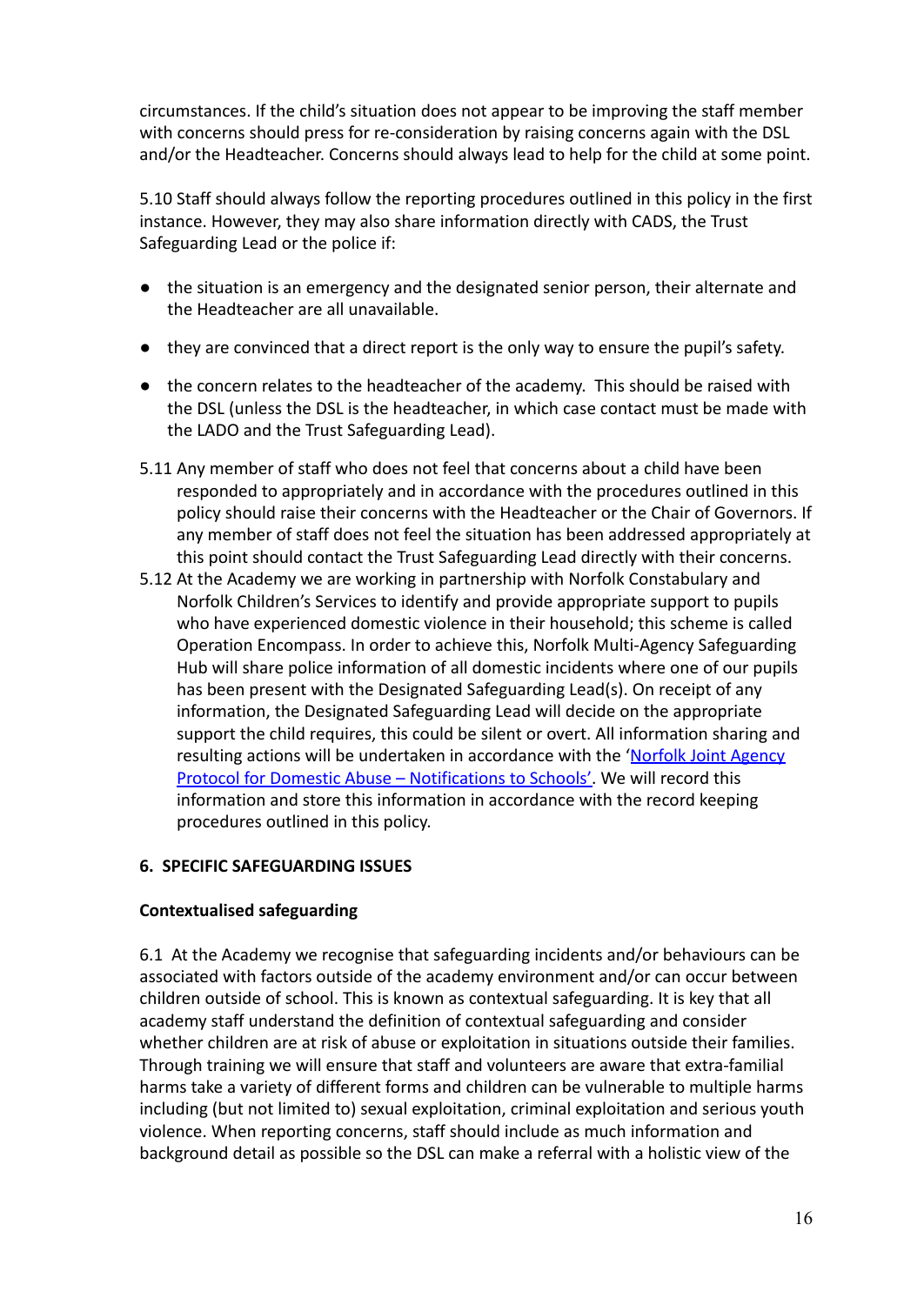child. This will allow any assessment to consider all the available evidence and the full context of any abuse.

6.2 We recognise that children with special educational needs and/or disabilities (SEND) can face additional safeguarding challenges and these are discussed in staff training. These additional barriers can include:

- Assumptions that indicators of possible abuse such as behaviour, mood and injury relate to the child's disability without further exploration;
- Children with SEN and disabilities can be disproportionally impacted by things like bullying without outwardly showing and signs;
- Communication barriers and difficulties in overcoming these barriers.

6.3 At the Academy we recognise that a previously looked after child potentially remains vulnerable and all staff should have the skills, knowledge and understanding to keep previously looked after children safe. When dealing with looked after children and previously looked after children, it is important that all agencies work together and prompt action is taken when necessary to safeguard these children, who are a particularly vulnerable group.

#### **Child Sexual Exploitation (CSE) and Child Criminal Exploitation (CCE):County Lines and Serious Violence**

6.4 At the Academy we train staff to recognise that both CSE and CCE are a form of abuse and both occur where an individual or group takes advantage of an imbalance of power to coerce, manipulate or deceive a child into sexual activity or criminal activity. Whilst age may be the most obvious, this power imbalance can also be due to a range of other factors including gender, sexual identity, cognitive ability, physical strength, status, and access to economic or other resources. Victims can be exploited even when activity appears consensual, and it should be noted exploitation as well as being physical can be facilitated and/or take place online.

6.5 At the Academy we understand that Child Sexual Exploitation is a form of child sexual abuse and this imbalance of power coerces, manipulates, or deceives a child or young person into sexual activity (a) in exchange for something the victim needs or wants, and/or (b) for the financial advantage or increased status of the perpetrator. Child sexual exploitation does not always include physical contact, it can also occur through the use of technology. We understand that some children may not realise they are being exploited e.g. they may believe they are in a genuine romantic relationship.

6.6 At the Academy we understand that criminal exploitation of children is a geographically widespread form of harm that is a typical feature of county lines criminal activity. Drug networks or gangs groom and exploit children and young people to carry drugs and money from urban areas to suburban and rural areas, market and seaside towns. Key to identifying potential involvement in county lines are missing episodes, when the victim may have been trafficked for the purpose of transporting drugs.

6.7 We understand that children can become trapped by this type of exploitation as perpetrators can threaten victims (and their families) with violence or entrap and coerce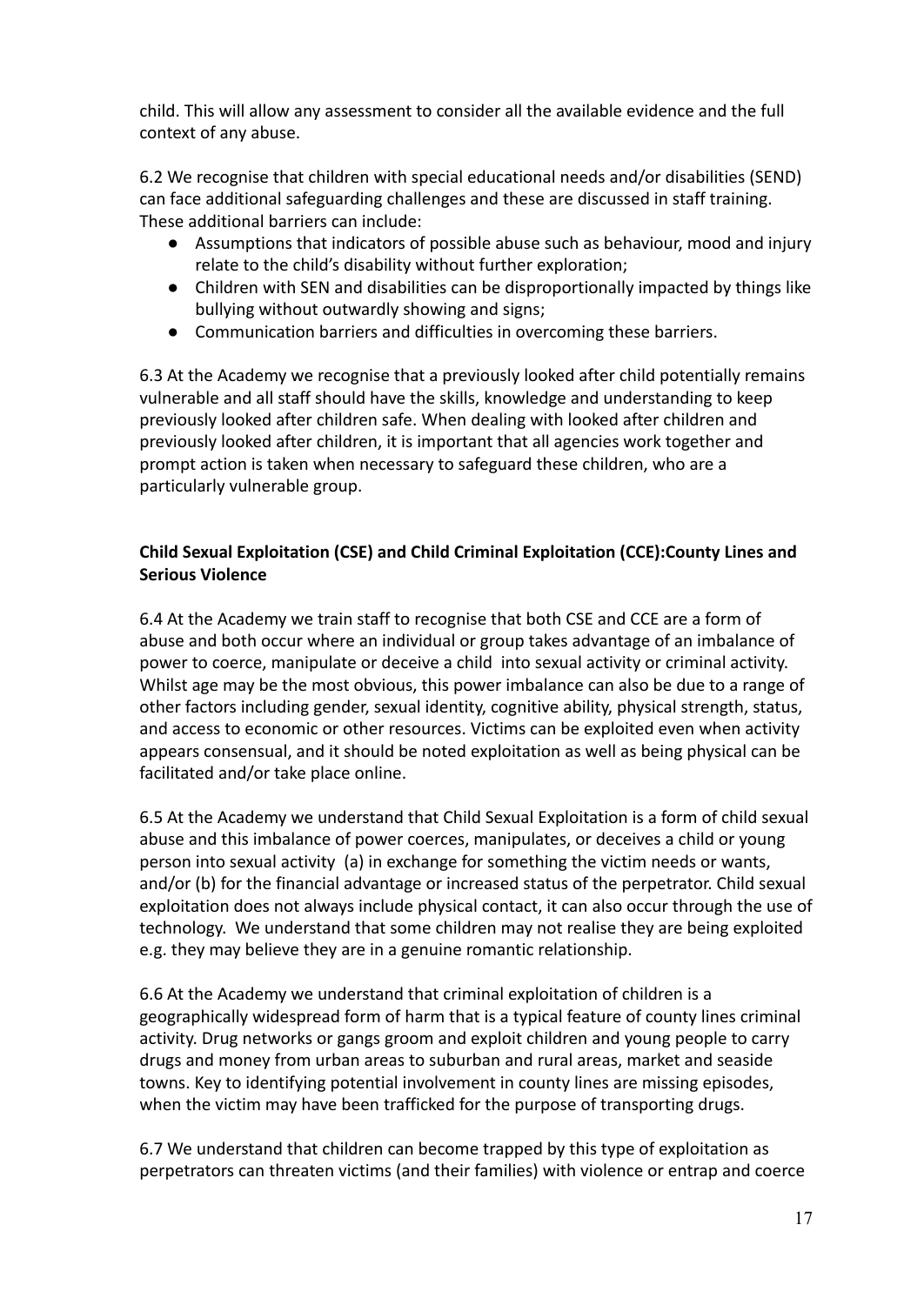them into debt. They may be coerced into carrying weapons such as knives or begin to carry a knife for a sense of protection from harm from others. We will treat these children as victims understanding that they have been criminally exploited even if the activity appears to be something they have agreed or consented to. We recognise the experience of girls who are criminally exploited can be very different to that of boys and that both boys and girls being criminally exploited may be at risk of sexual exploitation.

6.8 At the Academy staff are aware of the indicators and risk factors which may signal a child is vulnerable to or involved with serious violent crime. We make reference to the Home Office's [Preventing youth violence and gang involvement](https://assets.publishing.service.gov.uk/government/uploads/system/uploads/attachment_data/file/418131/Preventing_youth_violence_and_gang_involvement_v3_March2015.pdf) and [Criminal exploitation](https://www.gov.uk/government/publications/criminal-exploitation-of-children-and-vulnerable-adults-county-lines) [of children and vulnerable adults:county lines guidance](https://www.gov.uk/government/publications/criminal-exploitation-of-children-and-vulnerable-adults-county-lines) for more information.

6.9 If a child is suspected to be at risk of or involved in county lines, a referral to the Children's Advice and Duty Service (CADS) will be made alongside consideration of availability of local services/third sector providers who offer support to victims of county lines exploitation.

#### **So-called "honour-based" violence (including Female Genital Mutilation and Forced Marriage**

6.10 At the Academy we recognise that our staff are well placed to identify concerns and take action to prevent children from becoming victims of Female Genital Mutilation (FGM) and other forms of so-called 'honour-based' violence (HBV) and provide guidance on these issues through our safeguarding training. If staff have a concern regarding a child that might be at risk of HBV they should inform the DSL who will activate local safeguarding procedures, using existing national and local protocols for multiagency liaison with police and children's social care.

6.11 Where FGM has taken place, since 31 October 2015 there has been a mandatory reporting duty placed on teachers. Section 5B of the [Female Genital Mutilation Act 2003](https://www.legislation.gov.uk/ukpga/2003/31/section/5B) (as inserted by section 74 of the Serious Crime Act 2015) places a statutory duty upon teachers in England and Wales, to report to the police where they discover (either through disclosure by the victim or visual evidence) that FGM appears to have been carried out on a girl under 18. Those failing to report such cases will face disciplinary sanctions. We will provide guidance and support to our teachers on this requirement and further information on when and how to make a report can be found in the following Home Office guidance: [Mandatory Reporting of Female](https://assets.publishing.service.gov.uk/government/uploads/system/uploads/attachment_data/file/573782/FGM_Mandatory_Reporting_-_procedural_information_nov16_FINAL.pdf) Genital Mutilation- procedural [information](https://assets.publishing.service.gov.uk/government/uploads/system/uploads/attachment_data/file/573782/FGM_Mandatory_Reporting_-_procedural_information_nov16_FINAL.pdf) Home Office (December 2015)

6.12 At the Academy we recognise that forcing a person into a marriage is a crime in England and Wales. A forced marriage is one entered into without the full and free consent of one or both parties where violence, threats or any other form of coercion is used to cause a person to enter into a marriage. Threats can be physical or emotional and psychological. The Forced Marriage Unit has [statutory](https://www.gov.uk/guidance/forced-marriage) guidance and [Multi-agency](https://assets.publishing.service.gov.uk/government/uploads/system/uploads/attachment_data/file/322307/HMG_MULTI_AGENCY_PRACTICE_GUIDELINES_v1_180614_FINAL.pdf) [guidelines](https://assets.publishing.service.gov.uk/government/uploads/system/uploads/attachment_data/file/322307/HMG_MULTI_AGENCY_PRACTICE_GUIDELINES_v1_180614_FINAL.pdf) and can be contacted for advice or more information: Contact 020 7008 0151 or email [fmu@fco.gov.uk](mailto:fmu@fco.gov.uk)

#### **Preventing radicalisation and extremism**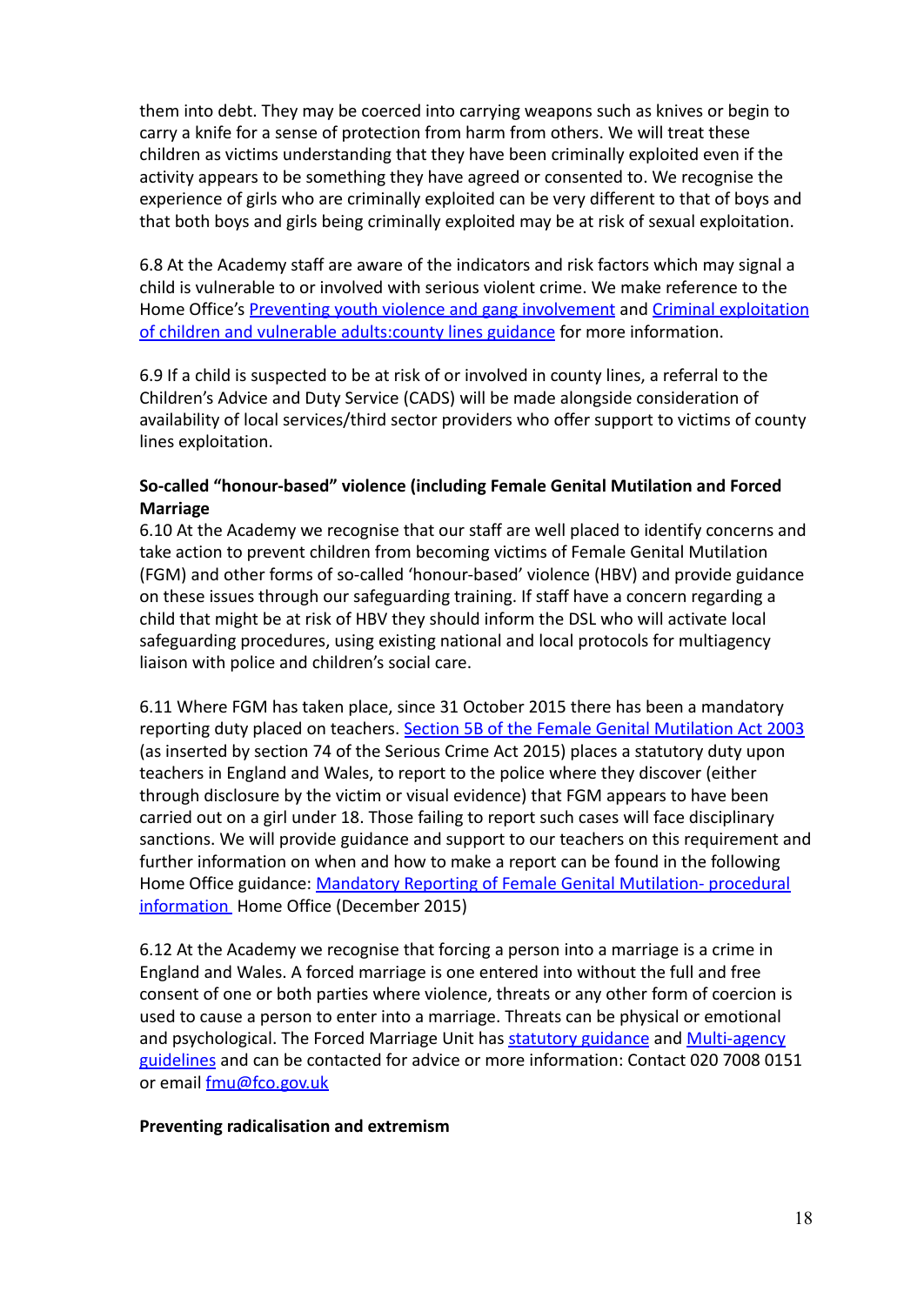6.13 We recognise that safeguarding against radicalisation and extremism is no different to safeguarding against any other vulnerability in today's society. At the Academy we will ensure that:

• Through training, staff, volunteers and governors have an understanding of what radicalisation and extremism is, why we need to be vigilant in the academy and how to respond when concerns arise.

There are systems in place for keeping pupils safe from extremist material when accessing the internet in our academy by using effective filtering and usage policies.

• The DSL has received Prevent training and will act as the point of contact within our academy for any concerns relating to radicalisation and extremism.

• The DSL will make referrals in accordance with Norfolk [Channel](http://www.norfolklscb.org/wp-content/uploads/2016/05/Channel-Norfolk-SOP-April-2016.doc)

[procedures/](http://www.norfolklscb.org/wp-content/uploads/2016/05/Channel-Norfolk-SOP-April-2016.doc)[Suffolk Channel procedures](https://www.suffolk.gov.uk/assets/suffolk.gov.uk/2020-06-04-EPAO-Safeguarding-and-Prevent-Policy-.pdf) and will represent our school at Channel meetings as required.

• Through our curriculum, we will promote the spiritual, moral, social and cultural development of pupils.

#### **Peer on peer abuse**

6.14 At the Academy all staff are trained so that they are aware that safeguarding issues can manifest themselves via peer on peer abuse. This is most likely to include, but may not be limited to:

• bullying (including cyberbullying);

• physical abuse such as hitting, kicking, shaking, biting, hair pulling, or otherwise causing physical harm;

- sexual violence and sexual harassment;
- upskirting:
- sexting (also known as youth produced sexual imagery); and
- initiation/hazing type violence and rituals

6.15 We recognise that children are vulnerable to physical, sexual and emotional abuse by their peers or siblings. Abuse perpetrated by children can be just as harmful as that perpetrated by an adult, so it is important that all staff and volunteers to remember the impact on both the victim of the abuse as well as to focus on the support for the child or young person exhibiting the harmful behaviour. We understand that abuse can occur in intimate personal relationships between peers; and that consensual and non consensual sharing of nudes and semi nudes images and/or videos (also known as sexting or youth produced sexual imager) is a form of peer on peer abuse. (See UKCIS guidance [Sharing](https://www.gov.uk/government/publications/sharing-nudes-and-semi-nudes-advice-for-education-settings-working-with-children-and-young-people) [nudes and semi nudes advice for education settings](https://www.gov.uk/government/publications/sharing-nudes-and-semi-nudes-advice-for-education-settings-working-with-children-and-young-people))

6.16 We understand, that even if there are no reports in our setting it does not mean it is not happening, it may be the case it is not reported. We recognise that pupils ma not find it easy to tell staff about their abuse and can show signs or act in ways that they hope adults will notice and react. In some cases, the victim may not make a direct report, and this may come from a friend of a conversation that is overhead. Such abuse will always be taken as seriously as abuse perpetrated by an adult and the same safeguarding children procedures will apply in respect of any child who is suffering or like to suffer significant harm. Staff must never tolerate or dismiss concerns relating to peer on peer abuse; it must never be tolerated or passed off as 'banter', 'just having a laugh' or 'part of growing up'. Doing this can lead to a culture of unacceptable behaviours, an unsafe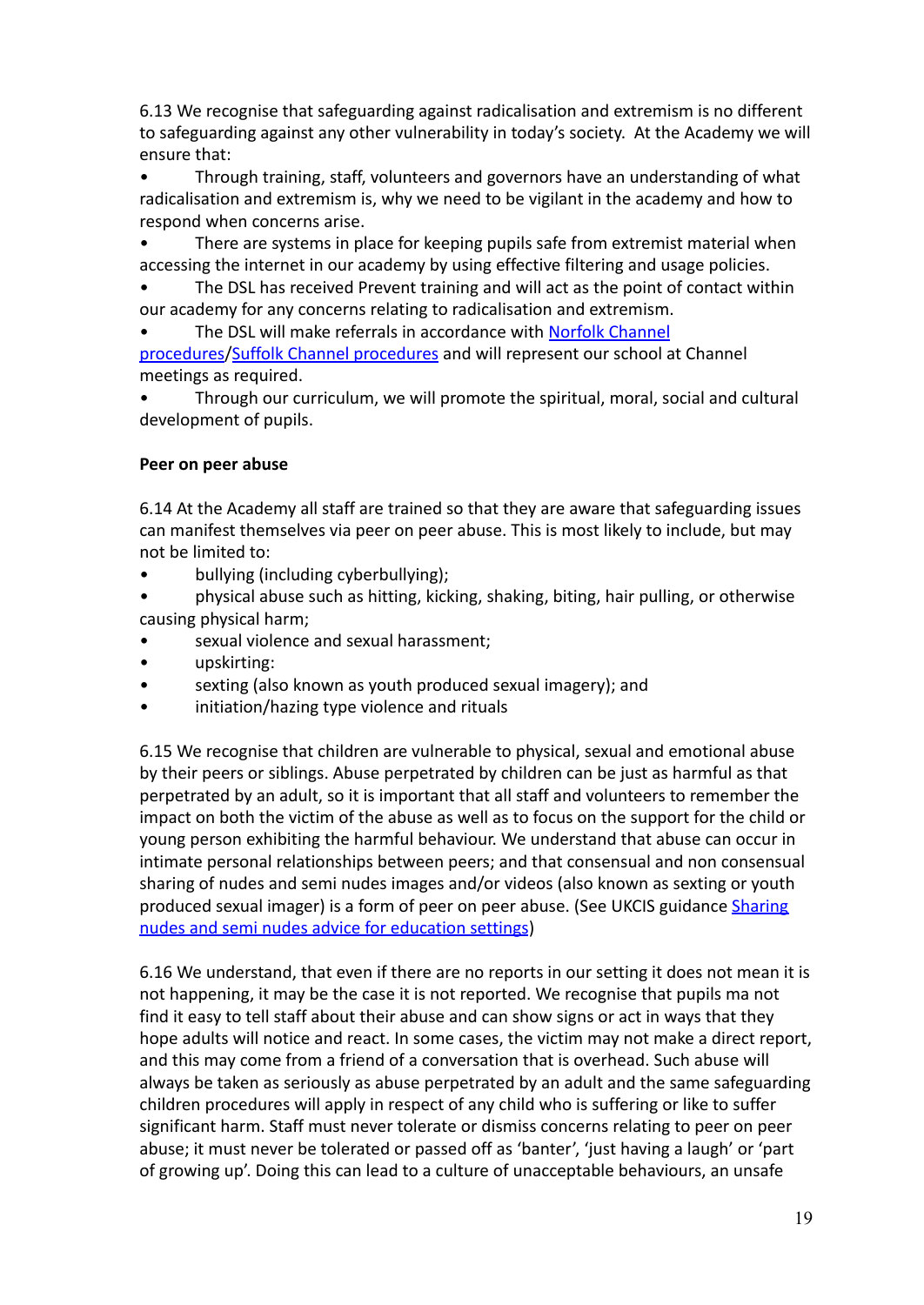environment for children and in worst case scenarios a culture that normalises abuse leading to children accepting it as normal and not coming forward to report it.

6.17 At the Academy all staff will reassure victims that they are being taken seriously and that they will be supported and kept safe. Victims will never be given the impression that they are creating a problem by reporting abuse, sexual violence or sexual harassment. Nor will a victim ever be made to feel ashamed for making a report.

6.18 All staff will understand that they should follow our safeguarding procedures for reporting a concern if they are worried about peer on peer abuse. The DSL will respond to any concerns related to peer on peer abuse in line with guidance outlined in Part five of 'Keeping Children Safe in Education' and 'Sexual [violence and sexual harassment](https://assets.publishing.service.gov.uk/government/uploads/system/uploads/attachment_data/file/999239/SVSH_2021.pdf) [between children in schools and colleges' \(S](https://assets.publishing.service.gov.uk/government/uploads/system/uploads/attachment_data/file/999239/SVSH_2021.pdf)eptember 2021). We will ensure that all concerns, discussions and decisions reached are clearly recorded and any identified actions are followed up.

6.19 We will work with other agencies including the police and Children's Social Care, as required to respond to concerns about sexual violence and harassment. We will seek consultations where there are concerns or worries about developmentally inappropriate or harmful sexual behaviour from the Harmful Sexual Behaviour (HSB) Team as required so that we ensure we are offering the right support to the child(ren).

6.20 Support will depend on the circumstances of each case and the needs of the child, it may include completion of risk assessments to support children to remain in school whilst safeguarding other children and the victim, delivery of early intervention in respect of HSB and/or referral to The Harbour Centre [Sexual Assault Referral Centre](http://www.theharbourcentre.co.uk/) (SARC) where a pupil discloses a rape, an attempted rape or a serious sexual assault whether this has happened recently or in the past. The assault does not have to have taken place in Norfolk but the victim must live in Norfolk to access support. The SARC also has a 24/7 helpline 01603 276381 if pupils or staff need to speak to a Crisis Worker for help & advice. Referral forms can be found on The Harbour Centre website.

#### **Modern Slavery**

6.21 At the Academy we understand that modern slavery encompasses human trafficking and slavery, servitude and forced or compulsory labour. Exploitation can take may forms, including sexual exploitation, forced labour, slavery, servitude, forced criminality and the removal of organs. We refer to the DfE guidance Modern [Slavery: how to identify and](https://www.gov.uk/government/publications/modern-slavery-how-to-identify-and-support-victims) [support victims](https://www.gov.uk/government/publications/modern-slavery-how-to-identify-and-support-victims) for concerns of this nature.

#### **Safeguarding responses to children who go missing**

6.22 At the Academy all staff should be aware of the safeguarding responsibilities for children who are missing education, particularly on repeat occasions, to help identify the risk of abuse and neglect, including sexual abuse or exploitation, and to help prevent the risks of their going missing in future.

6.23 At the Academy we adhere to the following procedures and processes to ensure there is an appropriate safeguarding response to children who missing: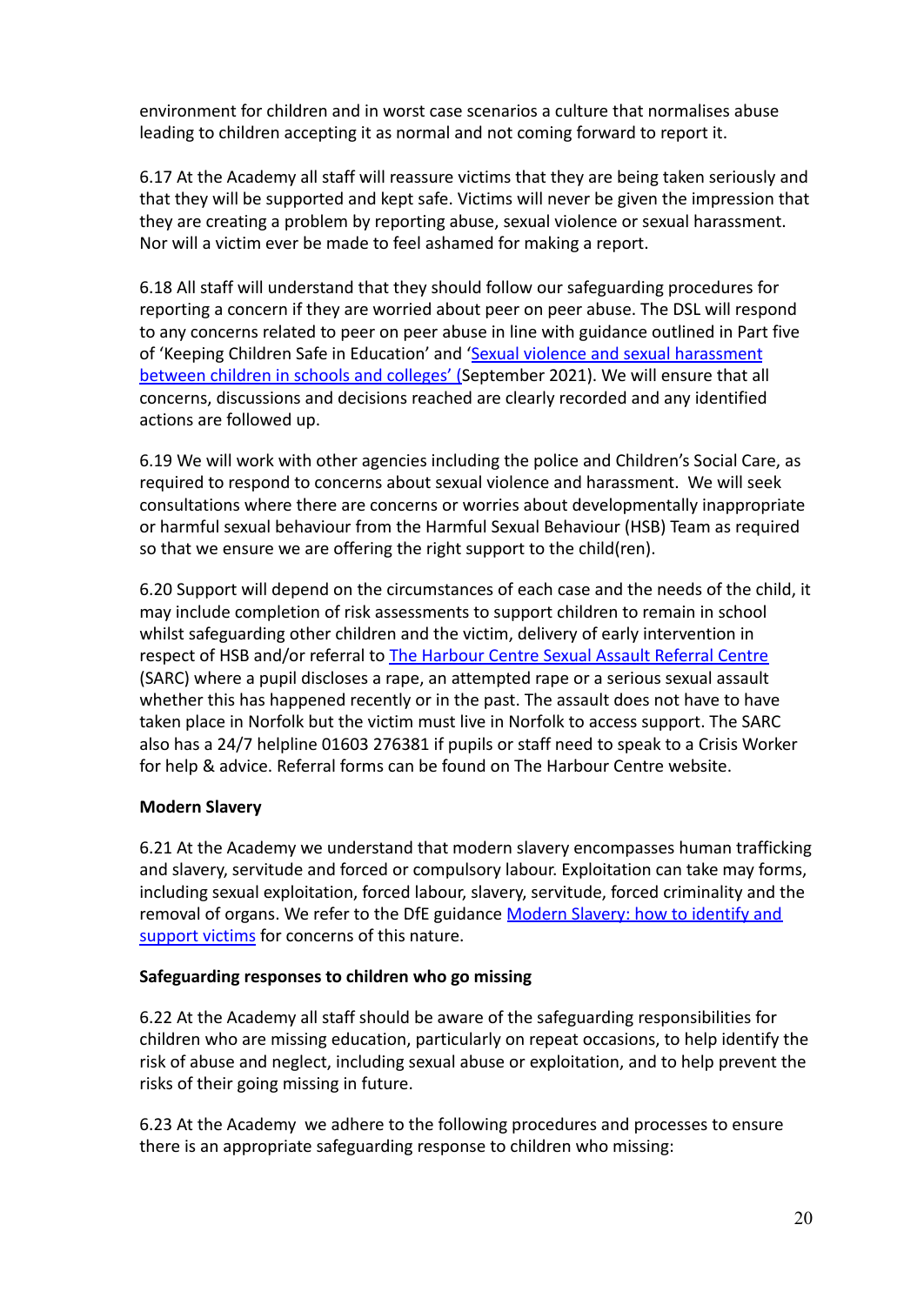• An attendance register is taken at the start of the first session of each academy day and once during the second session;

We make every effort to contact parents and carers and follow up with the emergency contacts held;

• We hold at least two emergency contact numbers for each of the pupils on our roll wherever possible.

• Staff will alert DSLs to any concerns raised regarding children who are absent from the academy;

• The DSLs will meet regularly with the Attendance Lead, SENCo and other members of the pastoral team to ensure that each response is thorough and takes into account all the relevant information about individual children;

We will follow the procedures outlined in our attendance policy including undertaking first day calling and monitoring data to ensure we intervene early in cases of poor attendance and/or unexplained absences.

• When removing a child from roll at the standard and non-standard transition points we will inform the Local Authority in accordance with statutory requirements and pass on all safeguarding files.

● As part of the assessment of risk for the child missing education, home visits may be undertaken. This will always happen with two members of staff, who will be in contact with members of the school office

#### **Mental Health**

6.24 At the Academy all staff are made aware, through training, that mental health problems can, in some cases, be an indicator that a child has suffered or is at risk of suffering abuse, neglect or exploitation. Our staff are well placed to observe children day-to-day and identify those whose behaviour suggests that they may be experiencing a mental health problem or be at risk of developing one.

6.25 We understand that where children have suffered abuse and neglect, or other potentially traumatic adverse childhood experiences, this can have a lasting impact throughout childhood, adolescence and into adulthood. Therefore, through training, staff are aware of how children's experiences, can impact on their mental health, behaviour and education. All staff are aware that I if they have a mental health concern about a child that is also a safeguarding concern, they should take immediate action by passing the information on to a Designated Safeguarding Lead.

6.26 At the Academy we have a named Mental Health Lead. There are clear systems and processes in place for identifying possible mental health problems and work with other agencies as required to respond to these concerns. Designated Safeguarding Leads make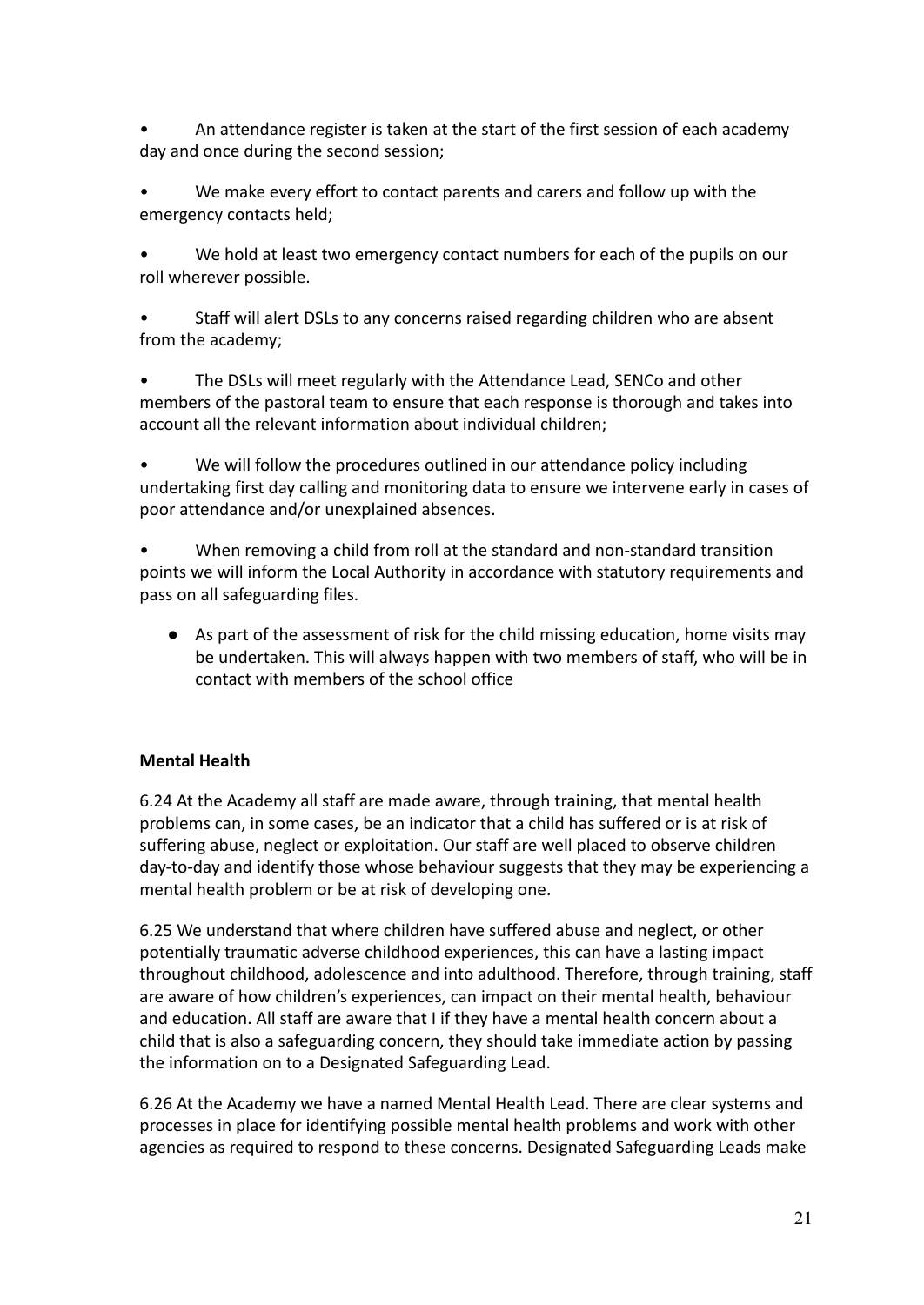reference to the [Mental Health and Behaviour in Schools'](https://www.gov.uk/government/publications/mental-health-and-behaviour-in-schools--2) DfE guidance for further support.

#### **Online safety**

6.27 At the Academy all school staff are aware that technology is a significant component in many safeguarding and wellbeing issues. Children are at risk of abuse online as well as face to face. We understand that in many cases abuse will take place concurrently via online channels and in daily life. We know that children can also abuse their peers online, this can take the form of abusive, harassing, and misogynistic messages, the non-consensual sharing of indecent images, especially around chat groups, and the sharing of abusive images and pornography.

6.28 As part of the requirement for staff to undergo regular updated safeguarding training, online safety training is also delivered. We will ensure that online safety is a running and interrelated theme throughout the curriculum and is reflected in relevant policies, teacher training, the role and responsibilities of the designated safeguarding lead and any parental engagement.

6.29 More details can be found in our Trust e- safety and acceptable use of ICT policy (which follows good practice guidance from the **SWGfL**)

6.30 At the Academy we recognise that technology, and risks and harms related to the internet evolve and change rapidly. Therefore we carry out an annual review of our approach to online safety, supported by a risk assessment (on at least an annual basis) that considers and reflects the risks that children face in our setting. **Cybercrime**

6.31 We understand that cybercrime is criminal activity committed using computers and/or the internet. It is broadly categorised as either 'cyber-enabled' (crimes that can happen off-line but are enabled at scale and at speed on-line) or 'cyber dependent' (crimes that can be committed only by using a computer).

6.32 If there are concerns about a child in this area, the designated safeguarding lead will consider a referral to the Cyber Choices programme which aims to intervene where young people are at risk of committing, or being drawn into, low level cyber-dependent offences and divert them to a more positive use of their skills and interests. It aims to intervene where young people are at risk of committing, or being drawn into, low level cyber-dependent offences and divert them to a more positive use of their skills and interests.

#### **Children with special educational needs and disabilities or physical health issues**

6.33 At the Academy we recognise that children with special educational needs or disabilities (SEND) or certain health conditions can face additional safeguarding challenges such as

- assumptions that indicators of possible abuse such as behaviour, mood and injury relate to the child's condition without further exploration;
- these children being more prone to peer group isolation or bullying (including prejudice-based bullying) than other children;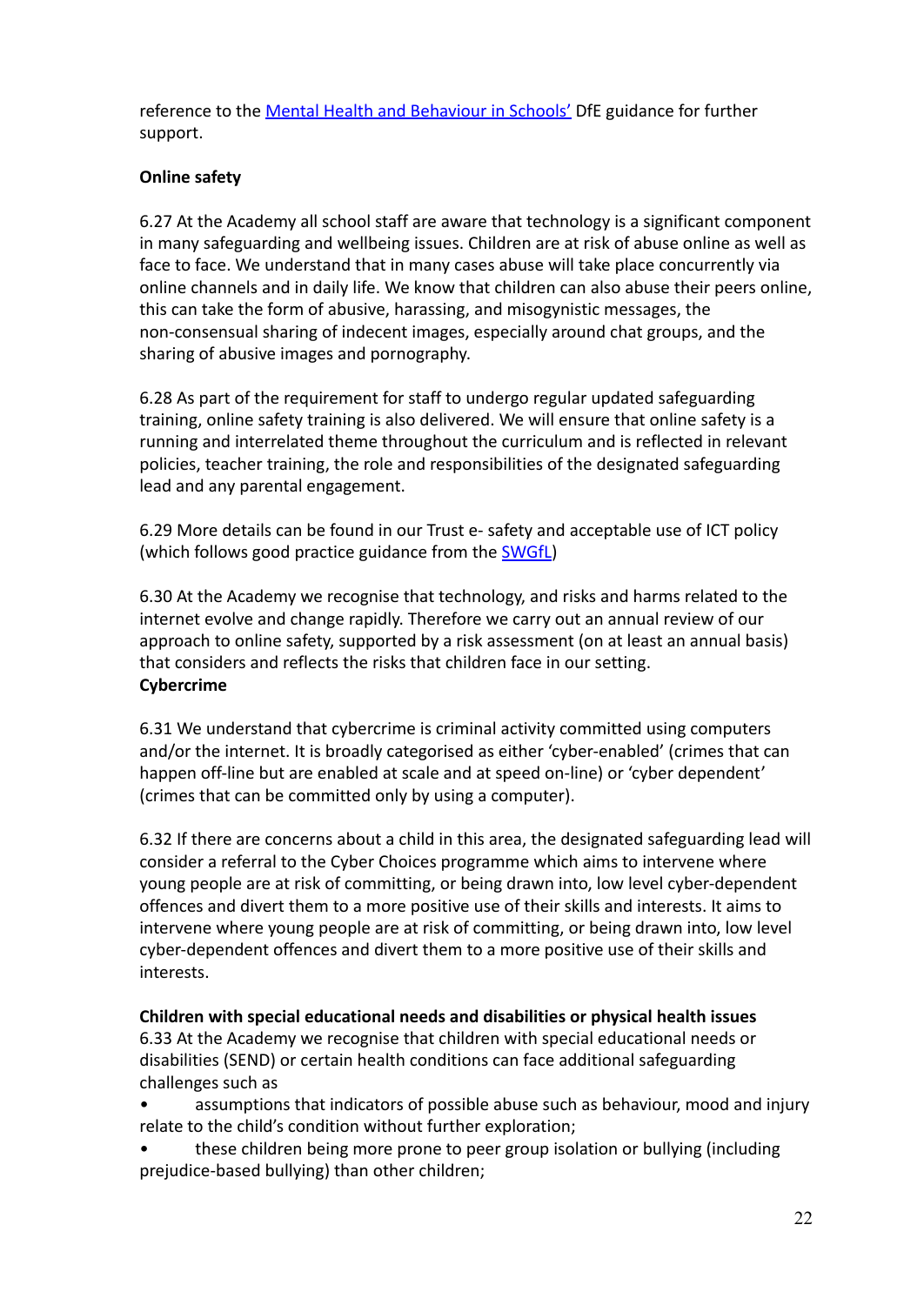the potential for children with SEND or certain medical conditions being disproportionally impacted by behaviours such as bullying, without outwardly showing any signs; and

• communication barriers and difficulties in managing or reporting these challenges.

6.34 We work to address these additional challenges and consider extra pastoral support and attention for these children, along with ensuring any appropriate support for communication is in place.

6.35 At the Academy we also recognise that pupils who attend Alternative Provision will often have complex needs and due to this we are aware of the additional risk of harm these children may be vulnerable to.

#### <span id="page-22-0"></span>**7. RECORDS AND INFORMATION SHARING**

7.1 If staff are concerned about the welfare or safety of any child at our academy, they will record their concern on the agreed reporting form (if written Appendix 1a) or via the academy online safeguarding system. They should ensure that the form is signed and dated. Any concerns should be passed to the DSL without delay. The Trust approved online reporting system used in this academy is TASC CURA.

7.2 Any information recorded will be kept in a separate named file, in a secure cabinet and not with the child's academic file or electronically. These files will be the responsibility of the DSL. Child protection information will only be shared within school on the basis of 'need to know in the child's interests' and on the understanding that it remains strictly confidential.

7.3 Child protection information will kept up to date. Each concern logged will include:

- A clear and comprehensive summary of the concern;
- Details of how the concern was followed up and resolved;
- A note of any action taken, decisions reached and the outcome.

Records of concern, copies of referrals, invitation to child protection conferences, core groups and reports will be stored on the child's file whether an electronic or paper system is used. All our safeguarding records will include a chronology, contents front cover if paper record or electronic file contents information and record significant events in the child's life

7.4 When a child leaves our academy (including in year transfers) the DSL will make contact with the DSL at the new school and will ensure that the child protection file is forwarded to the receiving school. This will be within 5 days for an in-year transfer or within the first 5 days of the start of a new term. We recognise that not providing information as per the timescales can impact on the child's safety, welfare and educational outcomes.

7.5 We will retain evidence to demonstrate how the file has been transferred; this may be in the form of a written confirmation of receipt from the receiving school and/or evidence of recorded delivery or secure e-file transfer.

7.6 Prior to a child leaving we will consider if it would be appropriate to share any additional information with the new school or college in advance to help them put in place the right support to safeguard this child.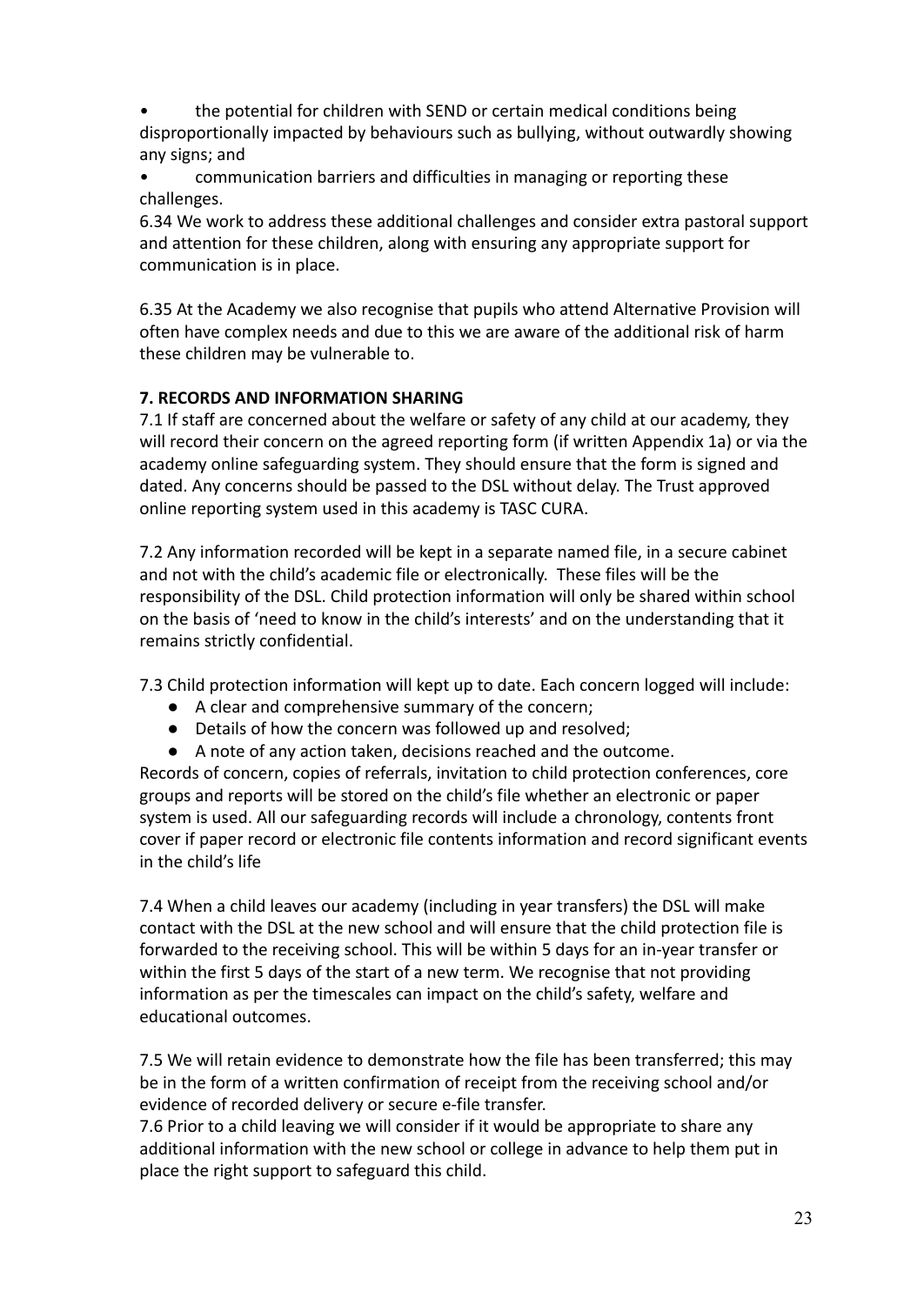7.7 Where a parent elects to remove their child from the academy roll to home educate, the academy will make arrangements to pass any safeguarding concerns to the Services to Home Educators Team within Norfolk County Council.

#### <span id="page-23-0"></span>**8. WORKING WITH PARENTS & CARERS**

8.1 The Academy is committed to working in partnership with parents/carers to safeguard and promote the welfare of children and to support them to understand our statutory responsibilities in this area.

8.2 When new pupils join our academy, parents and carers will be informed that we have a safeguarding policy. A copy will be provided to parents on request and is available on the academy website. Parents and carers will be informed of our legal duty to assist our colleagues in other agencies with child protection enquiries and what happens should we have cause to contact Norfolk Children's Advice &Duty Service/Suffolk MASH.

8.3 We are committed to working with parents positively, openly and honestly. We ensure that all parents are treated with respect, dignity and courtesy. We respect parents' rights to privacy and confidentiality and will not share sensitive information unless we have permission, or it is necessary to do so in order to safeguard a child from harm.

8.4 We will seek to share with parents any concerns we may have about their child *unless* to do so may place a child at increased risk of harm. A lack of parental engagement or agreement regarding the concerns the school has about a child will not prevent the DSL making a referral to Norfolk CADS/Suffolk MASH in those circumstances where it is appropriate to do so.

8.5 In order to keep children safe and provide appropriate care for them, the school requires parents to provide accurate and up to date information regarding:

- Full names and contact details of all adults with whom the child normally lives;
- Full names and contact details of all persons with parental responsibility (if different from above);
- Emergency contact details (if different from above);
- Full details of any other adult authorised by the parent to collect the child from the academy (if different from the above).

The Academy will retain this information on the pupil file. The academy will only share information about pupils with adults who have parental responsibility for a pupil or where a parent has given permission and the academy has been supplied with the adult's full details in writing.

8.6 At the Academy we are working in partnership with Norfolk /Suffolk Constabulary and Norfolk Children's Services/Suffolk Children's Services to identify and provide appropriate support to pupils who have experienced domestic violence in their household; this scheme is called Operation Encompass. In order to achieve this, Norfolk Multi-Agency Safeguarding Hub will share police information of all domestic incidents where one of pupils has been present with the Designated Safeguarding Leads. On receipt of any information, the DSL will decide on the appropriate support the child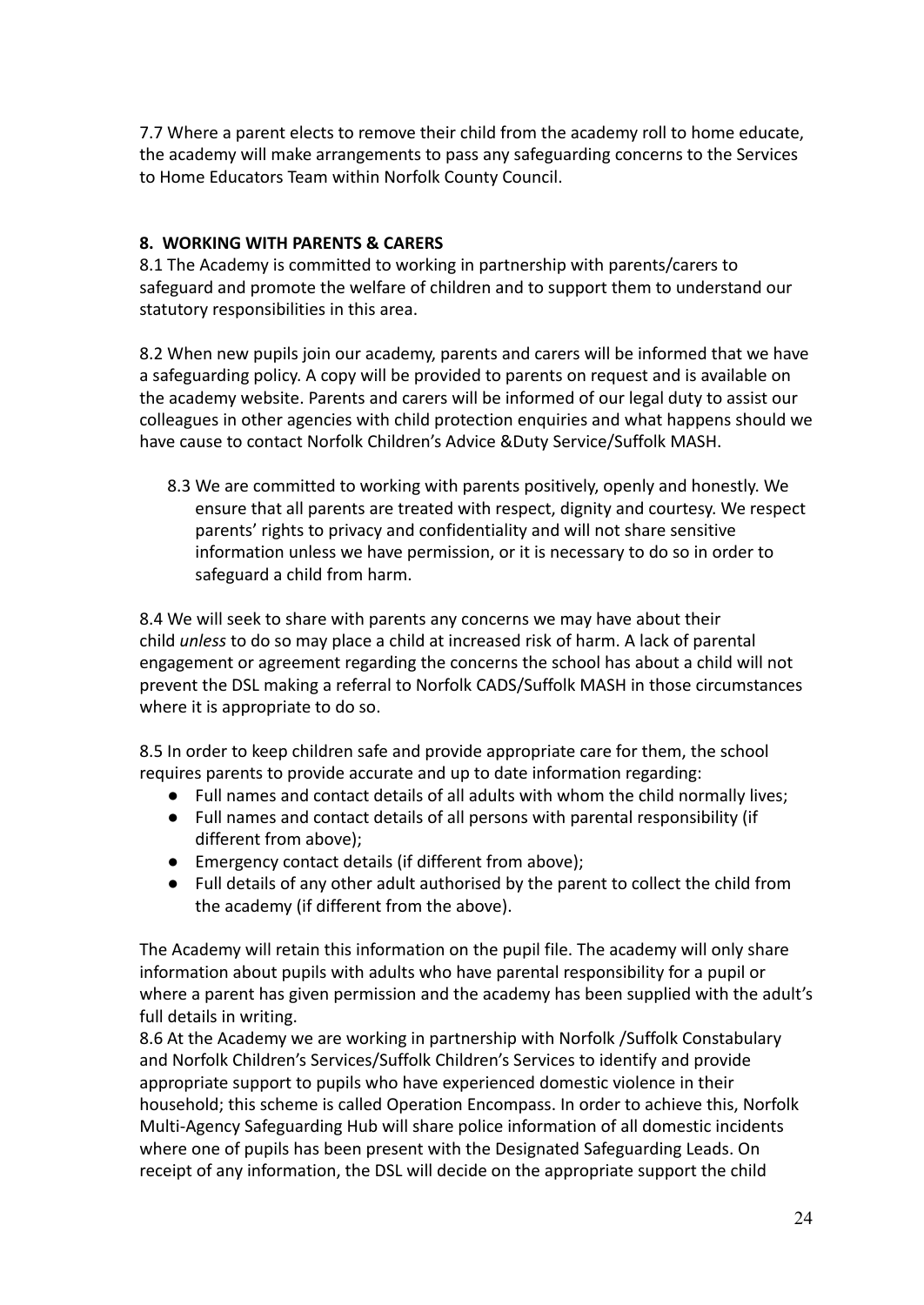requires, this could be silent or overt. All information sharing and resulting actions will be undertaken in accordance with the Norfolk Joint Agency [Protocol for Domestic Abuse-](https://www.schools.norfolk.gov.uk/pupil-safety-and-behaviour/safeguarding/operation-encompass)[Notifications to Schools.](https://www.schools.norfolk.gov.uk/pupil-safety-and-behaviour/safeguarding/operation-encompass) We will record this information and store this information in accordance with the record keeping procedures outlined in this policy.

#### <span id="page-24-0"></span>**9. CHILD PROTECTION CONFERENCES**

9.1 Children's Services will convene a Child Protection conference once a child protection enquiry under Section 47 of the Children Act 1989 has been undertaken and the child is judged to be at continuing risk of significant harm. A review conference will take place once a child has been made the subject of a Child Protection Plan in order to monitor the safety of the child and the required reduction in risk.

9.2 Staff members may be asked to attend a child protection conference or core group meetings on behalf of the academy in respect of individual children. Usually the person representing the academy at these meetings will be the Headteacher or DSL. In any event, the person attending will need to have as much relevant up to date information about the child as possible; any member of staff may be required to contribute to this process.

9.3 All reports for child protection conferences will be prepared in advance using the [guidance](https://www.norfolklscb.org/about/policies-procedures/policies-and-procedures/) and [template report](https://www.norfolklscb.org/wp-content/uploads/2019/05/Multi-Agency-Report-to-CPC-V10-220519.docx) provided by the [NSCB](https://www.norfolklscb.org/about/policies-procedures/3-6-initial-child-protection-conferences/)[/SSP.](https://suffolksp.org.uk/) The information contained in the report will be shared with parents before the conference as appropriate and will include information relating to the child's physical, emotional and intellectual development and the child's presentation at the academy. In order to complete such reports, all relevant information will be sought from staff working with the child in the academy.

9.4 Clearly child protection conferences can be upsetting for parents. We recognise that we are likely to have more contact with parents than other practitioners involved. We will work in an open and honest way with any parent whose child has been referred to Children's Services or whose child is subject to a child protection plan. Our responsibility is to promote the protection and welfare of all children and our aim is to achieve this in partnership with our parents.

#### <span id="page-24-1"></span>**10. SAFER RECRUITMENT**

10.1 We will ensure that the Headteacher and at least one member of the Local Governing Body have completed appropriate safer recruitment training. At all times the Headteacher and Governing Body will ensure that safer recruitment practices are followed in accordance with the requirements of *'Keeping Children Safe in Education'*, DfE (2021). At least one person involved in conducting an interview will have received safer recruitment training.

10.2 At the Academy we will use the recruitment and selection process to deter and prevent people who are unsuitable to work with children from applying for or securing employment, or volunteering opportunities.

10.3 We require details of a candidate's present (or last) employment and reason for leaving; full employment history, (since leaving school, including education, employment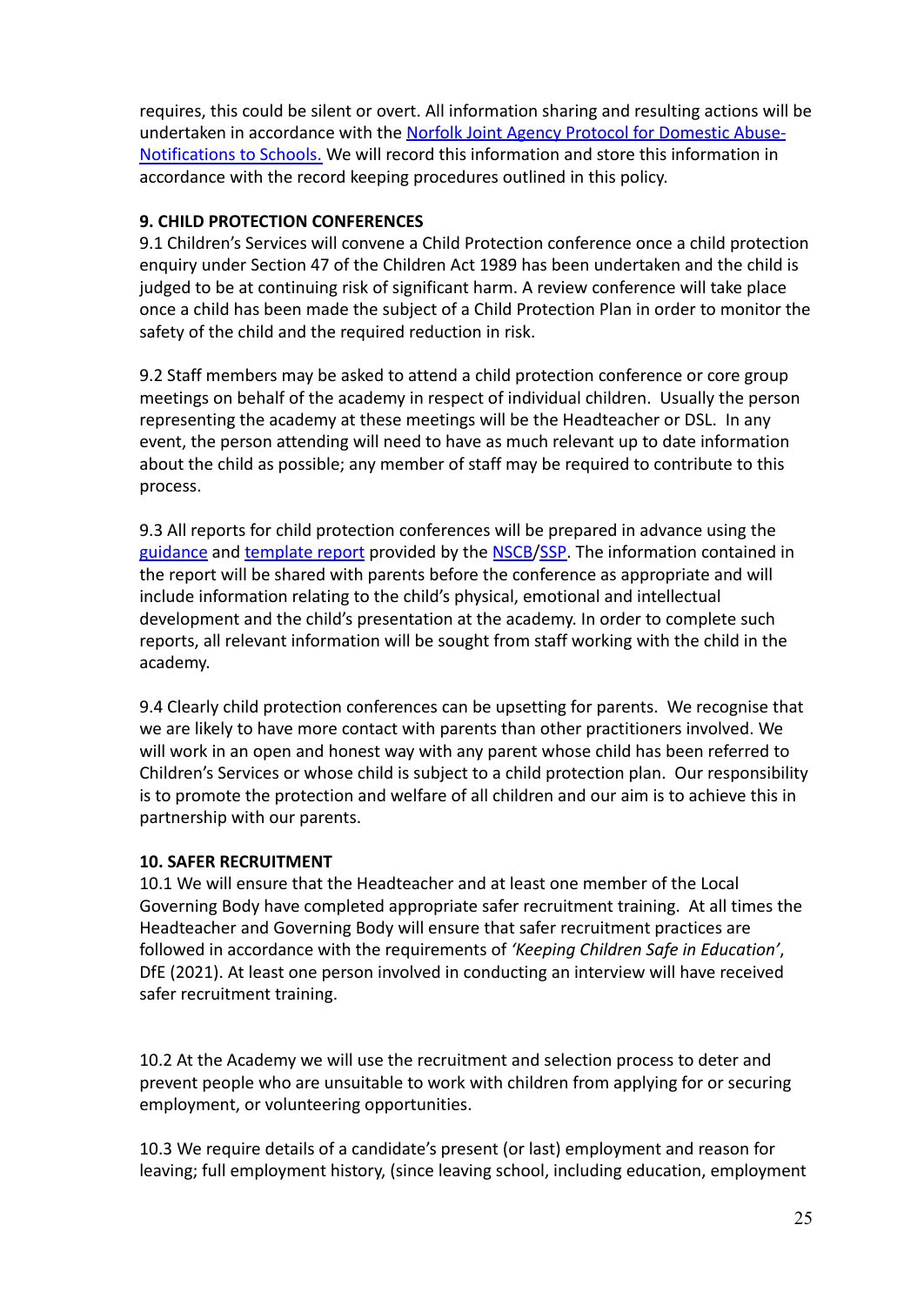and voluntary work and evidence of original academic certificates. We do not accept testimonials and insist on taking up references prior to interview. We will question the contents of application forms if we are unclear about them, and shortlisted candidates will be asked to complete a self-declaration of their criminal record of information that would make them unsuitable to work with children.

Concerns relating to children and young adults at the academies sits with the Designated Safeguarding Lead and the relevant local authority. However, there are links around disclosures and the Single Central Record where Sue Brice (Bishop of Norwich Safeguarding Officer) will provide advice and support in partnership with the Trust's Safeguarding Lead. Where an academy has carried out a DBS check which results in disclosures of previous criminal convictions for both staff and volunteers, the academy must inform the Trust and where appropriate, this will be shared with the Bishops Safeguarding Officer.

10.4 At the Academy we use a range of selection techniques to identify the most suitable person for the post. Structured questions are agreed by the interview panel and any potential areas of concern are explored to determine the applicant's suitability to work with children.

10.5 We will undertake Disclosure and Barring Service checks and other pre employment checks as outlined in "Keeping Children Safe in Education " to ensure we are recruiting and selecting the most suitable people to work with our children.

10.6 As an academy we will undertake further checks to ensure the person is not prohibited from engagement in a "management role". This will include Trustees, Trust Appointed Governors and all members of the senior leadership team in our academy. All our governors will be subject to an enhanced DBS check (without the barred list check, unless they are additional in regulated activity) and a prohibition check has been undertaken for everyone in "teaching work" not just those with QTS.

10.7 We will maintain a Single Central Register (SCR)of all safer recruitment checks carried out in line with statutory requirements and to include information related to 10.3 and 10.6. This will be checked termly by the Safeguarding governor to ensure that it meets statutory requirements and by a member of the SLT/Trust. The Trust will maintain a SCR of all safer recruitment checks undertaken on the Trusts Central team, Trustees and Academy Improvement Associates.

#### <span id="page-25-0"></span>**11. SAFER WORKING PRACTICE**

11.1 All adults who come into contact with our children have a duty of care to safeguard and promote their welfare. There is a legal duty placed upon us to ensure that all adults who work with or on behalf of our children are competent, confident and safe to do so.

11.2 All staff will be provided with a copy of our academy's code of conduct at induction. They will be expected to know our academy's Code of Conduct and policy for positive handling and carry out their duties in accordance with this advice. There will be occasion when some form of physical contact is inevitable, for example if a child has an accident or is hurt or is in a situation of danger to themselves or others around them. However, at all times the agreed policy for safe restraint must be adhered to. A list of staff who have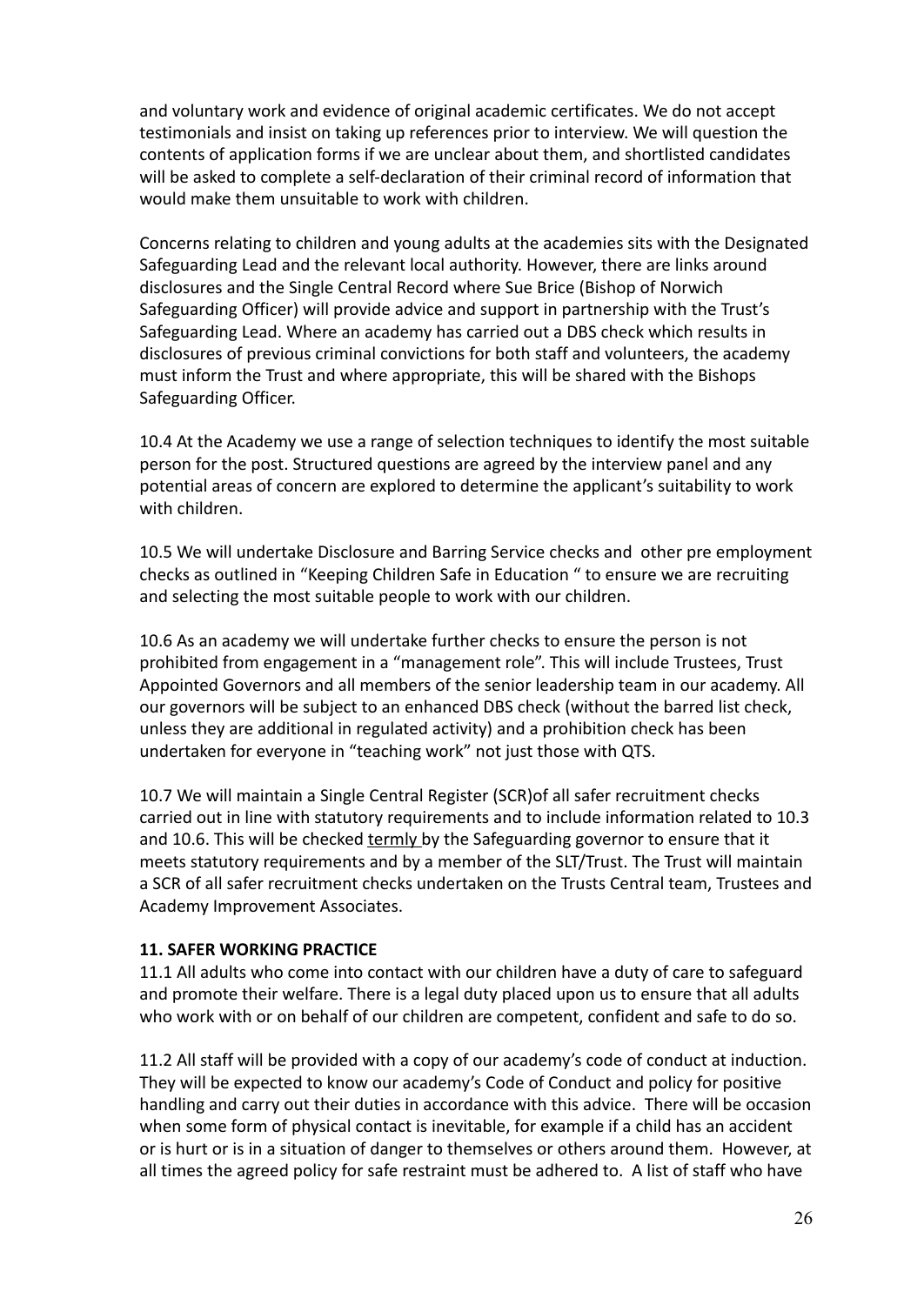accessed Norfolk Steps (a BILD accredited programme) or Suffolk training will be kept by the Headteacher.

11.3 If staff, visitors, volunteers or parent helpers are working with children alone they will, wherever possible, be visible to other members of staff. They will be expected to inform another member of staff of their whereabouts in the academy, who they are with and for how long. Doors, ideally, should have a clear glass panel in them and be left open.

11.4 Guidance about acceptable conduct and safe practice will be given to all staff and volunteers during induction. These are sensible steps that every adult should take in their daily professional conduct with children. This advice can be found in '*Guidance for Safer Working Practices for Adults who work with Children and Young People in Education Settings', (New addendum April 2020*. All staff and volunteers are expected to carry out their work in accordance with this guidance and will be made aware that failure to do so could lead to disciplinary action.

#### <span id="page-26-0"></span>**12. MANAGING ALLEGATIONS AGAINST STAFF & VOLUNTEERS**

#### **Allegations that may meet the harms threshold**

12.1 Our aim is to provide a safe and supportive environment which secures the well-being and very best outcomes for the children at our academy. We do recognise that sometimes the behaviour of adults may lead to an allegation of abuse being made. We work to the thresholds for harm as set out in 'Working Together to Safeguard Children' (2018) and 'Keeping Children Safe in Education', DfE (2021) below. An allegation may relate to a person who works / volunteers with children who has:

- behaved in a way that has harmed a child, or may have harmed a child and/or;
- possibly committed a criminal offence against or related to a child and/or;
- behaved towards a child or children in a way that indicates he or she may pose a risk of harm to children; and/or
- behaved or may have behaved in a way that indicates they may not be suitable to work with children.

The 4th bullet point above recognises circumstances where a member of staff (including supply teachers) or volunteer is involved in an incident outside of school/college which did not involve children but could have an impact on their suitability to work with children; this is known as transferrable risk

12.2 Allegations sometimes arise from a differing understanding of the same event, but when they occur, they are distressing and difficult for all concerned. We also recognise that many allegations are genuine and there are some adults who deliberately seek to harm or abuse children. There may also have been circumstances, where a member of staff or volunteer is involved in an incident outside of the academy, which did not involve children but could have had an impact on their suitability to work with children. This is known as transferrable risk.

12.3 At the Academy we recognise our responsibility to report / refer allegations or behaviours of concern and / or harm to children by adults in positions of trust who are not employed by the academy to the LADO service directly at [lado@norfolk.gov.uk](mailto:lado@norfolk.gov.uk) /Suffolk LADO These are adults such as those in the voluntary sector, taxi drivers, escorts, and fosters carers.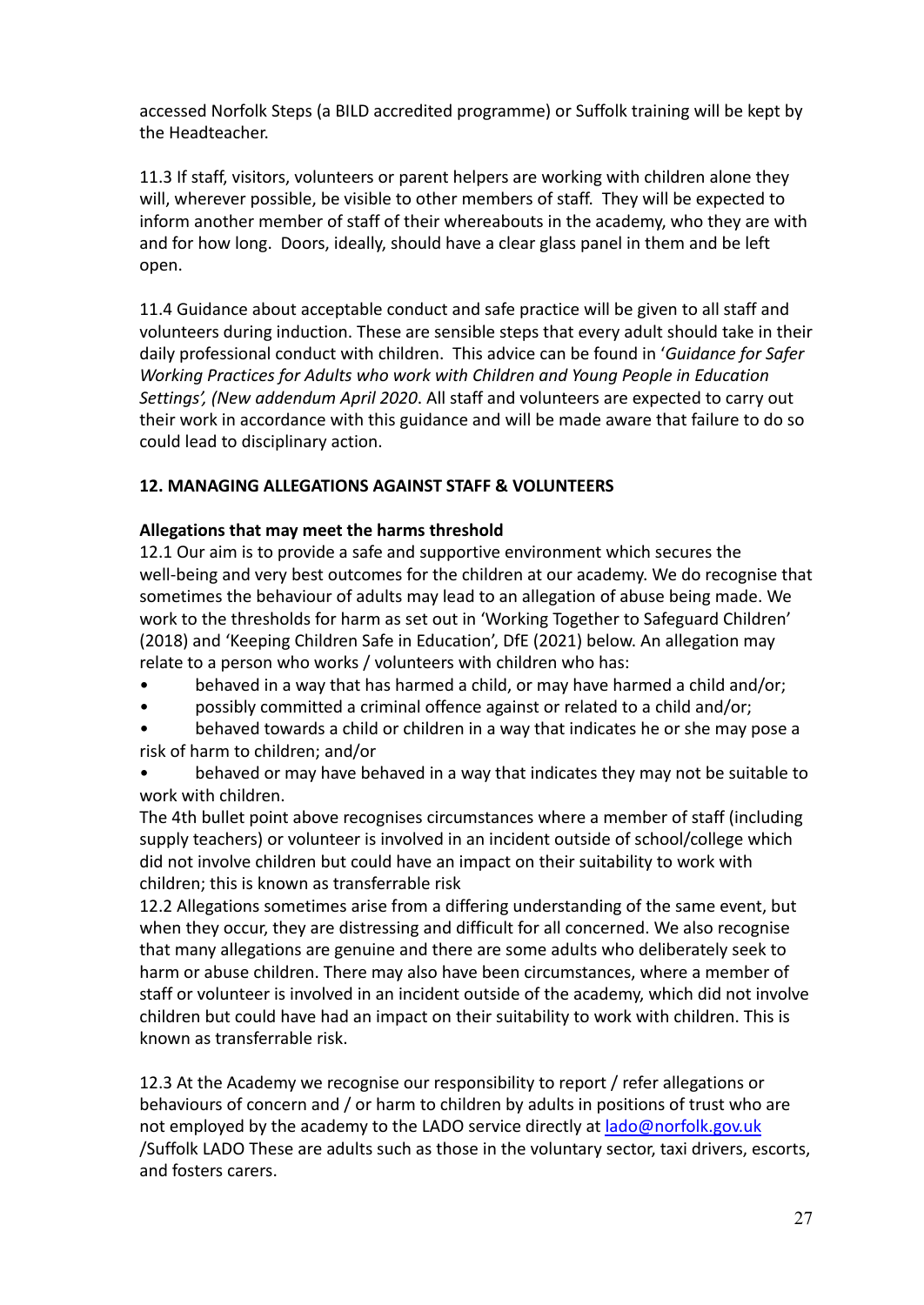12.4 We will take all possible steps to safeguard our children and to ensure that the adults in our academy are safe to work with children. We will always ensure that the procedures outlined in the local protocol *: Allegations [Against Persons who Work with](https://www.norfolklscb.org/about/policies-procedures/8-3-allegations-against-persons-who-work-with-children/) [Children](https://www.norfolklscb.org/about/policies-procedures/8-3-allegations-against-persons-who-work-with-children/)/[Suffolk Managing Allegations](https://suffolksp.org.uk/assets/Working-with-Children-Adults/LADO/2019-12-10-Arrangements-for-Managing-Allegations-of-Abuse-v9.pdf)* and Part 4 of *['Keeping Children Safe in Education'](https://www.gov.uk/government/publications/keeping-children-safe-in-education--2)*, [DfE \(2021\)](https://www.gov.uk/government/publications/keeping-children-safe-in-education--2) are adhered to and will seek appropriate advice. The first point of contact for schools regarding Local Authority Designated Officer (LADO) issues in Norfolk is via the Local Authority Duty Desk on 01603 307797 to speak to the Duty Adviser who will give guidance on next steps. If the advice is to make a referral to the LADO service then the [LADO referral form](https://www.norfolklscb.org/people-working-with-children/how-to-raise-a-concern/local-authority-designated-officer-lado/) should be completed. The completed LADO referral form is then sent via e-mail to [LADO@norfolk.gov.uk](mailto:LADO@norfolk.gov.uk) .

12.5 If an allegation is made or information is received about *any* adult who works/volunteers in our setting which indicates that they may be unsuitable to work/volunteer with children, the member of staff receiving the information should inform the Headteacher immediately. This includes concerns relating to agency and supply staff and volunteers. Should an allegation be made against the Headteacher, this will be reported to the Trust Safeguarding Lead or the Chair of Governors. In the event that neither the Headteacher nor Trust Safeguarding Lead is not contactable on that day, the information must be passed to and dealt with by either the member of staff acting as Headteacher or the Vice Chair of Governors.

12.6 The Headteacher or Trust Safeguarding Lead will seek advice from the LADO within one working day. No member of staff or the governing body will undertake further investigations before receiving advice from the LADO.

12.7 When using a supply agency, we inform the agency of our process for managing allegations against staff and keep them up to date with any policy developments. Where concerns are raised about an individual and the academy is not their employer, we recognise that we still have responsibility to ensure allegations are dealt with properly. In order to achieve this, we will liaise with relevant parties including the LADO to determine a suitable outcome. Whilst the supply agency should be fully involved and co-operate with any enquiries from the LADO, police and/or children's services, we recognise that the academy will usually take the lead in conducting an investigation as we have direct access to any affected children and other academy staff to collect the facts.

12.8 Any member of staff or volunteer who does not feel confident to raise their concerns with the Headteacher or Trust Safeguarding Lead should contact the LADO directly via email to [lado@norfolk.gov.uk](mailto:lado@norfolk.gov.uk) .(Suffolk LADO 0300 123 2044)

12.9 Further information and guidance documents relating to the LADO process, forms, leaflets and the Allegations against Persons who Work/Volunteer with Children procedures are found on the Norfolk/Suffolk Safeguarding Children Partnership website. Further national guidance can be found at:

[Advice on whistleblowing](https://www.gov.uk/whistleblowing) The [NSPCC whistleblowing](https://www.gov.uk/government/news/home-office-launches-child-abuse-whistleblowing-helpline) helpline is also available for staff who do not feel able to raise concerns regarding child protection failures internally. Staff can call: 0800 028 0285 – line is available from 8:00am to 8:00pm, Monday to Friday or via e-mail: [help@nspcc.org.uk](mailto:help@nspcc.org.uk).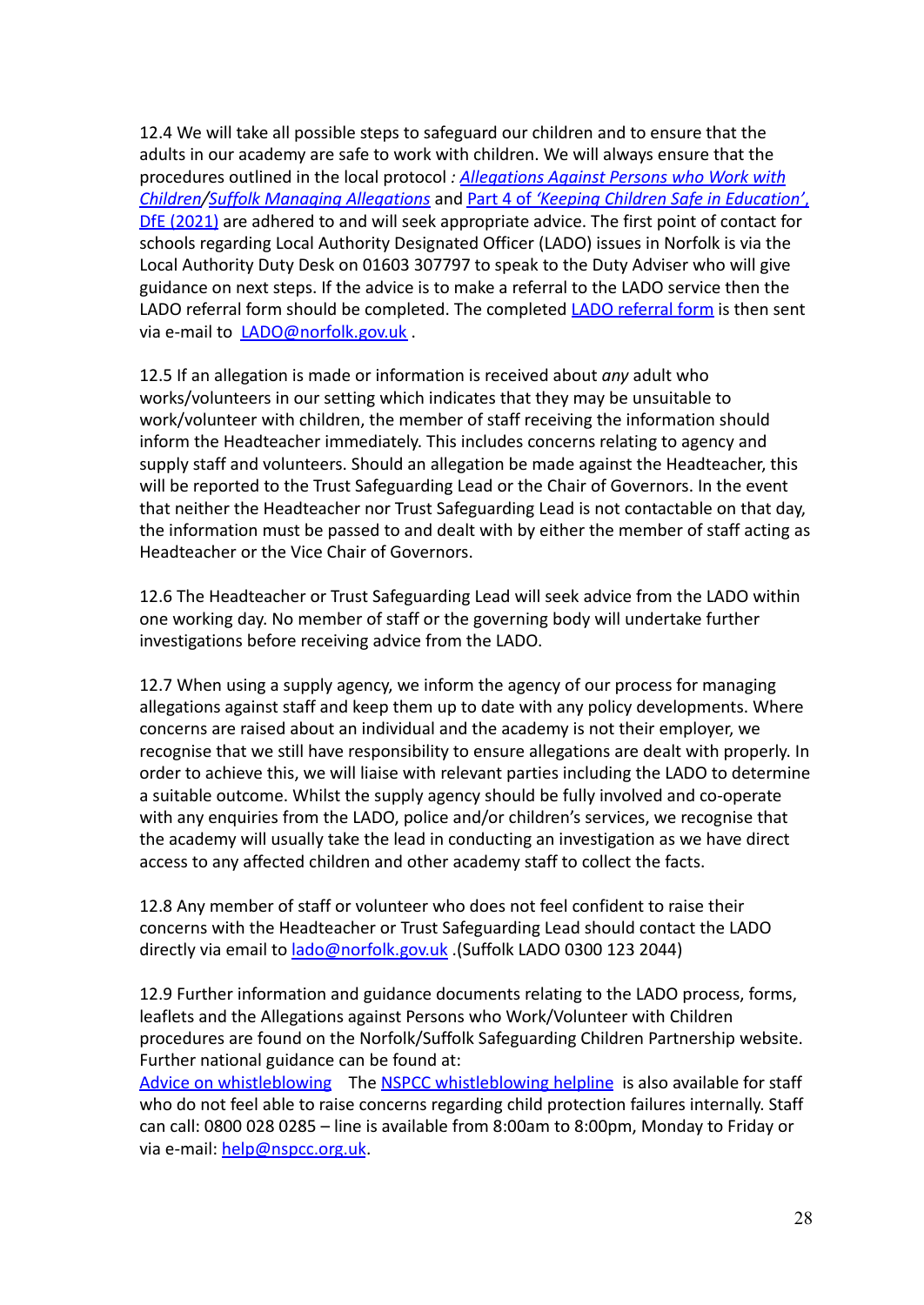12.10 The Academy has a legal duty to refer to the Disclosure and Barring Service anyone who has harmed, or poses a risk of harm, to a child, or if there is reason to believe the member of staff has committed one of a number of listed offences, and who has been removed from working (paid or unpaid) in regulated activity, or would have been removed had they not left. The Trust Safeguarding Lead will report these cases on the behalf of the academy. The DBS will consider whether to bar the person. If these circumstances arise in relation to a member of staff at our school, a referral will be made as soon as possible after the resignation or removal of the individual in accordance with advice from the LADO and/or HR. The Academy must also consider whether to refer the case to the Secretary of State (via the Teacher Regulation Agency and the Trust Safeguarding Lead will report this on behalf of the academy, if a teacher is dismissed or the setting ceases to use the services of a teacher because of serious misconduct, or might have dismissed them or ceased to use their services had they not left first.

#### **Concerns that do not meet the harm threshold**

12.11 The term 'low-level' concern does not mean that it is insignificant, it means that the behaviour towards a child does not meet the thresholds as stated above. In Norfolk the 'low level' concern process is to consult with the Local Authority Education Duty Desk on 01603 307797. At the academy we recognise a low level concern to be something which is:

- inconsistent with the staff code of conduct, including inappropriate conduct outside of work; and
- does not meet the allegations threshold or is otherwise not considered serious enough to consider a referral to the LADO

12.12 At the academy we promote an open and transparent culture in which all concerns about all adults working in or on behalf of the academy (including supply teachers, volunteers and contractors) are dealt with promptly and appropriately. Through training, staff are made aware of what low level concerns are and understand the importance of reporting these types of concerns in writing.

12.13 Staff are expected to report low level concerns following the procedures outline in paragraph 12.11 above. This includes when staff self-refer, where, for example, they have found themselves in a situation which could be misinterpreted, might appear compromising to others and/or on reflection they believe they have behaved in such a way that they consider falls below the expected professional standards.

12.14 At the Academy we understand the importance of recording low-level concerns and the actions taken in light of these being reported. The records are kept confidential and stored securely. We will review the records we hold to identify potential patterns and take action. This could be through a disciplinary process but also by referring to the Local Authority Education Duty Desk on 01603 307797. Please note, where a child, parent/carer or staff member makes an allegation of harm, this will not be considered as a 'low level' concern without consultation with the Local Authority Education Duty Desk or the LADO service directly.

12.15 We recognise that low level concerns should not be included in references unless they relate to issues which would normally be included in a reference, for example, misconduct or poor performance. However, where a low-level concern (or group of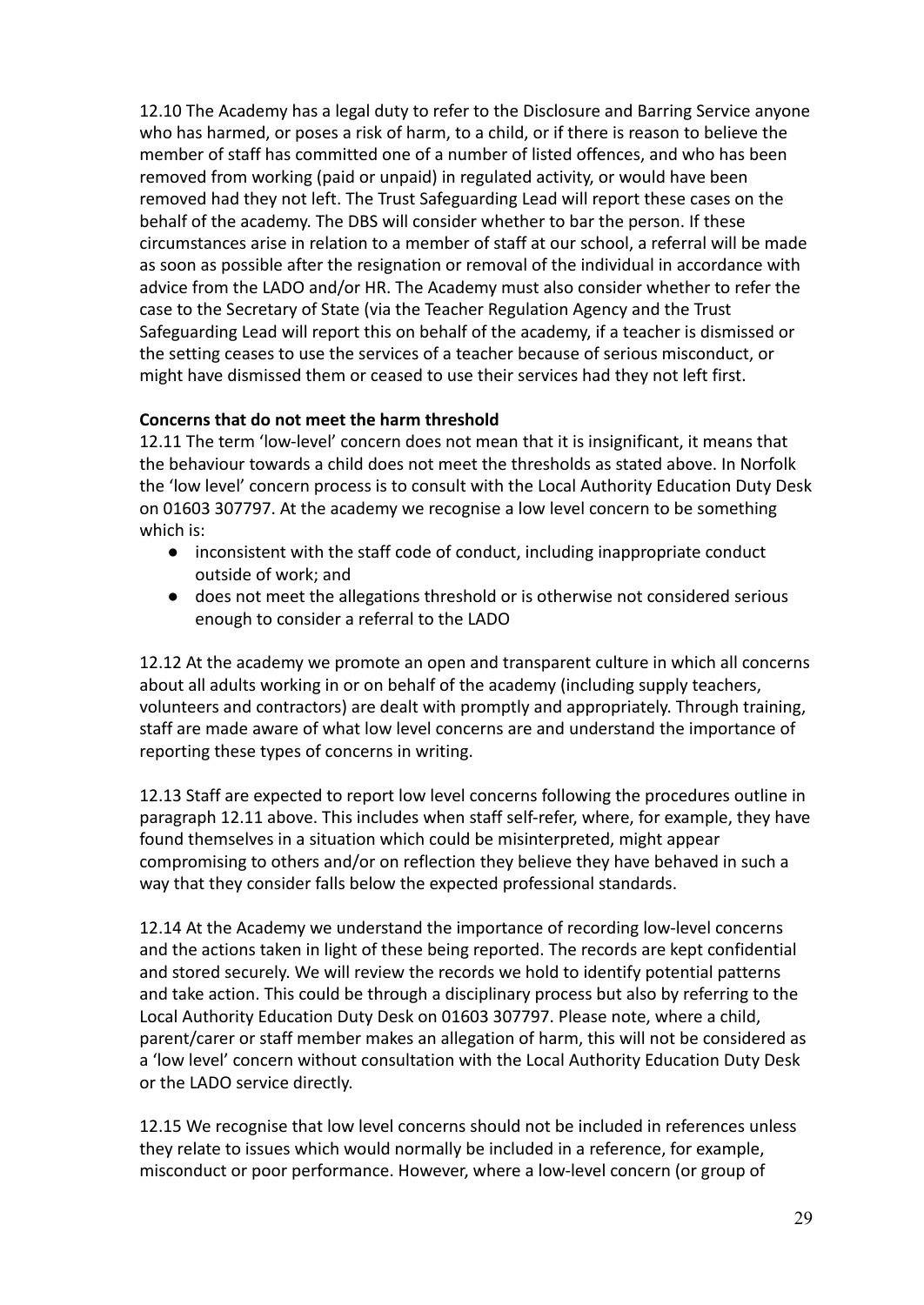concerns) has met the threshold for referral to the LADO and found to be substantiated, it should be referred to in a reference.

#### **13 USE OF PREMISES FOR NON ACADEMY ACTIVITIES**

13.1 Where we hire or rent out our facilities/premises to organisations or individuals (for example to community groups, sports associations, and service providers to run community or extra-curricular activities) we ensure that appropriate arrangements are in place to keep children safe.

13.2 We will seek assurances that the body concerned has appropriate safeguarding and child protection policies and procedures in place (including inspecting these as needed). Safeguarding requirements are included in any transfer of control agreement (i.e. lease or hire agreement), as a condition of use and occupation of the premises; and that failure to comply with this would lead to termination of the agreement

#### <span id="page-29-0"></span>**14 RELEVANT POLICIES**

14.1 To underpin the values and ethos of our academy and our intent to ensure that pupils at our academy are appropriately safeguarded the following policies are also included under our safeguarding umbrella:

- Staff Code of Conduct
- Anti-Bullying
- Behaviour Policy
- Recruitment & Selection
- Attendance
- E-safety and Acceptable Use of ICT
- Health and Safety including site security and First Aid
- Harassment and discrimination including racial abuse
- Meeting the needs of pupils with medical conditions
- Intimate Care
- Educational visits including overnight stays
- RSHE
- Prevent Duty and Radicalisation

#### <span id="page-29-1"></span>**15. STATUTORY FRAMEWORK**

This policy has been devised in accordance with the following legislation and guidance:

- *● [Working Together to Safeguard Children DfE](https://www.gov.uk/government/publications/working-together-to-safeguard-children--2) (July 2018)*
- *● [Keeping Children Safe in Education DfE](https://www.gov.uk/government/publications/keeping-children-safe-in-education--2) (2021)*
- *● [Norfolk Safeguarding Children Partnership procedures](https://www.norfolklscb.org/about/policies-procedures/policies-and-procedures/)*
- *● [Norfolk Safeguarding Children Partnership Protocol: Allegations Against Persons](https://www.norfolklscb.org/about/policies-procedures/8-3-allegations-against-persons-who-work-with-children/) [Who Work with Children](https://www.norfolklscb.org/about/policies-procedures/8-3-allegations-against-persons-who-work-with-children/)*
- *● Guidance for Safer Working Practices for Adults who work with Children and Young People in Education Settings (New addendum April 2020)*
- *● [What to do if you're worried a child is being abused DfE](https://assets.publishing.service.gov.uk/government/uploads/system/uploads/attachment_data/file/419604/What_to_do_if_you_re_worried_a_child_is_being_abused.pdf) (March 2015)*
- *● [Information sharing: advice for practitioners providing safeguarding services DfE](https://assets.publishing.service.gov.uk/government/uploads/system/uploads/attachment_data/file/721581/Information_sharing_advice_practitioners_safeguarding_services.pdf) (July 2018)*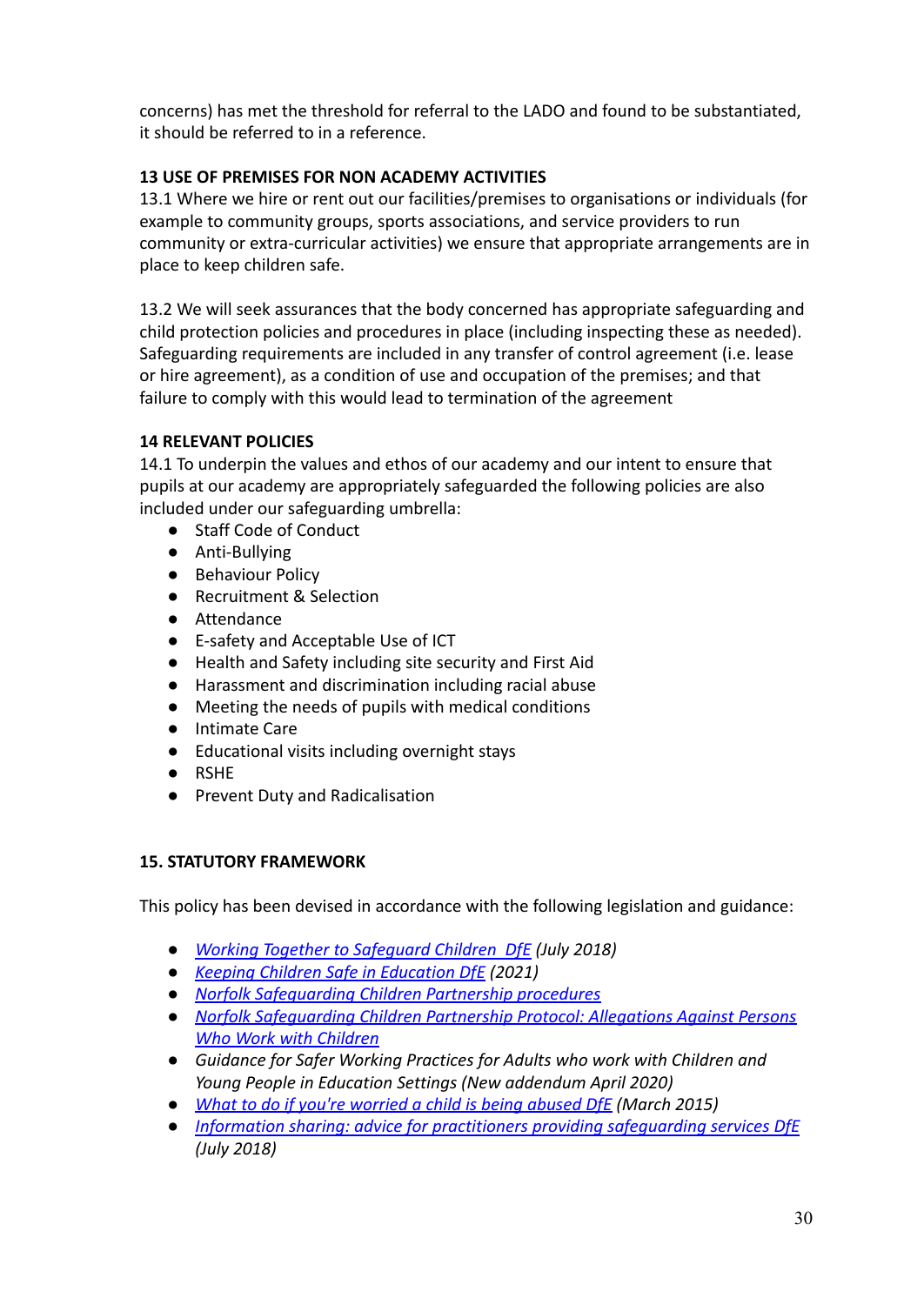- *● [The Prevent duty: Departmental advice for schools and childcare providers DfE](https://assets.publishing.service.gov.uk/government/uploads/system/uploads/attachment_data/file/439598/prevent-duty-departmental-advice-v6.pdf) (June 2015)*
- *● [Mandatory Reporting of Female Genital Mutilation- procedural information](https://www.gov.uk/government/publications/mandatory-reporting-of-female-genital-mutilation-procedural-information) Home Office (December 2015)*
- *● [Sexual violence and sexual harassment between children in schools and colleges](https://assets.publishing.service.gov.uk/government/uploads/system/uploads/attachment_data/file/719902/Sexual_violence_and_sexual_harassment_between_children_in_schools_and_colleges.pdf) [DfE \(July 2021\)](https://assets.publishing.service.gov.uk/government/uploads/system/uploads/attachment_data/file/719902/Sexual_violence_and_sexual_harassment_between_children_in_schools_and_colleges.pdf)*
- *● [Child sexual exploitation: guide for practitioners DFE \(](https://www.gov.uk/government/publications/child-sexual-exploitation-definition-and-guide-for-practitioners)February 2017)*
- *● [Teaching online safety in school DfE](https://www.gov.uk/government/publications/teaching-online-safety-in-schools) (June 2019)*
- *● [Mental Health and Behaviour in Schools DfE](https://www.gov.uk/government/publications/mental-health-and-behaviour-in-schools--2) (November 2018)*
- *● [Data protection: toolkit for schools DfE](https://www.gov.uk/government/publications/data-protection-toolkit-for-schools) (September 2018)*
- *● [Suffolk Safeguarding Partnership Policies and Guidance](https://suffolksp.org.uk/)*
- *● [Promoting the education of children with a social worker](https://www.gov.uk/government/publications/virtual-school-head-role-extension-to-children-with-a-social-worker) (June 2021) (June 2021)*
- *● [Preventing youth violence and gang involvement](https://www.gov.uk/government/publications/advice-to-schools-and-colleges-on-gangs-and-youth-violence)*
- *● [Criminal exploitation of children and vulnerable adults:](https://www.gov.uk/government/publications/criminal-exploitation-of-children-and-vulnerable-adults-county-lines) county lines*
- *● [Relationships Education, Relationships and Sex Education \(RSE\) and Health](https://assets.publishing.service.gov.uk/government/uploads/system/uploads/attachment_data/file/908013/Relationships_Education__Relationships_and_Sex_Education__RSE__and_Health_Education.pdf) [Education](https://assets.publishing.service.gov.uk/government/uploads/system/uploads/attachment_data/file/908013/Relationships_Education__Relationships_and_Sex_Education__RSE__and_Health_Education.pdf)*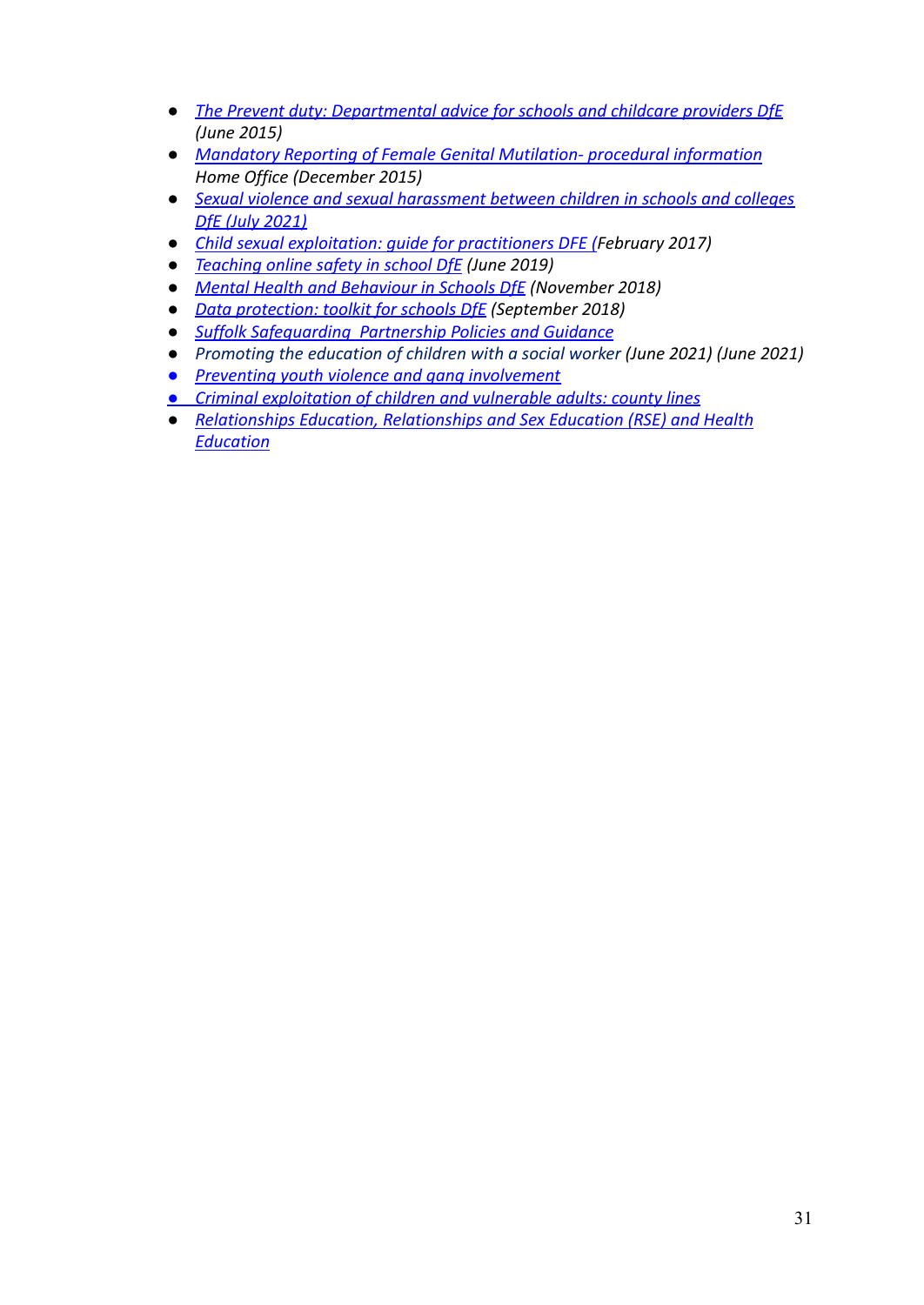<span id="page-31-0"></span>

FLOW CHART FOR RAISING SAFEGUARDING CONCERNS ABOUT A CHILD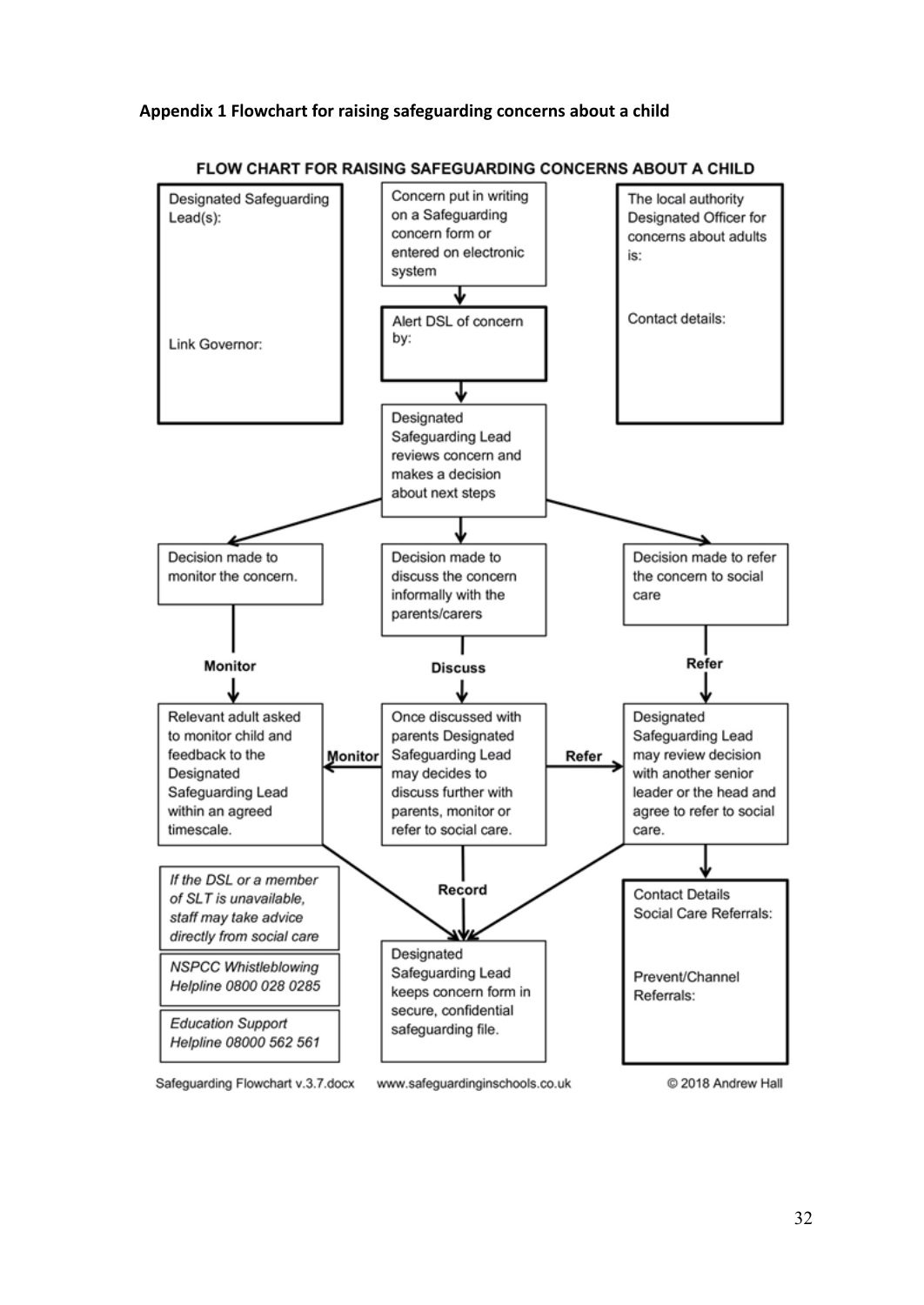#### **Appendix 1a: Draft Recording Form for Safeguarding Concerns (only if online reporting not used)**

Staff, volunteers and regular visitors are required to complete this form and pass it to [ENTER NAME OF DSL] if they have a safeguarding concern about a child in our academy.

| Full name of child | Date of Birth | Class/Tutor/Form<br>group | Your name and position<br>in school |
|--------------------|---------------|---------------------------|-------------------------------------|
|                    |               |                           |                                     |

| <b>Nature of concern/disclosure</b>                                                                                                                                                     |
|-----------------------------------------------------------------------------------------------------------------------------------------------------------------------------------------|
| Please include where you were when the child made a disclosure, what you saw, who else was<br>there, what did the child say or do and what you said.                                    |
|                                                                                                                                                                                         |
|                                                                                                                                                                                         |
|                                                                                                                                                                                         |
|                                                                                                                                                                                         |
|                                                                                                                                                                                         |
|                                                                                                                                                                                         |
|                                                                                                                                                                                         |
|                                                                                                                                                                                         |
|                                                                                                                                                                                         |
| Time & date of incident:                                                                                                                                                                |
| Who are you passing this information to?<br>Name:                                                                                                                                       |
| Position:                                                                                                                                                                               |
| [Ensure that if there is an injury this is recorded (size and shape) and a body map is<br>completed]<br>[Make it clear if you have a raised a concern about a similar issue previously] |
|                                                                                                                                                                                         |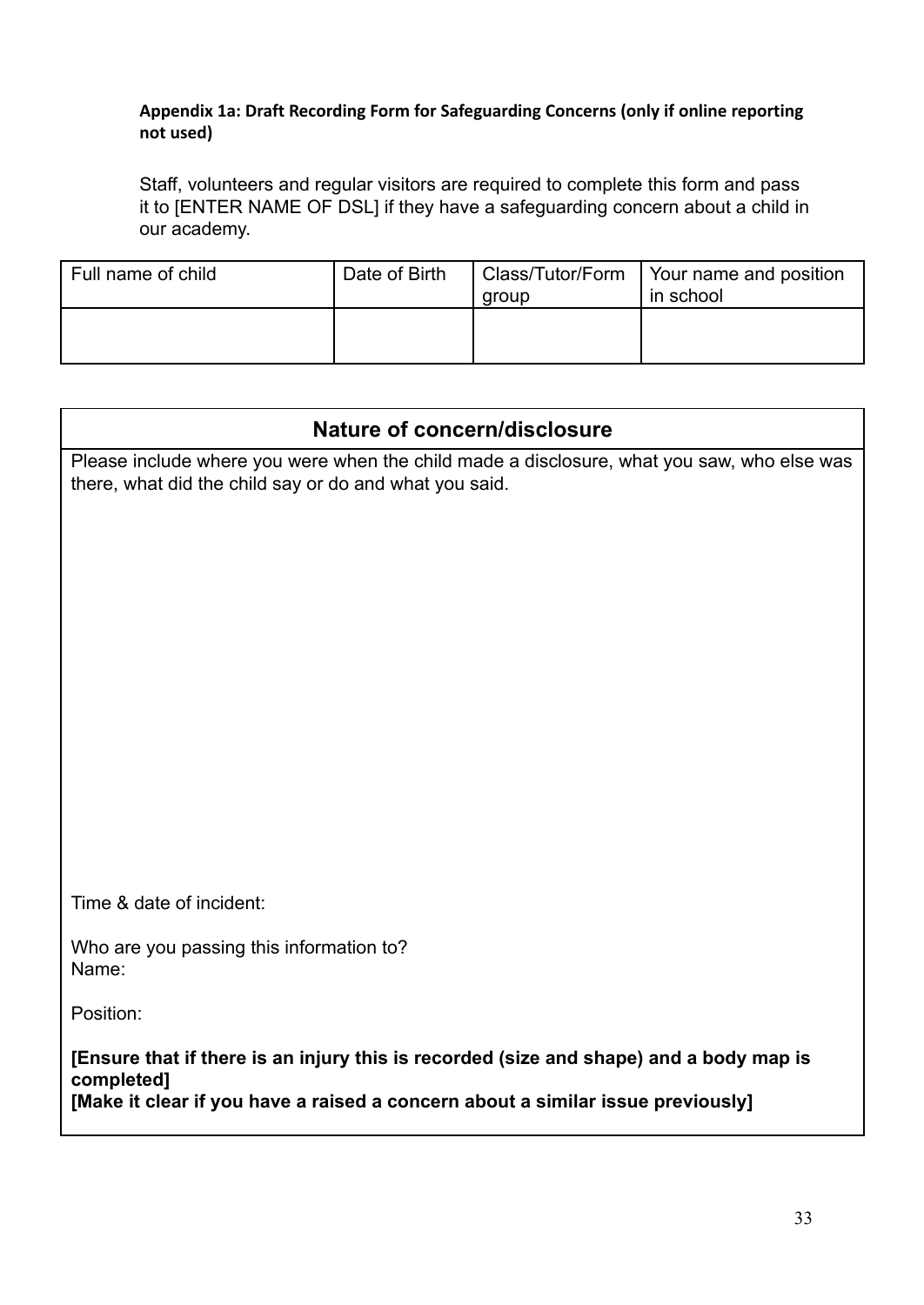| Time form received by DSL:                   |        |                                                                                  |                        |                                |                            |       |
|----------------------------------------------|--------|----------------------------------------------------------------------------------|------------------------|--------------------------------|----------------------------|-------|
| Action taken by DSL:                         |        |                                                                                  |                        |                                |                            |       |
| Referred to?                                 |        |                                                                                  |                        |                                |                            |       |
| Attendance<br>Lead                           | Police | Just One<br>Number                                                               | Children's<br>Services | PSA                            | Early Help<br>Family Focus | Other |
| Date:                                        |        |                                                                                  | Time:                  |                                |                            |       |
|                                              |        | Parents informed? Yes / No (If No, state reason)                                 |                        |                                |                            |       |
| Feedback given to?                           |        |                                                                                  |                        |                                |                            |       |
| Pastoral team<br>Further Action Agreed:      |        | Teacher<br>e.g. Academy to instigate a Family Support Process, assessment by CAD | Child                  | Person who recorded disclosure |                            |       |
| Full name:<br><b>DSL Signature:</b><br>Date: |        |                                                                                  |                        |                                |                            |       |
|                                              |        |                                                                                  |                        |                                |                            |       |
|                                              |        |                                                                                  |                        |                                |                            |       |
|                                              |        |                                                                                  |                        |                                |                            |       |
|                                              |        |                                                                                  |                        |                                |                            |       |
|                                              |        |                                                                                  |                        |                                |                            |       |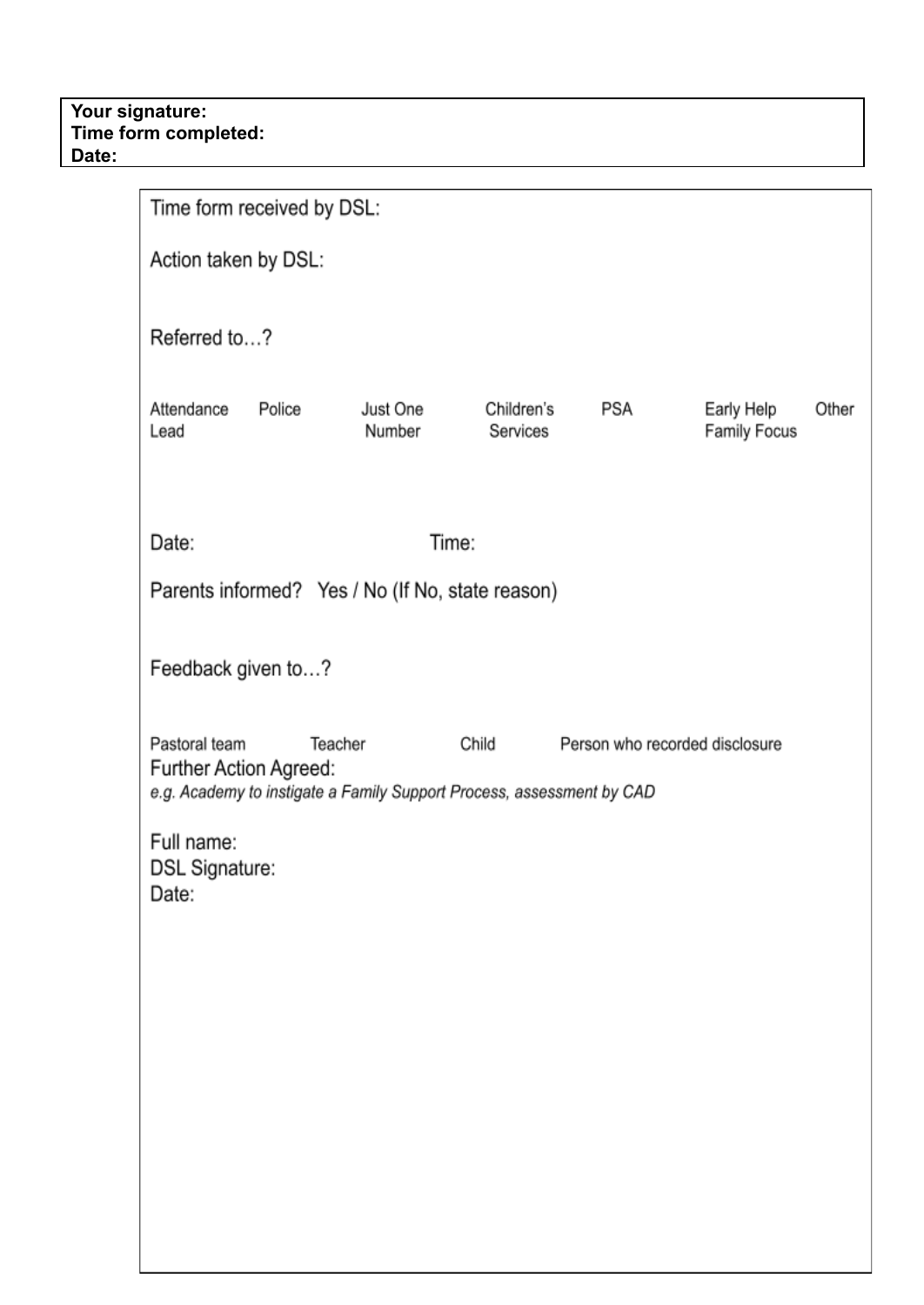Young Child



**Indicate clearly where the injury was seen and attach this to the Recording Form (use body mapping on online recording system)**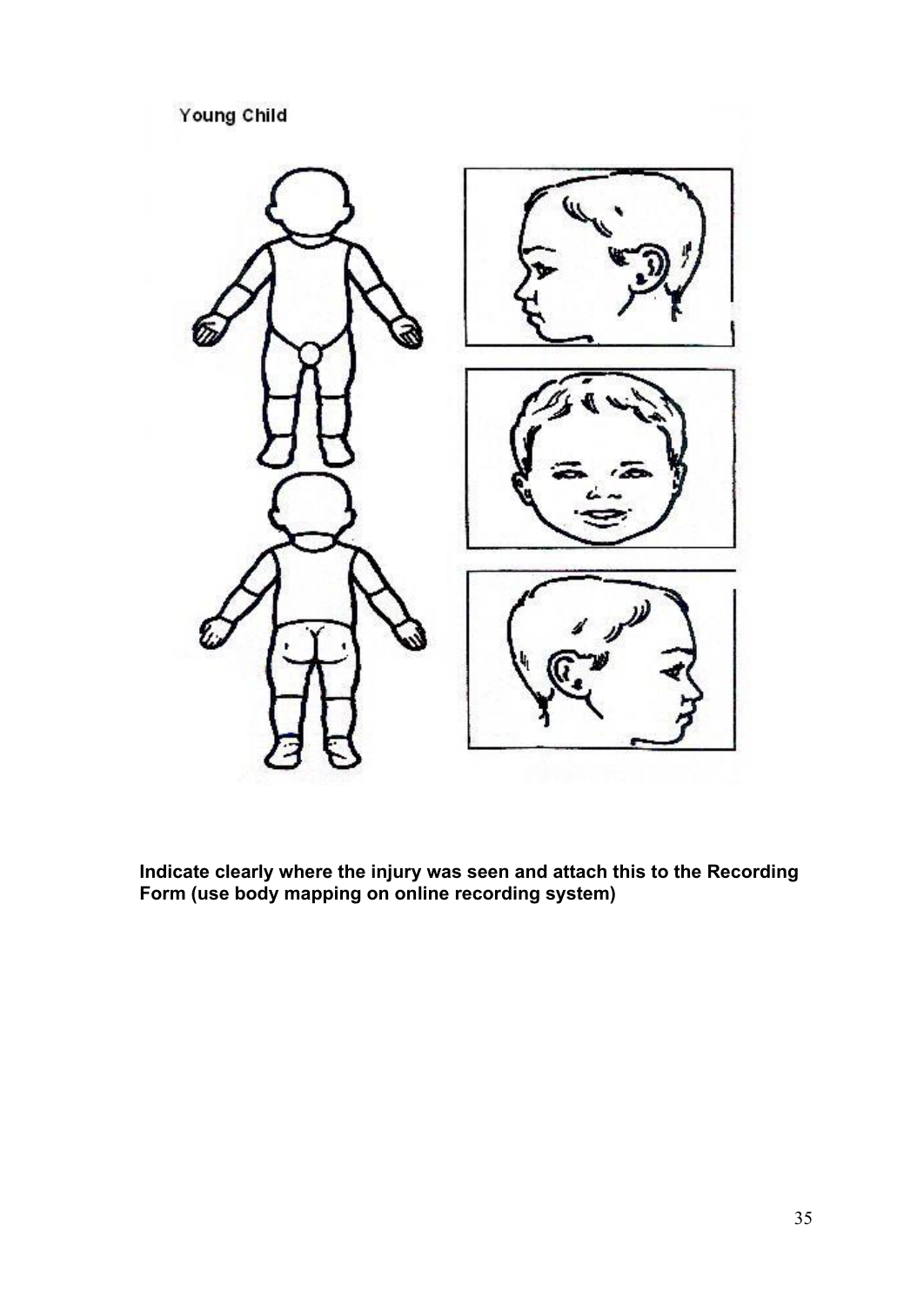

**Indicate clearly where the injury was seen and attach this to the Recording**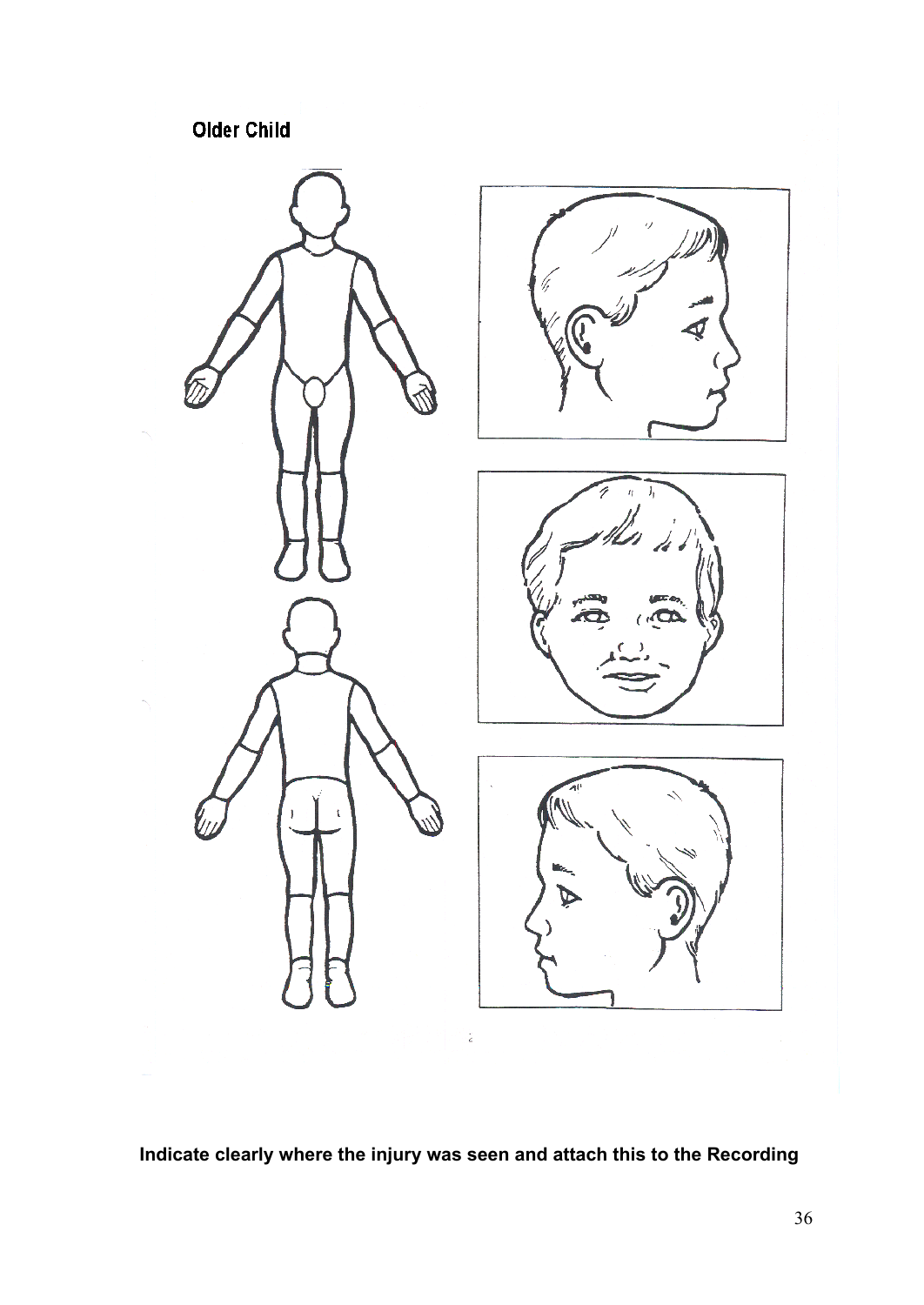#### <span id="page-36-0"></span>**Appendix 2: Safeguarding Induction Sheet for new or supply staff and regular visitors or volunteers.**

We all have a statutory duty to safeguard and promote the welfare of children, and at our academy we take this responsibility seriously.

If you have any concerns about a child or young person in our academy, you must share this information immediately with our Designated Safeguarding Lead (DSL) or one of the alternate post holders**.**

Do not think that your worry is insignificant if it is about hygiene, appearance or behaviour – we would rather you told us as we would rather know about something that appears small than miss a worrying situation.

**If you think the matter is very serious and may be related to child protection, for example, physical, emotional, sexual abuse or neglect, you must find one of the designated practitioners detailed below and provide them with a written record of your concern. A copy of the form to complete is attached to this and others can be obtained from the office. Please ensure you complete all sections as described.**

**If you are unable to locate them ask a member of the academy office staff to find them and to ask them to speak with you immediately about a confidential and urgent matter**.

Any allegation concerning a member of staff, a child's foster carer or a volunteer should be reported immediately to the Headteacher. If an allegation is made about the Headteacher you should pass this information to the Trust Designated Safeguarding Lead Sharon Money. Alternatively, you can contact the Local Authority Duty Desk on 01603 307797. NSPCC whistleblowing helpline is also available for staff who do not feel able to raise concerns regarding child protection failures internally. Staff can call: 0800 028 0285 – line is available from 8:00am to 8:00pm, Monday to Friday or via e-mail help@nspcc.org.uk**.**

The people you should talk to in the academy are: Designated Safeguarding Lead (DSL): Mark Carlyle Location of office: headteacher's office Contact Number:01379 853211

Deputy Designated Lead: Jane Price Location of office: Deputy's office Contact Number:01379 853211

Deputy Designated Lead: Dan Staff Location of office: Assistant Head's office Contact Number:01379 853211

Deputy Designated Lead: Jason Mullen Location of office: Dove Hub Contact Number:01379 853211

Deputy Designated Lead: Laura Botwright Location of office: SENDCO office Contact Number:01379 853211 Deputy Designated Lead: Ava Barber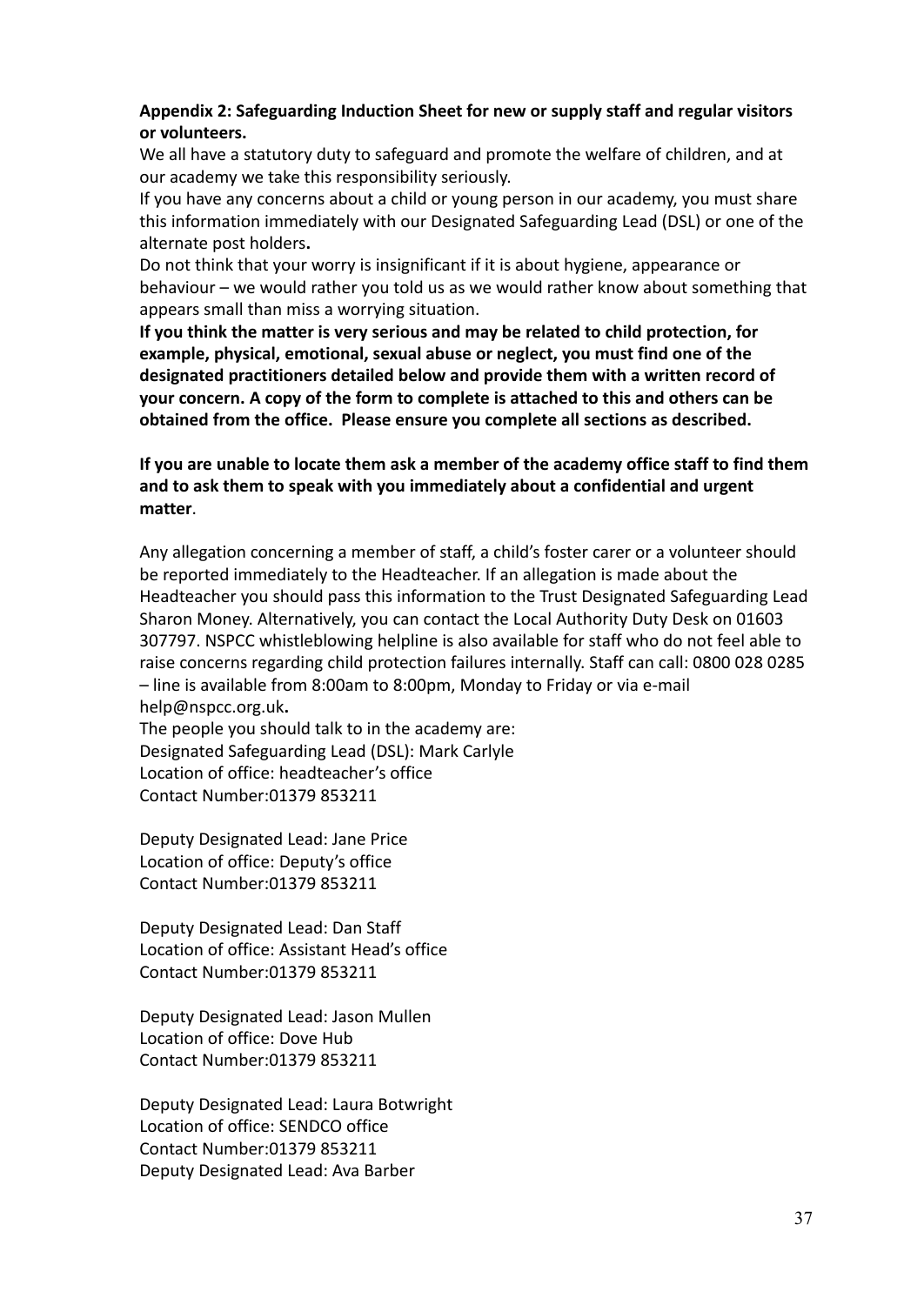Location of office: main school office Contact Number:01379 853211

Trust Designated Safeguarding Lead: Sharon Money Location of Office: Diocesan House Easton Norwich Contact Numbers: 01603 882329/07471 033539

**At Harleston Primary Academy we strive to safeguard and promote the welfare of all of our children.**

#### **Appendix 3: Local Safeguarding Procedures Children's Advice and Duty Service- CADS**

Before contacting CADS, please answer the following questions and follow the advice provided:

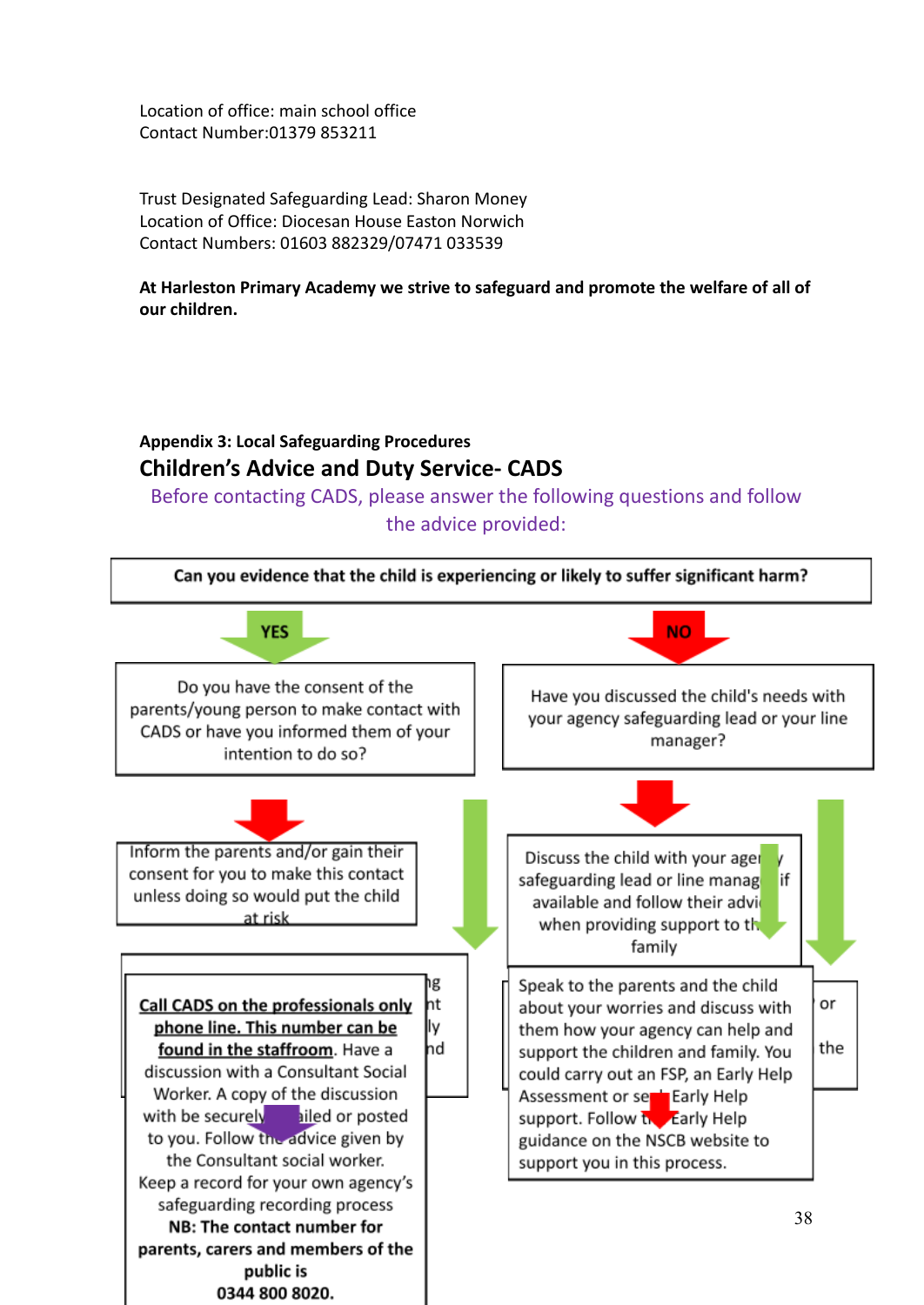Where you have carried out an Early Help Assessment and Plan which has been reviewed and amended as required - and the child's needs are not being met or in fact have increased, gather the information requested in this form and then contact CADS.

#### <span id="page-38-0"></span>**Appendix 4 Investigating complaints submitted through Ofsted protocol**

The following protocol relates to the procedure agreed between Norfolk and Suffolk County Councils who have a statutory obligation to investigate complaints submitted through Ofsted about any Trust academy.

Upon notification that a complaint has been made, the local authority will notify sharon.money@donesc.org (01603 882329) who has responsibility for safeguarding. Sharon will then alert the appropriate people within the Trust. A local decision will then be made about who will ring the academy head to alert them to the fact a complaint has been made. The call should be made within one hour of notification. If Sharon is unavailable please ring either Simon Morley or Oliver Burwood (01603 881721) who will then action accordingly.

1. The Trust has approved that a designated member of the LA will then contact and visit the academy to investigate the complaint, report back directly to Ofsted and feedback (within the constraints of confidentiality) the result of the investigation to the above at the Trust.

The Trust is keen to have external and independent scrutiny and feedback to inform what further action it should be taken (if any) to secure best practice over time and agree that the LA can fulfil this role.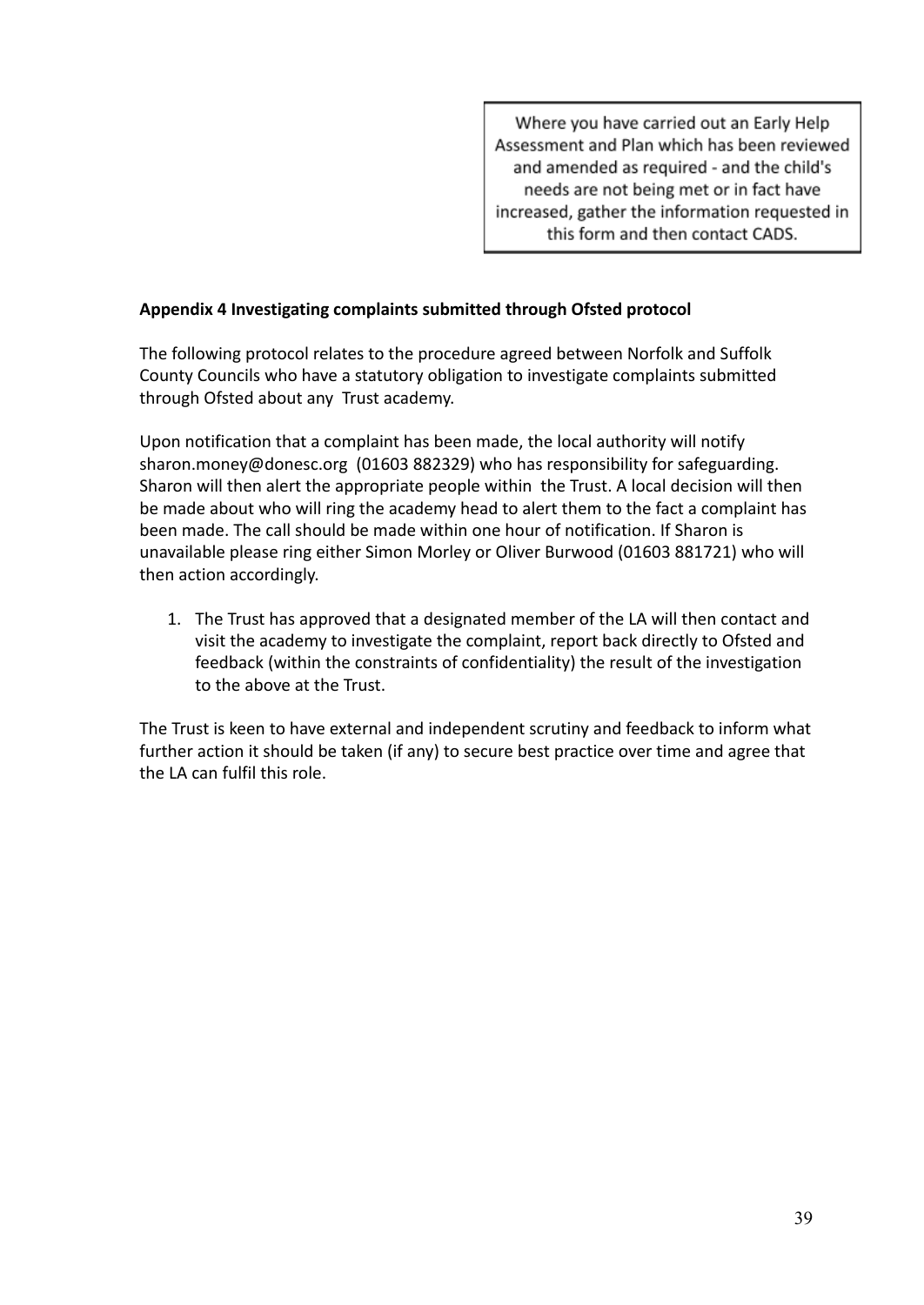#### <span id="page-39-0"></span>**Appendix 5 Designated Safeguarding Lead Monthly Calendar**

|           | Designated Safeguarding Lead Monthly Calendar                                                                                                                                                      |
|-----------|----------------------------------------------------------------------------------------------------------------------------------------------------------------------------------------------------|
| September | Induction training                                                                                                                                                                                 |
|           | Whole school training                                                                                                                                                                              |
|           | Reminder about professional reputation on social media.                                                                                                                                            |
|           | Ensure new pupil files are all in school and receipts have been sent out<br>and received                                                                                                           |
|           | Know where all previous vulnerable students have transferred to                                                                                                                                    |
| October   | Review the availability of information about safeguarding, for example,<br>posters, website; and for individual pupils to access the DSL, for example,<br>website button, email SHARP/TOOTOOT etc. |
|           | Review safeguarding recruitment procedures, reflecting on recent<br>appointments                                                                                                                   |
| November  | Review effectiveness of training                                                                                                                                                                   |
|           | Review NQT's understanding of safeguarding and child protection; and<br>review any referrals they have made                                                                                        |
| December  | Review alternative providers' quality of safeguarding                                                                                                                                              |
|           | Review safeguarding for pupils with SEND                                                                                                                                                           |
| January   | Review risks for pupils in this school, link with curriculum areas to ensure<br>coverage, include the Prevent Duty and British values.<br>Review curriculum for safeguarding                       |
|           | Review departmental safeguarding risks                                                                                                                                                             |
| February  | Review impact of safeguarding, consider surveys, face-to-face questions or<br>forums with pupils, parents, staff and governors                                                                     |
| March     | Audit records for consistency and timely actions                                                                                                                                                   |
| April     | Review policy for September and ensure the policy reflects practice and<br>any new guidance.                                                                                                       |
| May       | Plan for staff training for September and over the next year<br>Review how could parents be kept informed                                                                                          |
| June      | Review the concern type by group, for example, year group, pupil<br>premium, looked after children.                                                                                                |
| June      | Ensure all new vulnerable pupils are known about, ready to be admitted<br>to the school and that plans have been put in place, review online issues<br>and online trends.                          |
| July      | End of year report, data, case studies, trends<br>Ensure all child protection files are passed on to the new school/education<br>provider and that receipts are requested                          |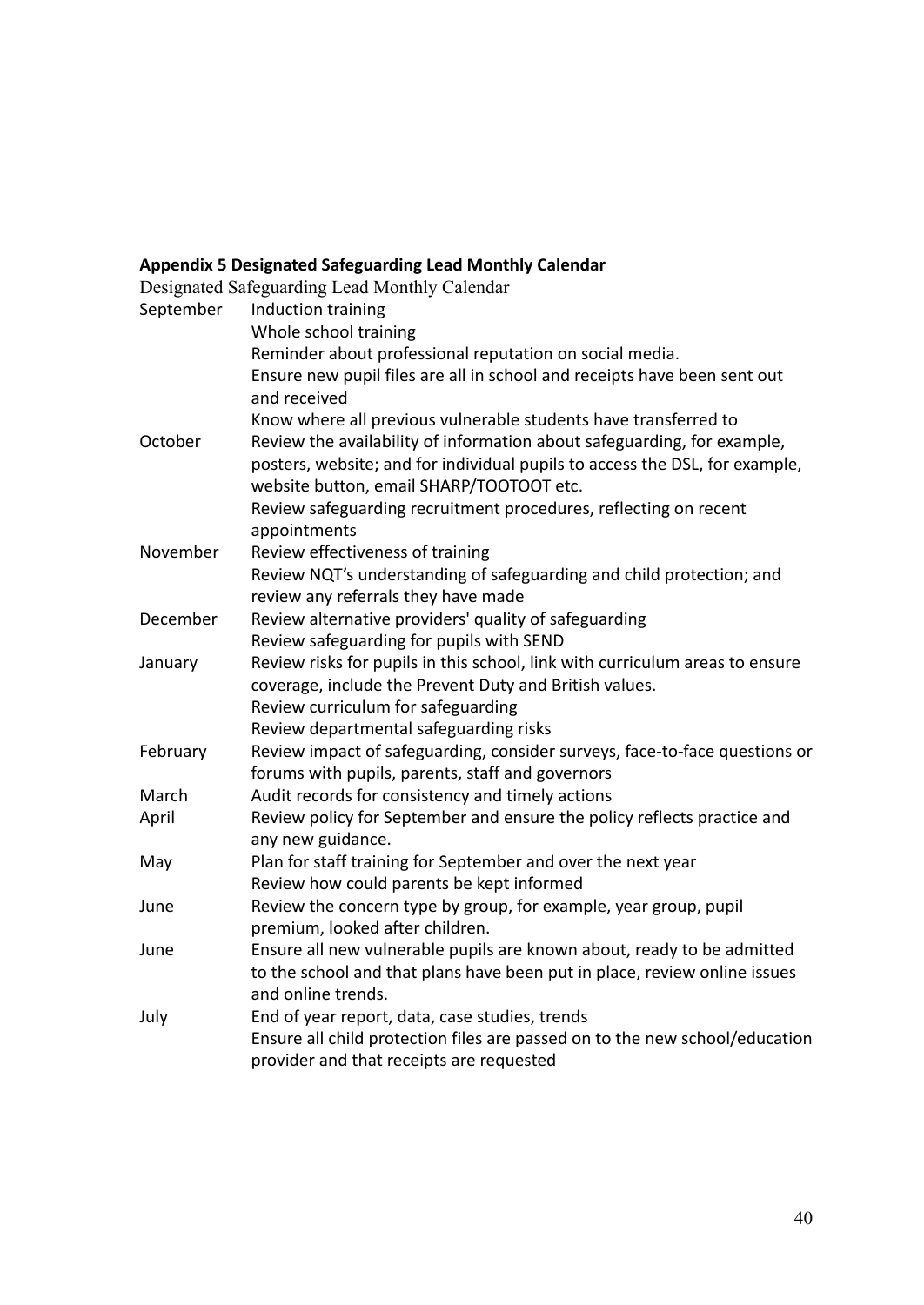<span id="page-40-0"></span>**Appendix 6 Job description and responsibilities of the Designated Safeguarding Lead** The DSL should have the appropriate authority and be given the time, funding, training, resources and support to provide advice and support to other staff on child welfare and child protection matters, to take part in strategy discussions and inter-agency meetings – and/or support other staff to do so – and to contribute to the assessment of children.

The designated safeguarding lead should liaise with the local authority and work with other agencies in line with Working Together to Safeguard Children 2018.

#### **Managing referrals**

Refer all cases of suspected abuse to the local authority children's social care and to:

- The local authority Designated Officer (LADO) for child protection concerns (all cases which concern a staff member);
- Disclosure and Barring Service (cases where a person is dismissed or left due to risk/harm to a child); and/or
- Police (cases where a crime may have been committed).
- Liaise with the headteacher or principal to inform him or her of issues especially ongoing enquiries under section 47 of the Children Act 1989 and police investigations
- Act as a source of support, advice and expertise to staff on matters of safety and safeguarding and when deciding whether to make a referral by liaising with relevant agencies

#### **Training**

The designated safeguarding lead should receive appropriate training carried out every two years and updated at least annually in order to:

- Understand the assessment process for providing early help and intervention, for example through locally agreed common and shared assessment processes such as early help assessments
- Have a working knowledge of how local authorities conduct a child protection case conference and a child protection review conference and be able to attend and contribute to these effectively when required to do so
- Ensure each member of staff has access to and understands the school's or college's child protection policy and procedures, especially new and part time staff
- Be alert to the specific needs of children in need, those with special educational needs and young carers
- Be able to keep detailed, accurate, secure written records of concerns and referrals
- Obtain access to resources and attend any relevant or refresher training courses
- Encourage a culture of listening to children and taking account of their wishes and feelings, among all staff, in any measures the school or college may put in place to protect them
- Be aware of pupils who have a social worker
- Help promote educational outcomes by sharing the information about the welfare, safeguarding and child protection issues with teachers and school and college leadership staff.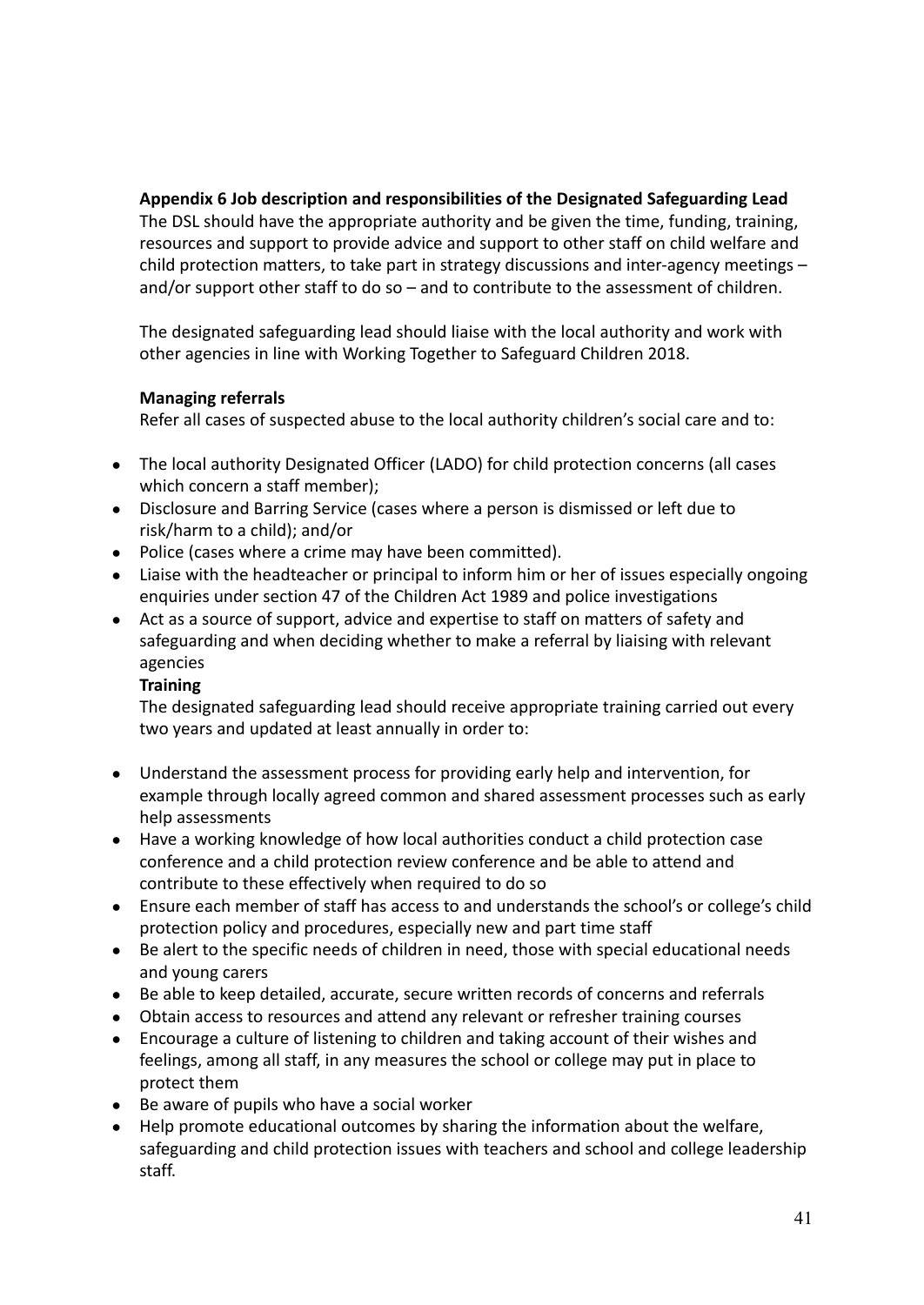#### **Raising Awareness**

The designated safeguarding lead should ensure the school or college's policies are known and used appropriately:

- Ensure the school or college's child protection policy is reviewed annually and the procedures and implementation are updated and reviewed regularly, and work with governing bodies or proprietors regarding this
- Ensure the child protection policy is available publicly and parents are aware of the fact that referrals about suspected abuse or neglect may be made and the role of the school or college in this
- Link with the local Safeguarding Partnerships to make sure staff are aware of training opportunities and the latest local policies on safeguarding
- <span id="page-41-0"></span>● Where children leave the school or college ensure their child protection file is copied for any new school or college as soon as possible but transferred separately from the main pupil file. A receipt should be obtained from the new school to confirm that they have received the file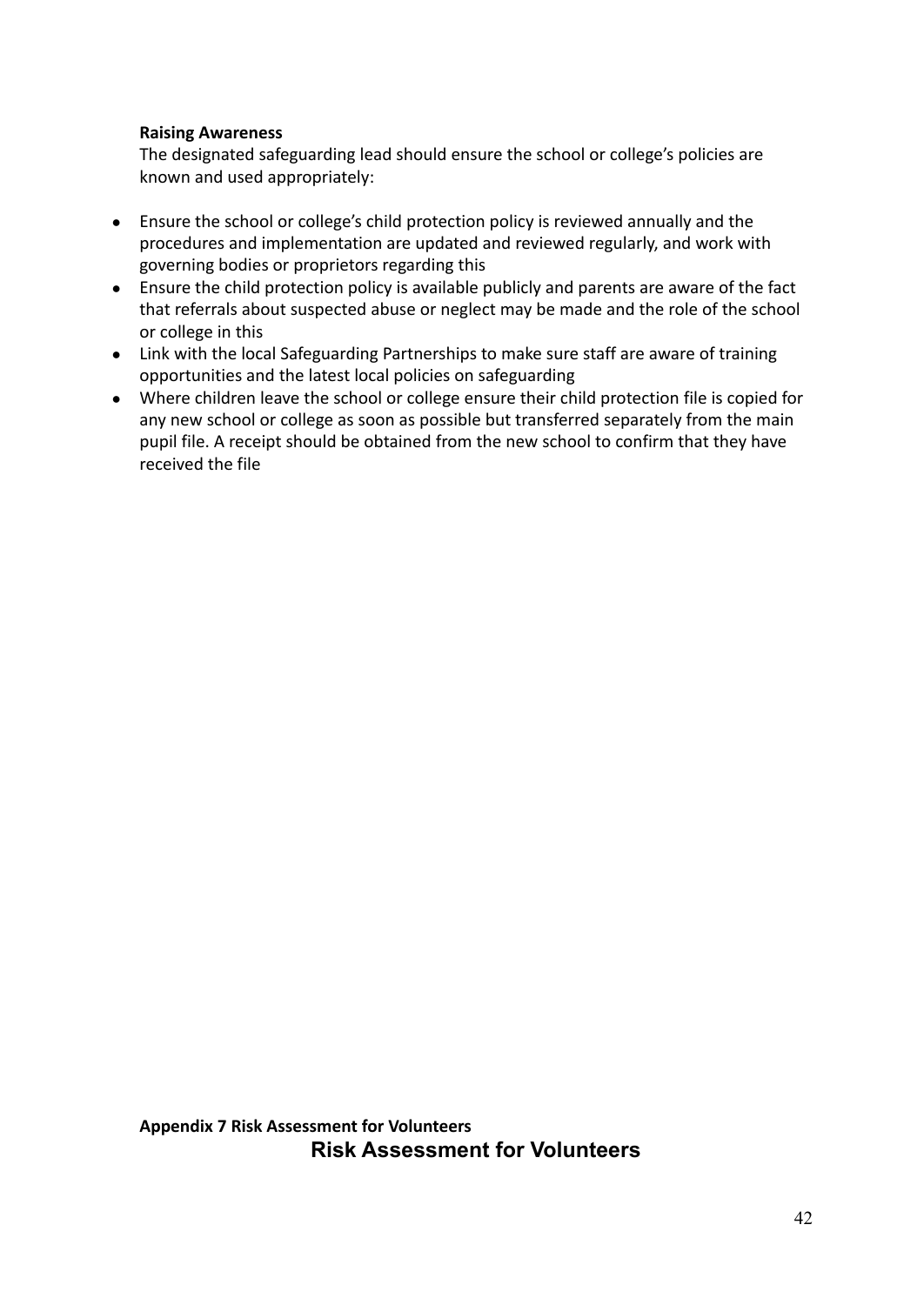This risk assessment should be completed when considering whether a person working as a volunteer at the school should be asked to apply for an enhanced DBS certificate.

Name of Person

```
Is the volunteer in 'Regulated' Activity? Yes □ No □
          If 'yes', an enhanced DBS with Barred list check is required.
```
Is the volunteer not in 'Regulated' Activity? Yes □ No □ If 'no', an enhanced DBS without a Barred list check *may* be obtained

#### **Areas to consider**

| What is the age group of the pupils that |  |
|------------------------------------------|--|
| the volunteer will work with?            |  |
|                                          |  |
| Are these pupils regarded as             |  |
|                                          |  |
| particularly vulnerable?                 |  |
|                                          |  |
| How frequently will the volunteer be in  |  |
| school?                                  |  |
|                                          |  |
| What is the connection of the volunteer  |  |
| to the school?                           |  |
|                                          |  |
|                                          |  |
| What motivates the volunteer to want     |  |
| to work in the school?                   |  |
|                                          |  |
| Is the volunteer in paid employment or   |  |
| do they work in a voluntary capacity     |  |
| elsewhere with children?                 |  |
|                                          |  |
|                                          |  |
| Can the volunteer provide at least one   |  |
| reference from someone other than a      |  |
| family member, including a senior        |  |
| person at the employment or voluntary    |  |
| service named above?                     |  |
|                                          |  |
| What information does the school         |  |
|                                          |  |
| already know about the person?           |  |
|                                          |  |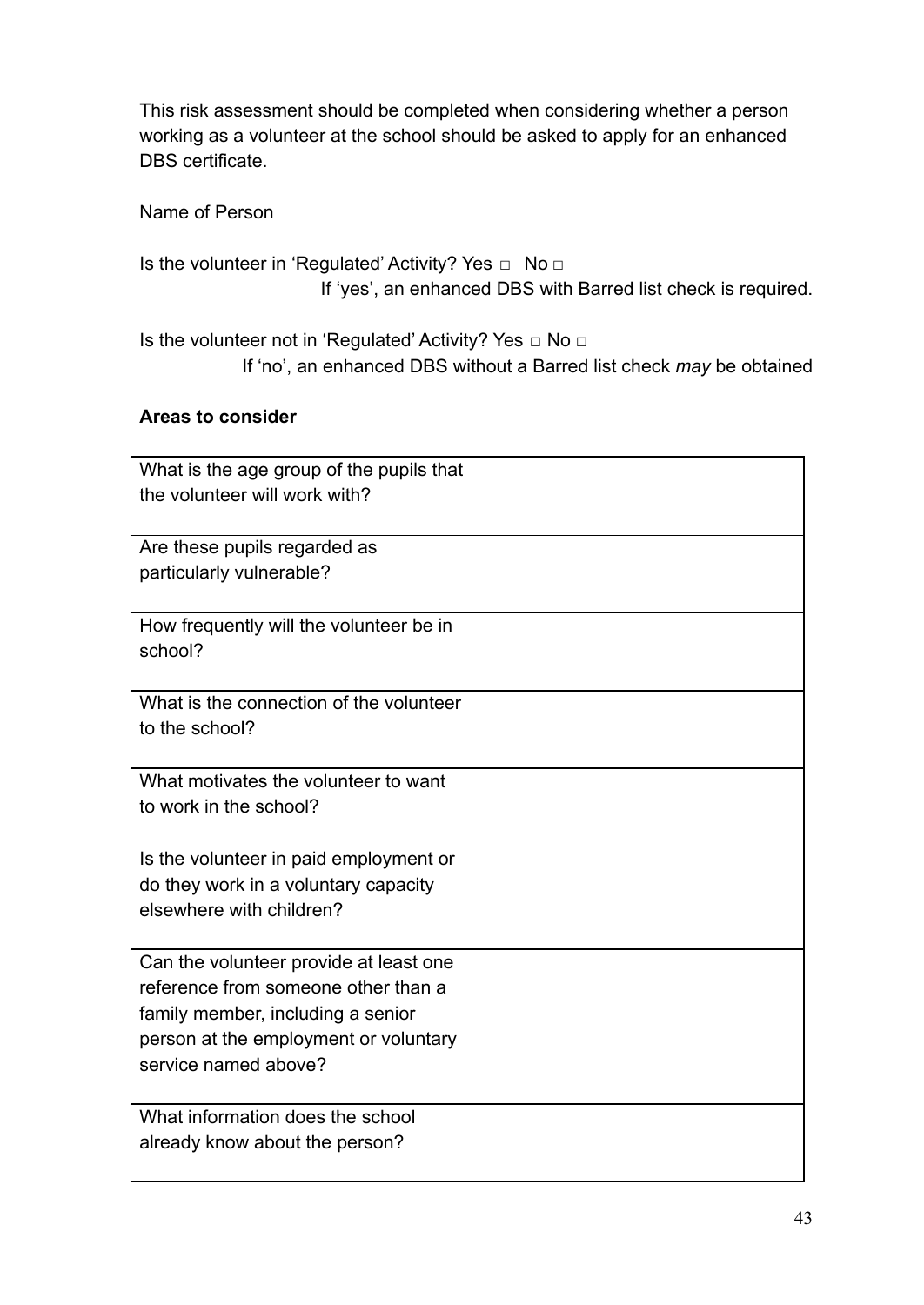| Has the person's identity been<br>verified?                                                  |  |
|----------------------------------------------------------------------------------------------|--|
| Is the person signed up to the DBS<br><b>Update Service?</b>                                 |  |
| Has a check been completed on the<br><b>DBS Update Service?</b>                              |  |
| Is the person aware of any reason why<br>they should not volunteer to work with<br>children? |  |
| Is the school aware of any reason that<br>the person should not work with<br>children?       |  |

#### **Decision**

- ◻ **High Risk** the person has no previous connection with the school AND can not provide references from elsewhere. There is no statutory reason why this person needs to apply for an enhanced DBS Certificate. However, the school should consider whether the person's uncorroborated background would raise an unacceptable risk.
- ◻ **Medium Risk** The person can provide suitable references for other work with children (either paid or unpaid), they have a connection to the school, and no issues have come to light that would mean they would be unsuitable. There is no statutory reason why this person needs to apply for an enhanced DBS Certificate. However, the school may wish to do so, as no

enhanced DBS has be seen.

◻ **Low Risk** – The person is signed up to the DBS Update Service and the checks reveal no negative information OR The person is employed or volunteers elsewhere and has a recent enhanced DBS and can provide references OR the school knows the person well (eg. may be a former employee) There is no statutory reason why this person needs to apply for an enhanced DBS Certificate. However, unless the person uses the DBS

Update service, the school may decide to obtain a new enhanced DBS.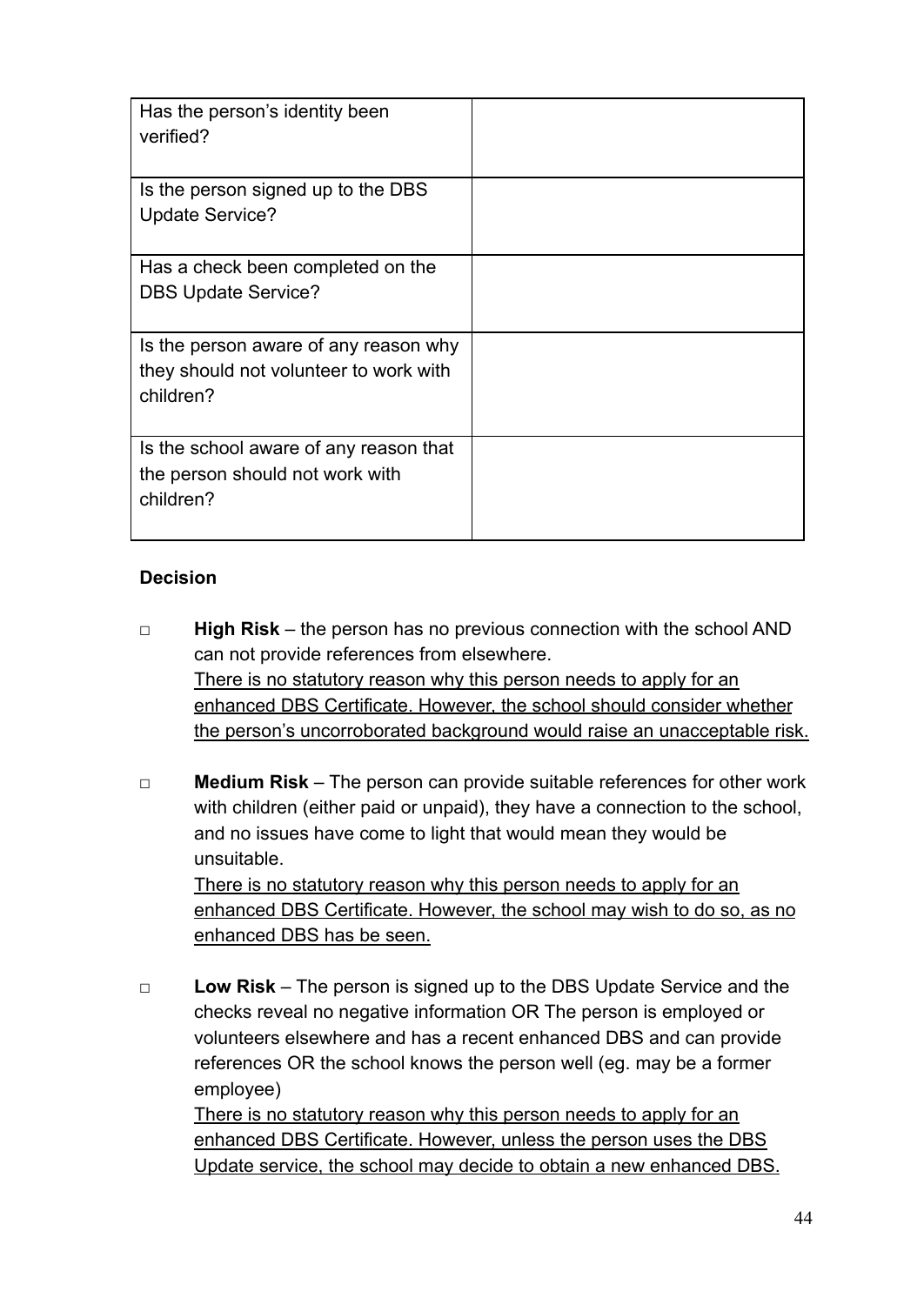#### **Decison**

□ Application for enhanced DBS check is not needed. State reason(s) below:

□ Application for an enhanced DBS check is needed. State reason(s) below:

□ Application for an enhanced DBS check and a Barred List check is needed because the person is in Regulated Activity

Headteacher (Print Name)

Headteacher (Signature)

Date

Chair of Governors (Print Name)

Chair of Governors (Signature)

Date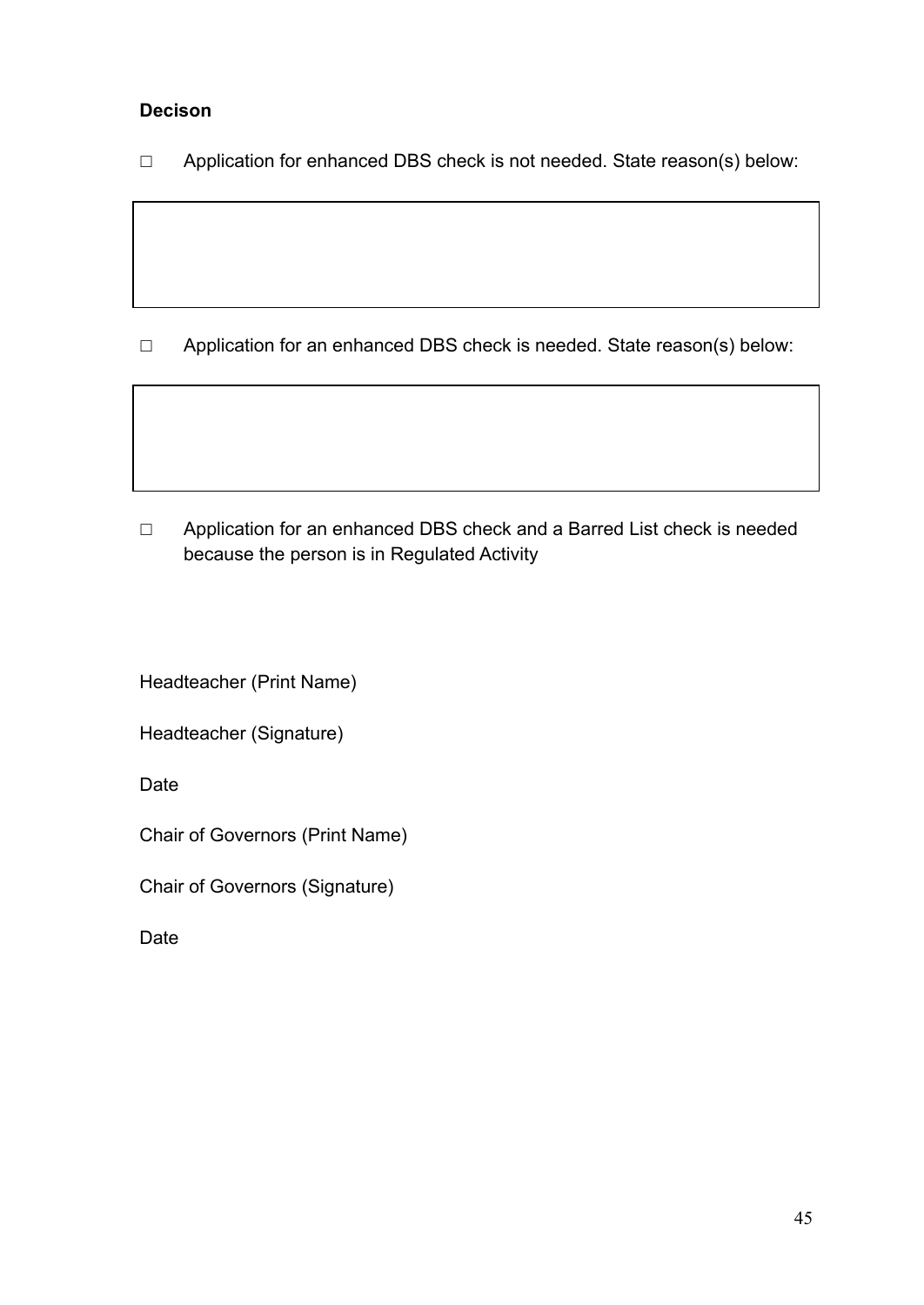<span id="page-45-0"></span>**Appendix 8: Advice for schools, colleges and alternative education providers where there are concerns about an adult who works within the setting.**



## **Guidance for Schools, Colleges &**

## **Alternative Education Providers**

Education Quality Assurance & Intervention Service

**Duty Desk** 

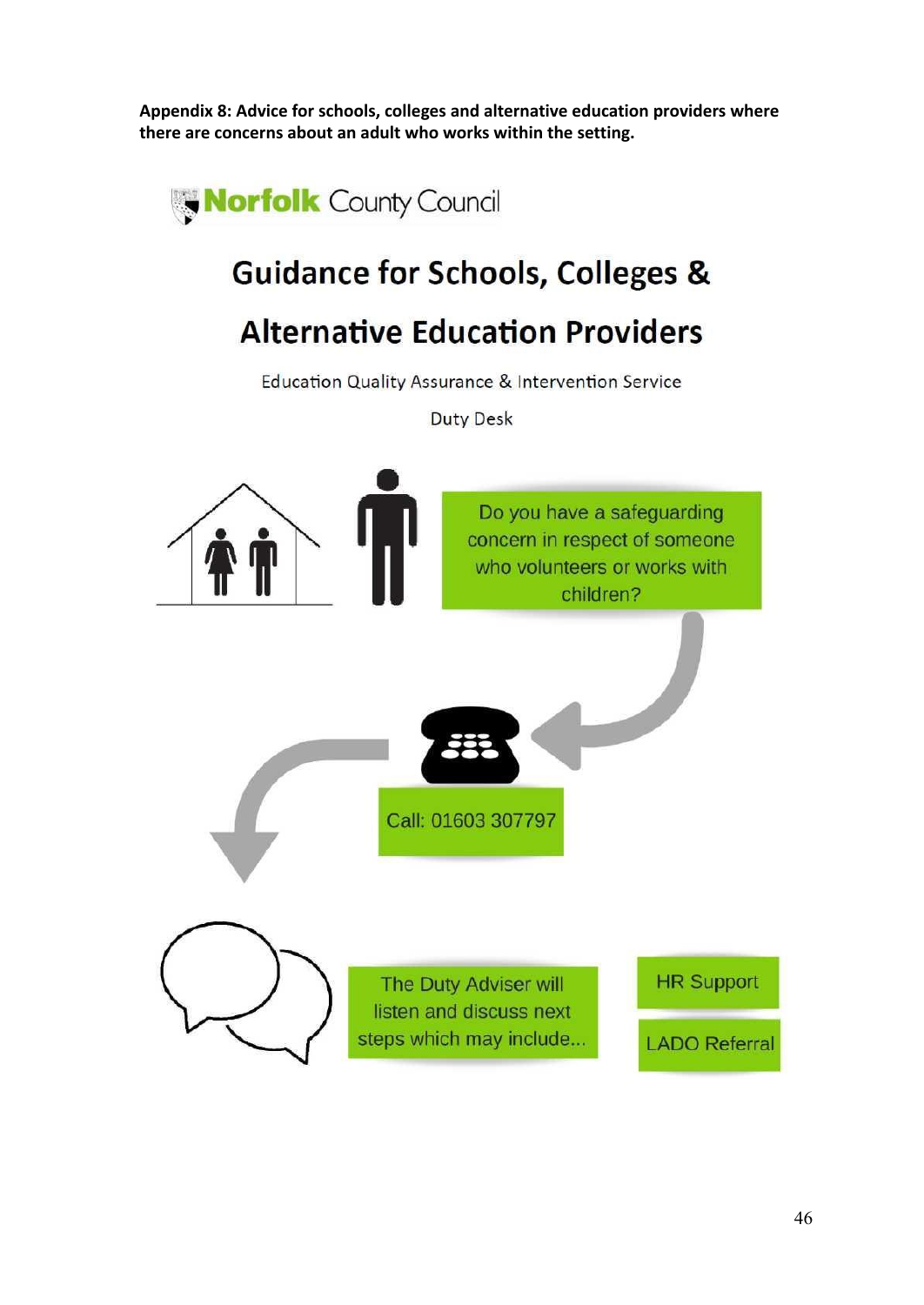#### **Appendix 9: Arrangements for Safeguarding and Child Protection during COVID- 19 at** Harleston Primary Academy

This addendum to our Safeguarding and Child Protection Policy contains additional information about our safeguarding arrangements in the following areas:

- 9.1 Context
- 9.2 Key Contact Information
- 9.3 Vulnerable children
- 9.4 Attendance monitoring
- 9.5 Designated Safeguarding Lead
- 9.6 Reporting a concern
- 9.7 Remote education
- 9.8 Staff Safeguarding Training and induction
- 9.9 Safer recruitment/volunteers and movement of staff
- 9.10 Children Moving Schools
- 9.11 Online safety
- 9.12 Mental Health

#### **9.1 Context**

From April 2021 the DfE's expectation was for schools to welcome back children in all year groups.

It is crucial that all staff and volunteers understand the continued importance of acting immediately on any safeguarding concerns that arise. The key principles of our approach to safeguarding and promoting the welfare of children and young people at our school remain the same. This guidance has been developed to give clear direction to staff, volunteers, visitors and parents about our safeguarding procedures in light of the current national and local situation. This appendix should be read in conjunction with the whole school safeguarding policy and not as a standalone document. Unless otherwise stated within this guidance, our normal safeguarding procedures should be adhered to.

#### **9.2 Key Contact Information:**

Role Name Contact details incl. those when working remotely: Designated Safeguarding Lead (DSL) : Mark Carlyle - mcarlyle@harleston.stbenets.org Deputy DSL Jane Price – [jprice@harleston.stbenets.org;](mailto:jprice@harleston.stbenets.org) Dan Stagg – [dstagg@harleston.stbenets.org;](mailto:dstagg@harleston.stbenets.org) Jason Mullen – [jmullen@harleston.stbenets.org](mailto:jmullen@harleston.stbenets.org) Mental Health Lead – Jason Mullen – [jmullen@harleston.stbenets.org](mailto:jmullen@harleston.stbenets.org)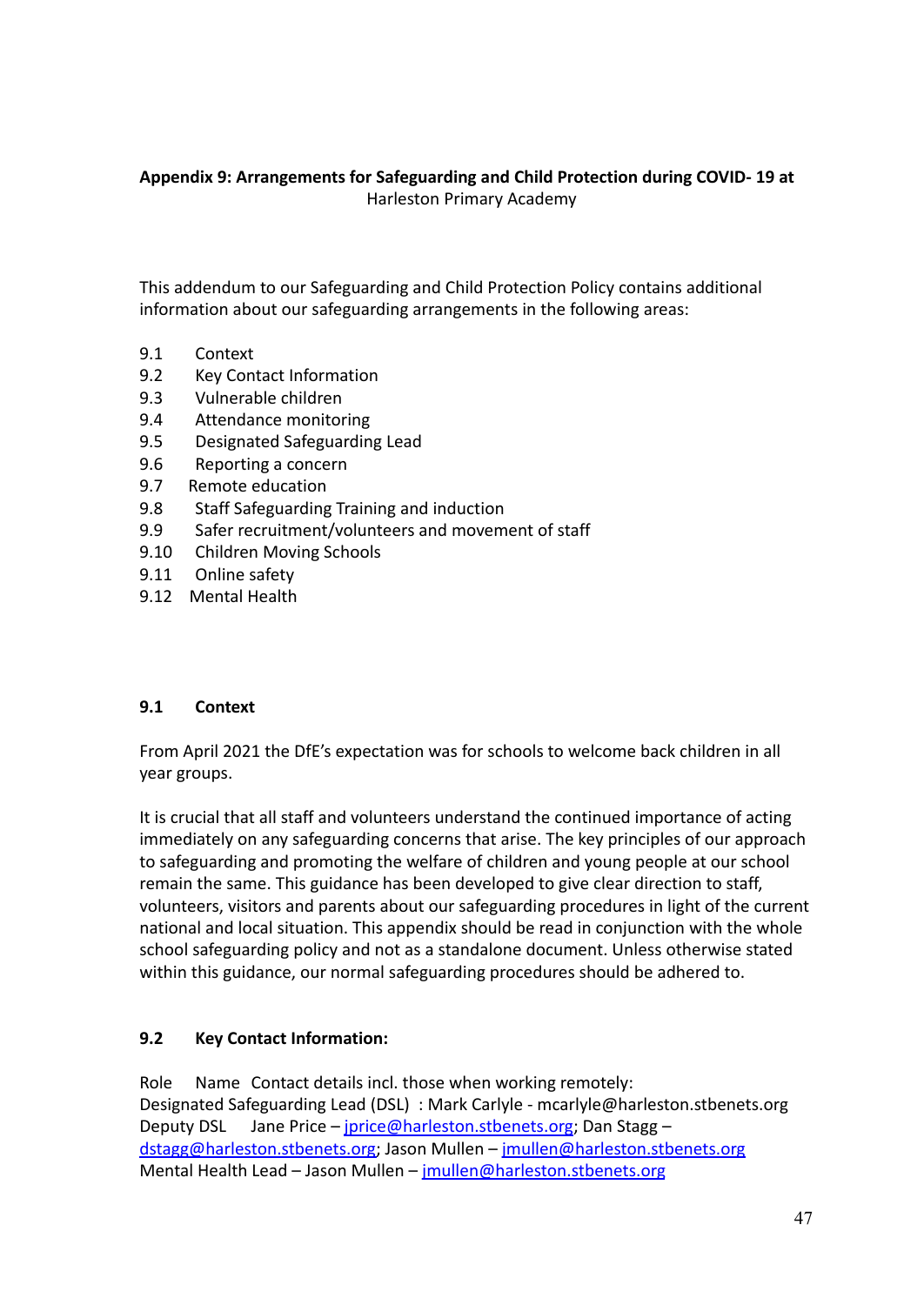Nominated Senior Leader in the absence of a trained DSL – Laura Botwright – lbotwright@harleston.stbenets.org Headteacher/Principal : Mark Carlyle

Named Safeguarding Governor -Chris Wilson-Town – chris.wilsontown@donesc.org Chair of Governors Chris Wilson-Town – chris.wilsontown@donesc.org

#### **9.3 Providing School places for Vulnerable Children**

For the purposes of this guidance, vulnerable children include those who have a social worker and those children and young people up to the age of 25 with EHC plans, in line with the DfE guidance.

At the Academy we will risk assess the needs of all pupils with an EHC plan in consultation with the Local Authority and parents, to decide whether they need to continue to be offered a school or college place in order to meet their needs, or whether they can safely have their needs met at home. This could include, if necessary, carers, therapists or clinicians visiting the home to provide any essential services. In line with Government guidance, we appreciate that many children and young people with EHC plans can safely remain at home.

At the Academy our Designated Safeguarding Leads and other Senior Leaders will continue to work with and support children's social workers to help protect vulnerable children. This includes working with and supporting children's social workers and the local authority Virtual School Head (VSH) for looked-after and previously looked-after children.

There is an expectation that vulnerable children who have a social worker will attend an education setting, so long as they do not have underlying health conditions that put them at increased risk. In circumstances where a parent does not want to bring their child to an education setting, and their child is considered vulnerable, the social worker and school staff will explore the reasons for this directly with the parent. Where parents are concerned about the risk of the child contracting COVID-19, school staff and/or the child's allocated social worker will talk through these anxieties with the parent/carer following the advice set out by Public Health England.

Our Designated Safeguarding Leads know who our most vulnerable children are. As a school, we have the flexibility to offer a place to other pupils we identify as being vulnerable who may be on the edge of receiving children's social care support.

#### **9.4 Attendance monitoring**

In line with the *DfE guidance*, we will resume taking an attendance register using the appropriate codes to record attendance and absence in the attendance register. We will submit daily attendance figures to the DfE using the educational setting status form by midday every day.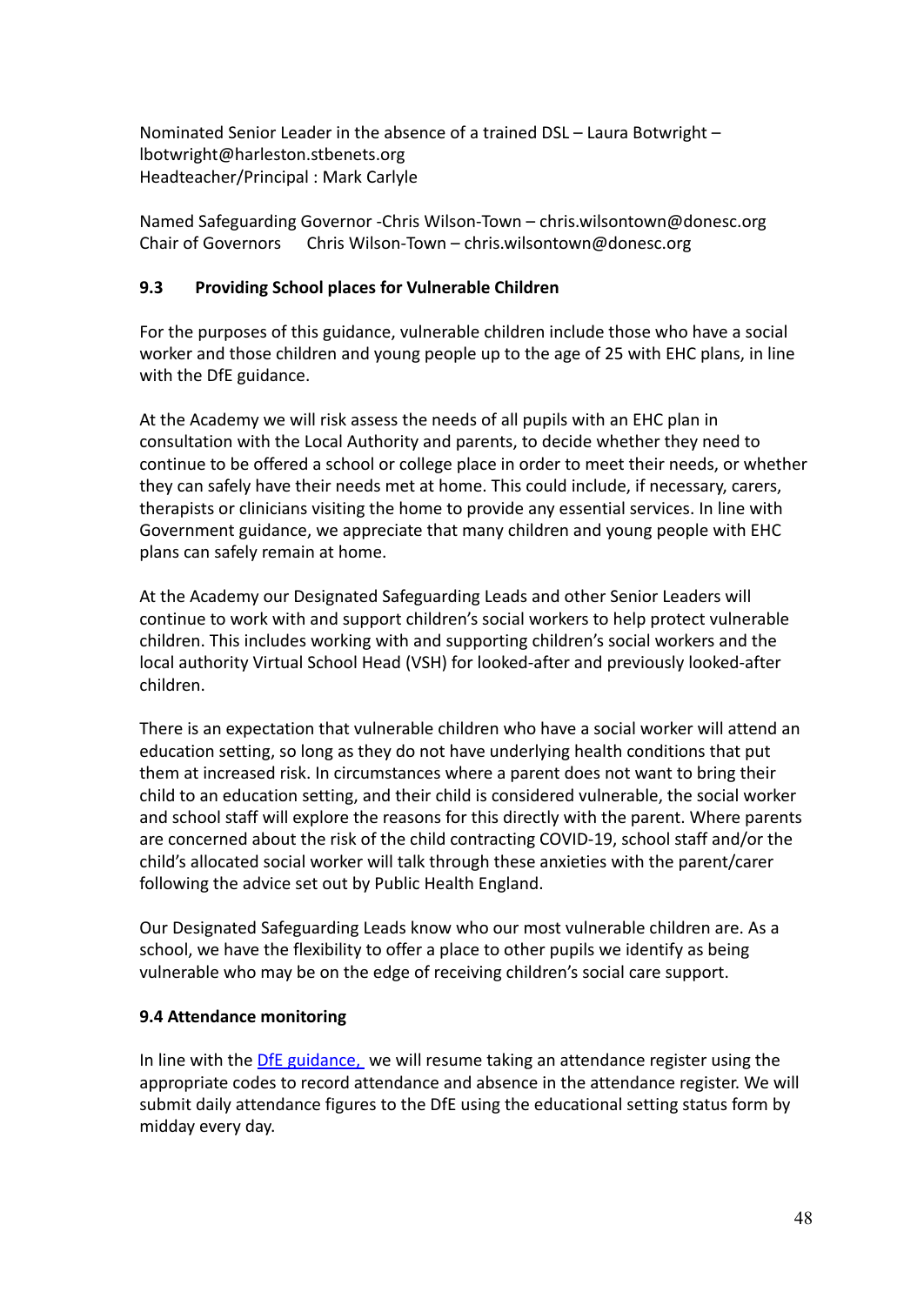At the Academy our DSLs will continue to liaise with allocated social workers and will agree with parents/carers whether children in need should be attending school. Staff will seek advice and guidance from the Local Authority Attendance Team as appropriate. School staff will then follow up on any pupil that we were expecting to attend, who does not in line with our usual attendance procedures. We will also follow up with any parent or carer who has arranged care for their child(ren) and the child(ren) subsequently do not attend.

Teaching and pastoral staff will make regular telephone calls to parents/carers and will utilise the Pupil Asset to send messages to arrange contact. If contact is unavailable after all means have been tried, two members of staff will make a home visit.

In all circumstances where a vulnerable child does not take up their place at school, or fails to attend as expected, school staff will notify the child's allocated social worker and agree a plan to contact the family.

To enable us to effectively support the attendance of all children, we will ask parents/carers to confirm that emergency contact numbers are correct and ask for any additional emergency contact numbers where they are available.

#### **9.5 The Designated Safeguarding Lead**

We have identified key designated contacts for safeguarding at our school in section 4.2. of this guidance.

At the Academy we aim to have a trained DSL (or deputy) available on site whenever possible. We recognise however that this may not be possible, and where this is the case, we will endeavour to ensure that a trained DSL or deputy from the school can be available to be contacted via phone or online when they are working remotely from home. In some circumstances we might also work with other settings to share trained DSLs or deputies with other schools or the Trust Designated Safeguarding Lead Sharon Money (who should be available to be contacted via phone or online video).

Where a trained DSL or deputy is not on site, a senior leader will take responsibility for co-ordinating safeguarding arrangements in place on-site. This might include updating and managing access to child protection/ our online safeguarding management information system, liaising with the off-site DSL (and/or deputy) and, as necessary, liaising with children's social workers where they require access to children in need and/or to carry out statutory assessments at the school.

We will ensure that all staff and volunteers know how to contact and have access to advice from a trained DSL (or deputy). Each day, staff will be made aware of who that person is and how to contact them.

We will continue to work in partnership with children, parents and other agencies to safeguard and promote the welfare of children. Our DSLs will keep up to date with the latest Norfolk/Suffolk Safeguarding Children Partnership advice and guidance from the LA. Our DSLs will continue to engage with social workers, and attend all multi-agency meetings, which can be done remotely in line with the NSCP guidance on attending and contributing to child protection conferences and Developing Child Protection Plans.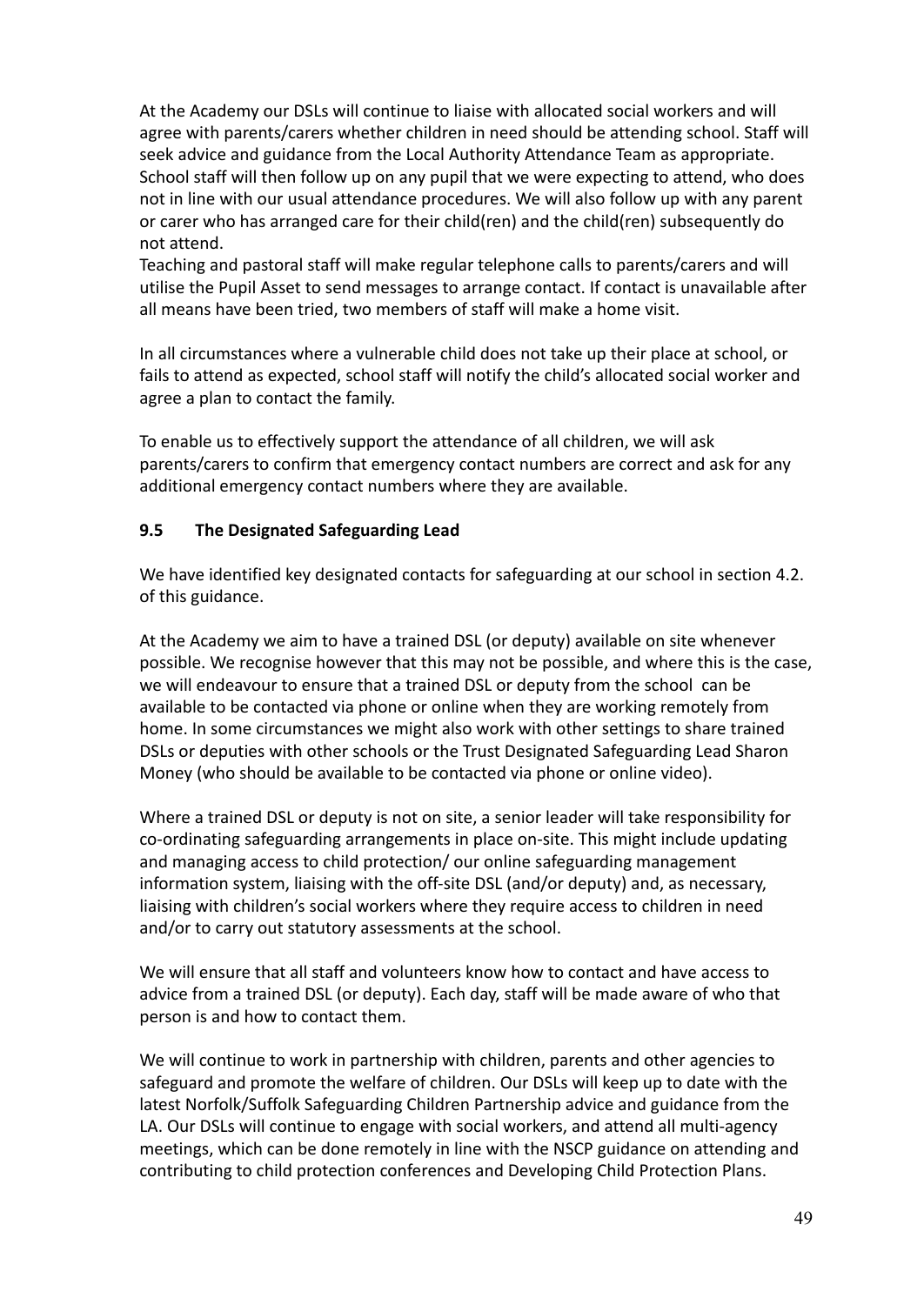In line with the Department for Education guidance, for the period COVID-19 measures are in place, a DSL (or deputy) who has been trained will continue to be classed as a trained DSL (or deputy) even if they miss their refresher training.

#### **9.6 Procedures for Reporting Concerns**

The principles for responding to safeguarding concerns as outlined in Section 5 of the main body of the safeguarding policy still apply. When concerned about the welfare of a child, staff members should always act in the interests of the child and have a responsibility to take action as outline in this policy.

All concerns should be reported immediately and without delay in line with our usual procedures. This will include identifying new safeguarding concerns about individual children as they see them in person following partial school closures. We will also continue to support pupils who are not attending or expected to attend and consider the vulnerability of these children and families.

It is important that all staff who interact with children, including online, continue to look out for signs a child may be at risk including at risk from peer on peer abuse and exploitation. Any such concerns should be dealt with as per the child protection policy and where appropriate referrals should still be made to children's social care and as required the police.

If working remotely, staff will have access to TASC CURA to report a concern. If for any reason they are unable to access the online reporting system they will contact the DSL (or ADSL) via phone or email. Staff are expected to report concerns to the DSL or ADSL as soon as possible in this way and the concerns will be logged by the DSL (or deputy) on the online reporting mechanism.

#### **9.7 Staff training and induction**

All existing staff and volunteers have received a safeguarding induction and training. They have read part 1 of 'Keeping Children Safe in Education' (2021) and are expected to continue to follow this guidance. The DSL will ensure that all existing staff receive this addendum to the safeguarding policy and will communicate any new local arrangements, so they know what to do if they are worried about a child.

Where new staff are recruited, or new volunteers join our school, they will continue to be provided with a safeguarding induction as outlined in Section 4 of the main policy.

If staff are deployed from another education or children's workforce setting to work in our school, we will verify that they have received safeguarding training and they will be given a copy of our safeguarding policy and information about our procedures including information about our DSL arrangements.

#### **9.8 Safer recruitment of staff & volunteers and movement of staff**

It remains essential that people who are unsuitable are not allowed to enter the children's workforce or gain access to children. When recruiting new staff, we will continue to follow our safer recruitment and selection policy, the procedures outlined in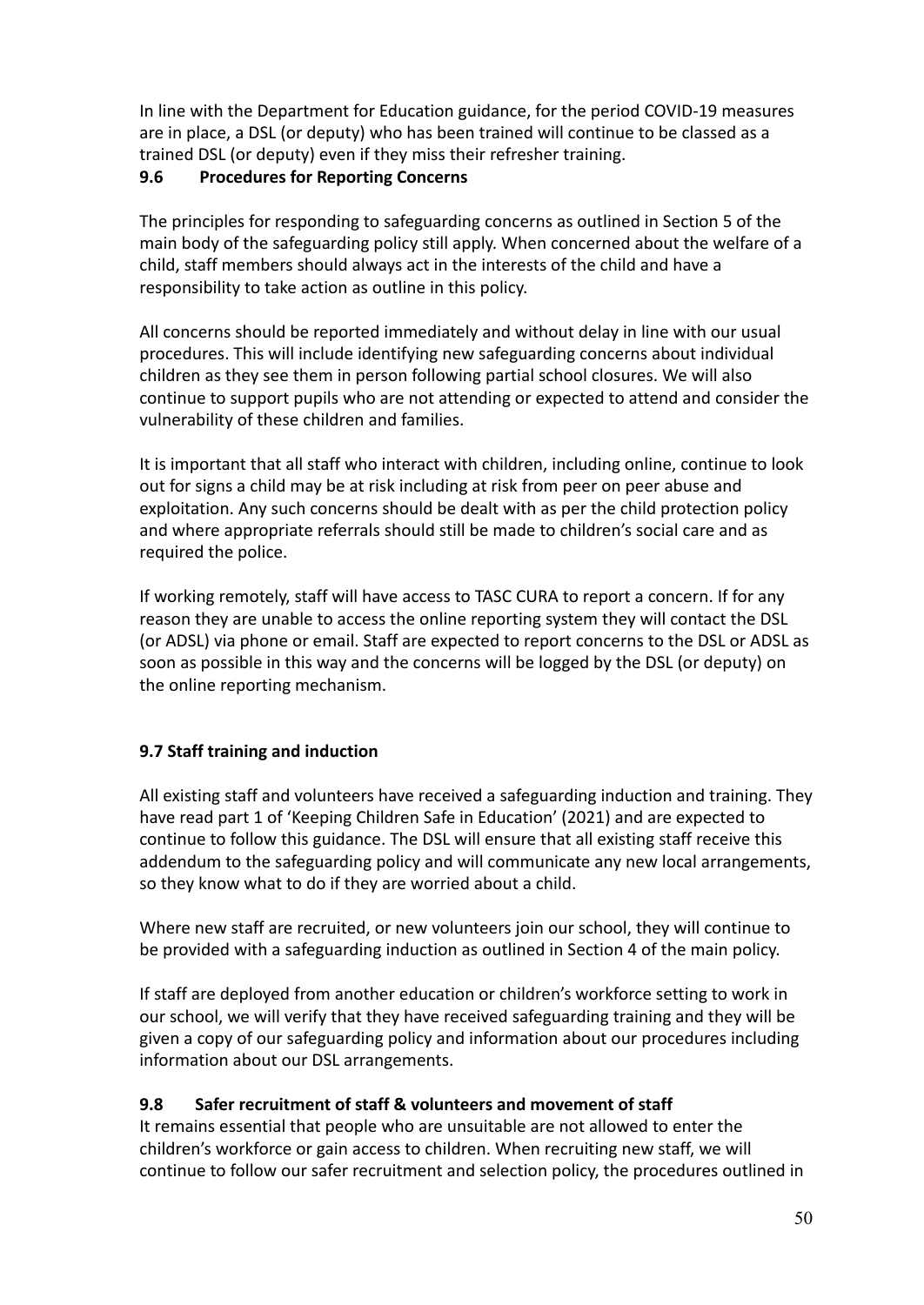Section 10 of the safeguarding policy and Part 3 of *'Keeping Children Safe in Education'* (2021).

In those circumstances where we continue to use volunteers in our school, we will continue to follow the checking and risk assessment processes as set out in paragraphs 287 to 294 of KCSIE and our own safer recruitment and selection policy. Under no circumstances will a volunteer who has not been checked be left unsupervised or allowed to work in regulated activity.

If staff are deployed from another education or children's workforce setting to work in our school, we will risk assess the movement of staff and seek written assurances from the current employer that the individual has undergone all the safer recruitment required checks as set out in Part 3 of KCSIE and there are no concerns about their suitability to work with children.

At the Academy we will continue to follow the legal duty to refer to the DBS anyone who has harmed or poses a risk of harm to a child or vulnerable adult in accordance with '*Keeping Children Safe in Education*' (2021). We will also continue to make referrals to the Teaching Regulation Agency (TRA) in line with statutory guidance and understand that during the COVID-19 period all referrals should be made by emailing: [Misconduct.Teacher@education.gov.uk.](mailto:Misconduct.Teacher@education.gov.uk)

Whilst acknowledging the challenge of the current environment, at the Academy we understand that it is essential from a safeguarding perspective that, on any given day, we are aware of which staff/volunteers will be in the Academy, and that appropriate checks have been carried out. We will continue to keep the single central record (SCR) up to date and use this as a means to log everyone that will be working or volunteering in our academy on any given day, including any staff who may be on loan from other institutions. The SCR will also be used to log details of any risk assessments carried out on volunteers and staff on loan from elsewhere.

#### **9.9 Children moving schools and colleges**

In some circumstances our pupils may need to attend another setting. In order to support children attending another setting during this time, the DSL will endeavour to contact the DSL at the receiving school to provide any relevant welfare and child protection information including any arrangements in place to support them. We will continue to pay regard to data protection and GDPR but these do not prevent the sharing of information for the purposes of keeping children safe.

As a minimum, we will ensure that the receiving setting has access to a vulnerable child's EHC plan, child in need plan, child protection plan or, for looked-after children, their personal education plan and know who the child's social worker (and, for looked-after children, who the responsible VSH is). This will ideally happen before a child arrives and, where that is not possible as soon as reasonably practicable. Where it is not possible for this exchange of information to occur between DSLs the identified senior leaders will take responsibility for this.

#### **9.10 Online Safety**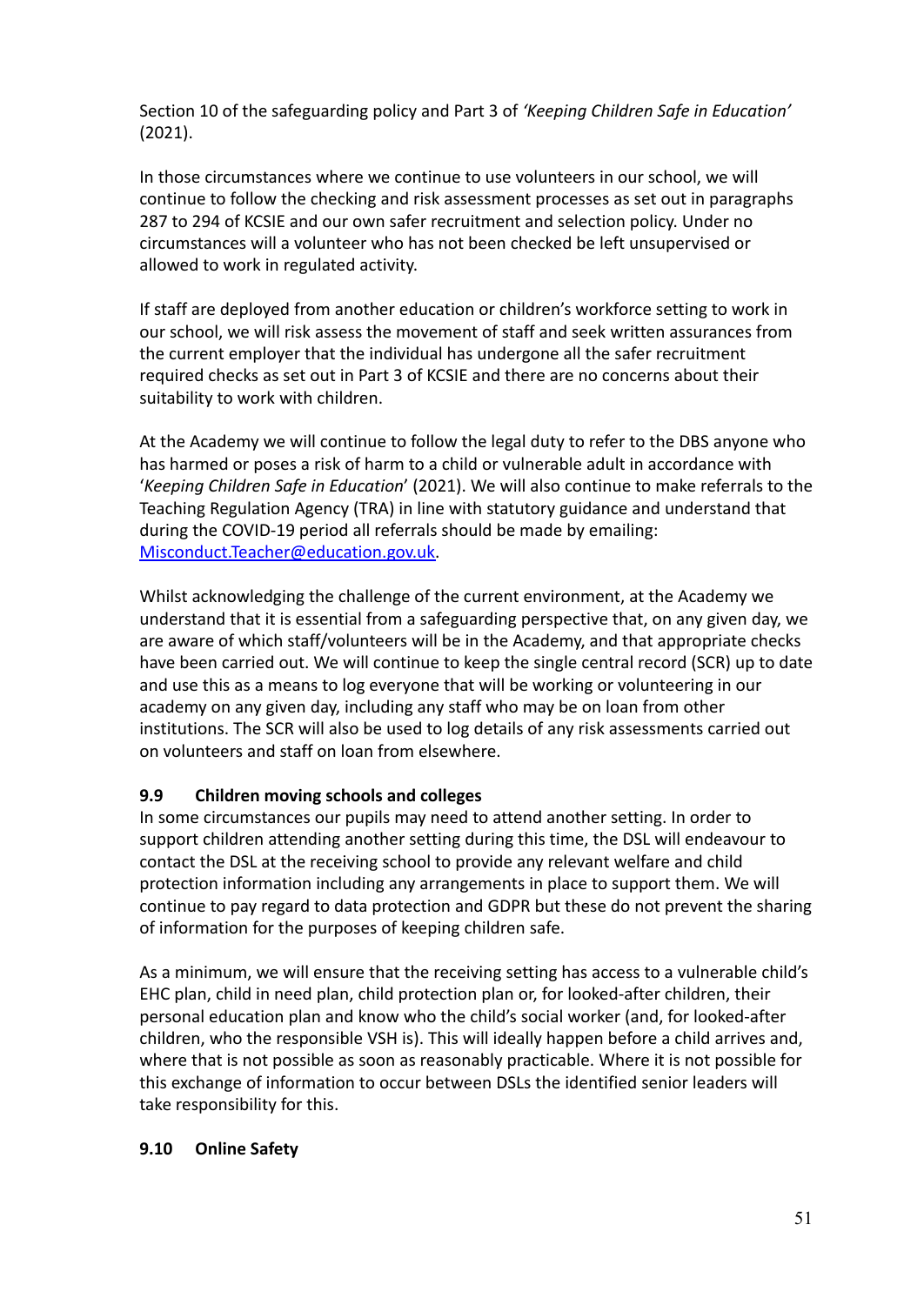At the Academy we recognise that it is more important than ever that we provide a safe environment for pupils including online. We will continue to ensure that appropriate filters and monitoring systems are in place to protect children when they are online via our IT systems and/or recommended resources.

The safety of pupils when they are asked to work online is of paramount importance. The same principles as set out our staff code of conduct must be applied to all online teaching. All staff should ensure that they have read the staff code of conduct, associated [safer working practice guidance](https://www.saferrecruitmentconsortium.org/) and are clear about the acceptable use of technologies, staff pupil/student relationships and communication including the use of social media.

We will ensure any use of online learning tools and systems is in line with privacy and data protection/GDPR requirements.

We will ensure that children who are being asked to work online have very clear reporting routes in place so they can raise any concerns whilst online. As well as reporting routes to key school staff, we will also signpost children to age appropriate practical support from external organisations such as:

- [Childline](https://www.childline.org.uk/?utm_source=google&utm_medium=cpc&utm_campaign=UK_GO_S_B_BND_Grant_Childline_Information&utm_term=role_of_childline&gclsrc=aw.ds&&gclid=EAIaIQobChMIlfLRh-ez6AIVRrDtCh1N9QR2EAAYASAAEgLc-vD_BwE&gclsrc=aw.ds) for support
- [UK Safer Internet Centre](https://reportharmfulcontent.com/) to report and remove harmful online content
- [CEOP](https://www.ceop.police.uk/safety-centre/) for advice on making a report about online abuse

We will also communicate with parents to reinforce the importance of children being safe online. We will ensure that parents and carers are aware of what their children are being asked to do online, including the sites they will asked to access as well as who from the school or college (if anyone) their child is going to be interacting with online.

Where parents and carers choose to supplement the school's online offer with support from online companies and in some cases individual tutors, we will emphasise the importance of securing online support from a reputable organisation/individual who can provide evidence that they are safe and can be trusted to have access to children.

We will signpost parents and carers to advice what will help them keep their children safe online including:

- [Thinkuknow](http://www.thinkuknow.co.uk/) provides advice from the National Crime Agency (NCA) on staying safe online.
- [Parent info](https://parentinfo.org/) is a collaboration between Parentzone and the NCA providing support and guidance for parents from leading experts and organisations.
- [Childnet](https://www.childnet.com/parents-and-carers/parent-and-carer-toolkit) offers a toolkit to support parents and carers of children of any age to start discussions about their online life, to set boundaries around online behaviour and technology use, and to find out where to get more help and support.
- [Internet Matters](https://www.internetmatters.org/?gclid=EAIaIQobChMIktuA5LWK2wIVRYXVCh2afg2aEAAYASAAEgIJ5vD_BwE) provides age-specific online safety checklists, guides on how to set parental controls on a range of devices, and a host of practical tips to help children get the most out of their digital world.
- [London Grid for Learning](http://www.lgfl.net/online-safety/) has support for parents and carers to keep their children safe online, including tips to keep primary aged children safe online.